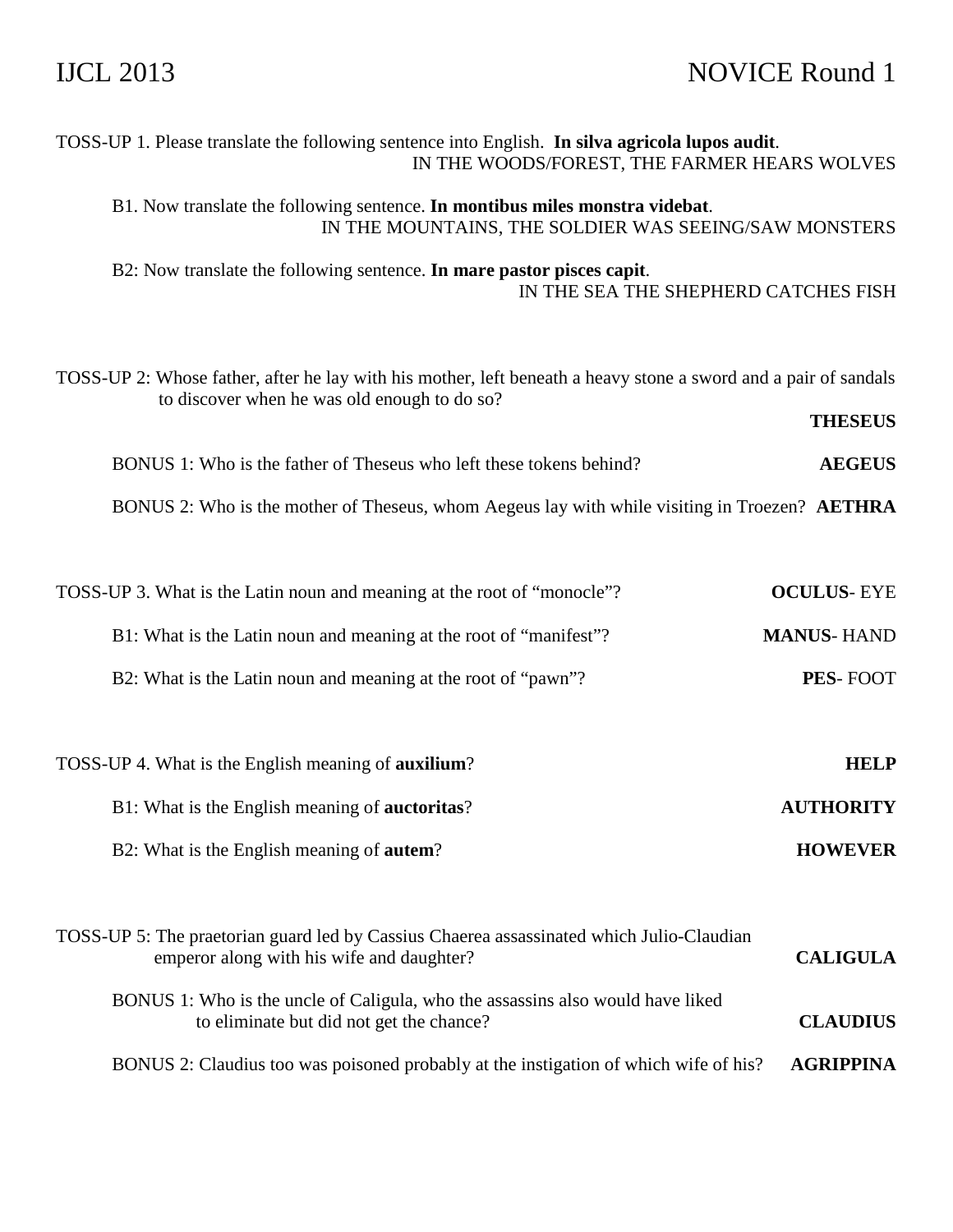| TOSS- UP 6: Which Olympian god taught Icarius the culture of the vine?                                                                                                                                               | <b>DIONYSUS/BACCHUS</b>                |
|----------------------------------------------------------------------------------------------------------------------------------------------------------------------------------------------------------------------|----------------------------------------|
| BONUS 1: Who is the satyr like foster-father and companion of Dionysus?                                                                                                                                              | <b>SILENUS</b>                         |
| BONUS 2: Who discovered the drunk Silenus and returned him to Dionysus and was<br>awarded with an unwanted gift?                                                                                                     | <b>MIDAS</b>                           |
| TOSS-UP 7: Which Etruscan king, the son of Demaratus, gained control of the monarchy peacefully, due to his<br>Etruscan influence, is said to have established games in Rome, and drained the area around the Forum? | <b>TARQUINIUS PRISCUS</b>              |
| BONUS 1: Who was the wife of Tarquinius Priscus?                                                                                                                                                                     | <b>TANAQUIL</b>                        |
| BONUS 2: What major engineering construction is Tarquinius Priscus said to have begun?                                                                                                                               | <b>CIRCUS MAXIMUS or CLOACA MAXIMA</b> |
| TOSS-UP 8: What object, containing trimmings of his first shave, did a Roma boy wear around<br>his neck for protection?                                                                                              | <b>BULLA</b>                           |
| BONUS 1: During what festival in March did a boy put aside his <i>bulla</i> ?                                                                                                                                        | <b>LIBERALIA</b>                       |
| BONUS 2: What is another name for the <i>toga virilis</i> ?                                                                                                                                                          | <b>TOGA PURA</b>                       |

TOSS-UP 9: Haemon, the beautiful son of Creon, was the last man eaten by what female monster, the daughter of Echidna, who took up residence on Mt. Phicium just to the north of the city of Thebes?

**SPHINX** 

BONUS 1: Who correctly solved the riddle of the Sphinx ending her rule of terror? **OEDIPUS**

 BONUS 2: Who was the sister of Creon, whom he offered in marriage to anyone who could solve the riddle? **JOCASTA**

TOSS-UP 10: Lucius Aemilius Paullus and Gaius Terentius Varro were the Roman generals at what disastrous route, the second worst in Roman military history, in 216 BC in the thick of the Second Punic War?

## **CANNAE**

 BONUS 1: Paullus and Varro had been given command of the army after the senate was displeased with what other commanders tatics of delay in the previous battles against Hannibal?

## **FABIUS MAXIMUS**

BONUS 2: What master commander was the grandson of Lucius Aemilius Paullus?

## **SCIPIO AEMILIANUS**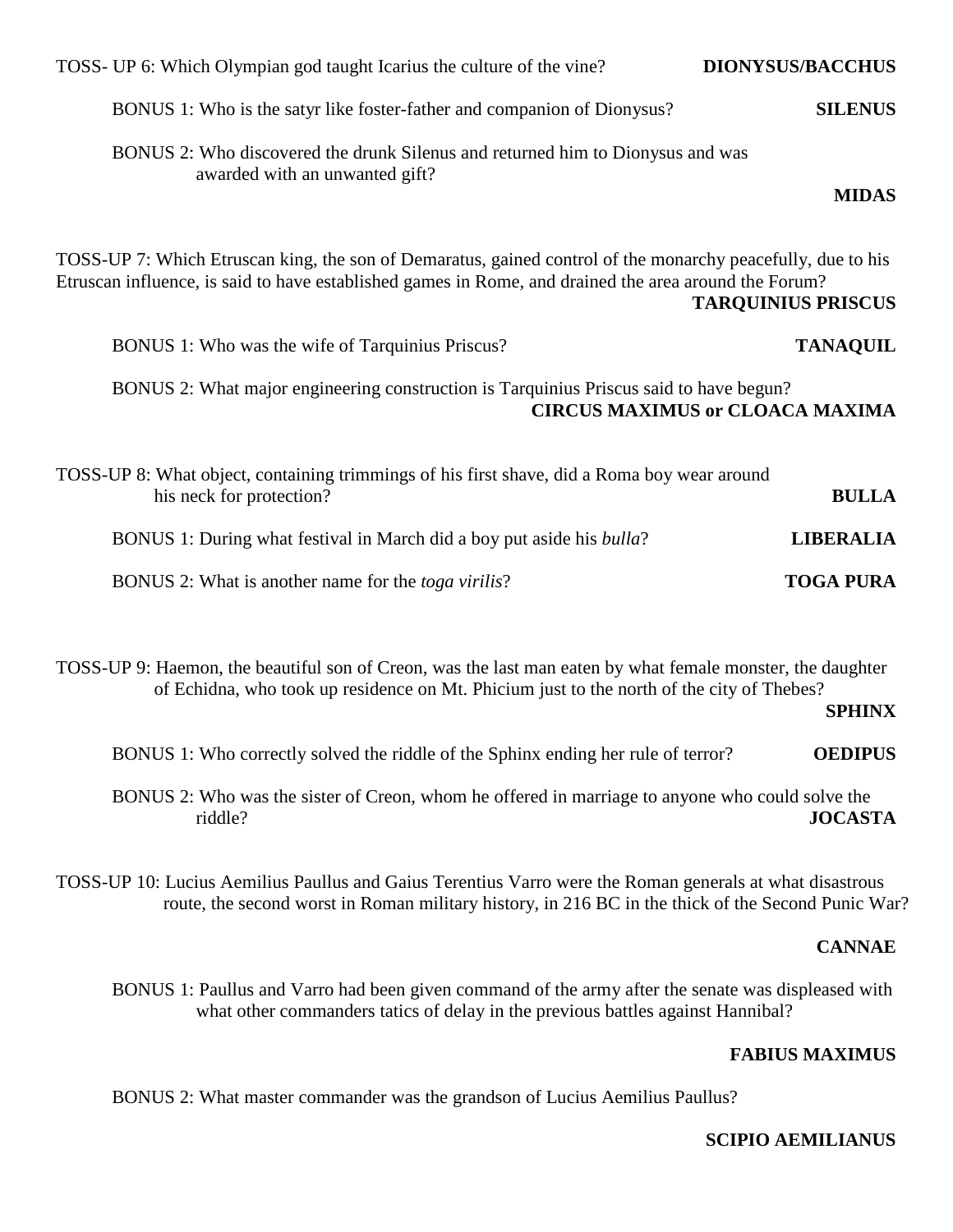| TOSS-UP 11. Give the accusative plural form of rex                                                                                                                            | <b>REGES</b>                                |
|-------------------------------------------------------------------------------------------------------------------------------------------------------------------------------|---------------------------------------------|
| B1: Give the accusative plural form of corpus                                                                                                                                 | <b>CORPORA</b>                              |
| B2: Give the ablative plural form of dea                                                                                                                                      | <b>DEABUS</b>                               |
|                                                                                                                                                                               |                                             |
| TOSS-UP 12: After Ilus had founded the city of Troy, he prayed to Zeus for a sign, and<br>was rewarded with what object that fell from heaven?                                | <b>PALLADIUM</b>                            |
| <b>BONUS 1: What was the Palladium?</b>                                                                                                                                       | A (WOODEN) STATUE OF ATHENA                 |
| BONUS 2: What two wily companions stole the Palladium from the citadel of Troy?                                                                                               |                                             |
|                                                                                                                                                                               | <b>DIOMEDES &amp; ODYSSEUS</b>              |
| TOSS-UP 13. What is the case of dog in the following Latin sentence? Dominus os cani iacit.                                                                                   | <b>DATIVE</b>                               |
| B1. What is the case of dog in the following sentence? Athenas semper plenae canum sunt. GENITIVE                                                                             |                                             |
| B2: What is the case of dog in the following sentence? Difficile est docere Latinam cani.                                                                                     | <b>DATIVE</b>                               |
|                                                                                                                                                                               |                                             |
| TOSS-UP 14. Translate into Latin: "The girl sits under the tree."                                                                                                             | PUELLA SUB ARBORE SEDET                     |
| B1: Now translate: "The pretty girl will sit under the tall tree."                                                                                                            | PULCHRA PUELLA SUB ARBORE ALTA SEDEBIT      |
| B2: Now try: The pretty girls were sitting under the shade of the tree.                                                                                                       | PULCHRAE PUELLAE SUB UMBRA ARBORIS SEDEBANT |
| TOSS-UP 15: Which of the Flavian emperors ruled for only two years from 79 AD until his death in 81, but is<br>remembered by an arch in the Roman Forum which bears his name? | <b>TITUS</b>                                |
| BONUS 1: The capture of what city by Titus is celebrated on this arch?                                                                                                        | <b>JERUSALEM</b>                            |
| BONUS 2: Give one of the two major disasters which occurred during Titus' reign.                                                                                              |                                             |
|                                                                                                                                                                               |                                             |

## **ERUPTION OF VESUVIUS or A FIRE IN ROME**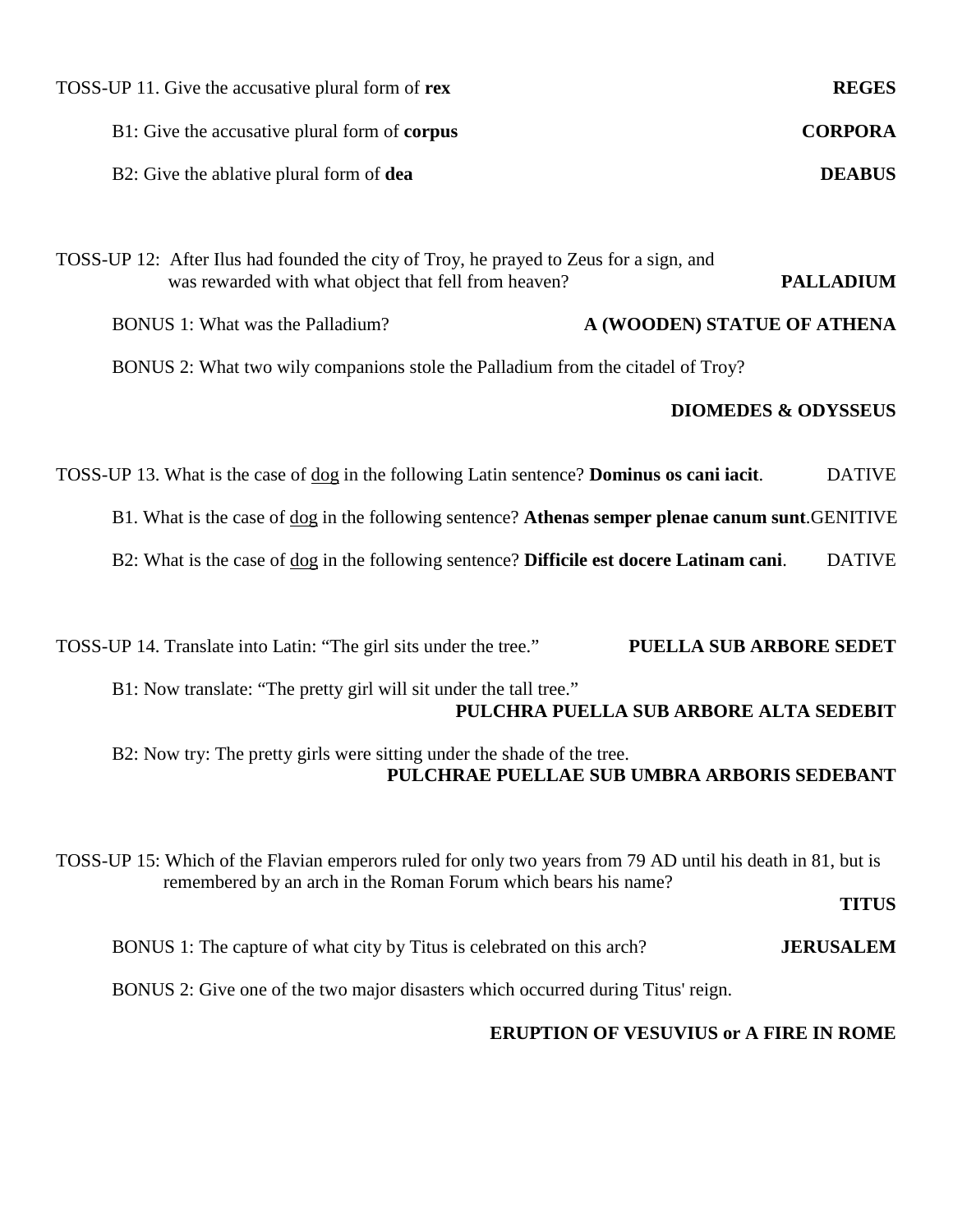TOSS-UP 16. When called on by the moderator, perform the following command:  **Sta et dic, "video mortuos homines"**

STUDENT SHOULD STAND AND SAY, "I SEE DEAD PEOPLE"

B1: Now perform the following command: **Omnes rogate, "amorem sentire potesne**"

ALL STUDENTS SHOULD ASK, "CAN YOU FEEL/ARE YOU ABLE TO FEEL THE LOVE?"

B2: Now perform the following command: **Omnes clamate " nos neminem timent**"

ALL STUDENTS SHOULD SHOUT, "WE FEAR NO ONE"

TOSS-UP 17. What is the English translation of Virginia's state motto, **Sic semper Tyrannis**?

THUS ALWAYS TO TYRANTS

| <b>GOD ENRICHES</b> | B1: What is the English translation of Arizona's motto, <b>Ditat Deus</b> ? |  |
|---------------------|-----------------------------------------------------------------------------|--|
| <b>EXCELSIOR</b>    | B2: What is the Latin motto of New York?                                    |  |

| TOSS-UP 18: What treacherous woman killed Cassandra after she and her lover Aegisthus had killed he<br><b>CLYTEMNESTRA</b><br>husband Agamemnon?          |                 |
|-----------------------------------------------------------------------------------------------------------------------------------------------------------|-----------------|
| BONUS 1: Who avenged his father's murder by killing both Clytemnestra and Aegisthus?                                                                      | <b>ORESTES</b>  |
| BONUS 2: For this matricide Orestes was tried for murder on the Areopagus, who cast<br>the deciding vote for acquittal?                                   | <b>ATHENA</b>   |
| TOSS-UP 19. What musical instrument derived from the Latin adjective for famous or clear is<br>a member of the woodwind family?                           | <b>CLARINET</b> |
| B1: What musical instrument is derived from the Latin word for horn?                                                                                      | <b>CORNET</b>   |
| B2: What musical instrument derived from the Latin adjective for high, is also<br>a member of the woodwind family?                                        | <b>OBOE</b>     |
| TOSS-UP 20: Listen carefully to the following passage, which I will read twice and answer in Latin the<br>questions about it.                             |                 |
| $\bullet$ , and $\bullet$ , and $\bullet$ , and $\bullet$ , and $\bullet$ , and $\bullet$ , and $\bullet$ , and $\bullet$ , and $\bullet$ , and $\bullet$ |                 |

**Iuppiter, in mythologia Romana est maximus deus, filius Saturni et "pater deorum et hominum." In monte Olympo domum habuit. Uxor Iovis est Iuno et filia eius carissima Minerva. Iuppiter habebatur rex deorum.** (repeat)

| IN MONTE OLYMPO  | Question: Ubi Iuppiter domum habuit?       |
|------------------|--------------------------------------------|
| <b>SATURNI</b>   | <b>BONUS 1: Cuius filius est Iuppiter?</b> |
| <b>CARISSIMA</b> | <b>BONUS 2: Qualis filia Minerva est?</b>  |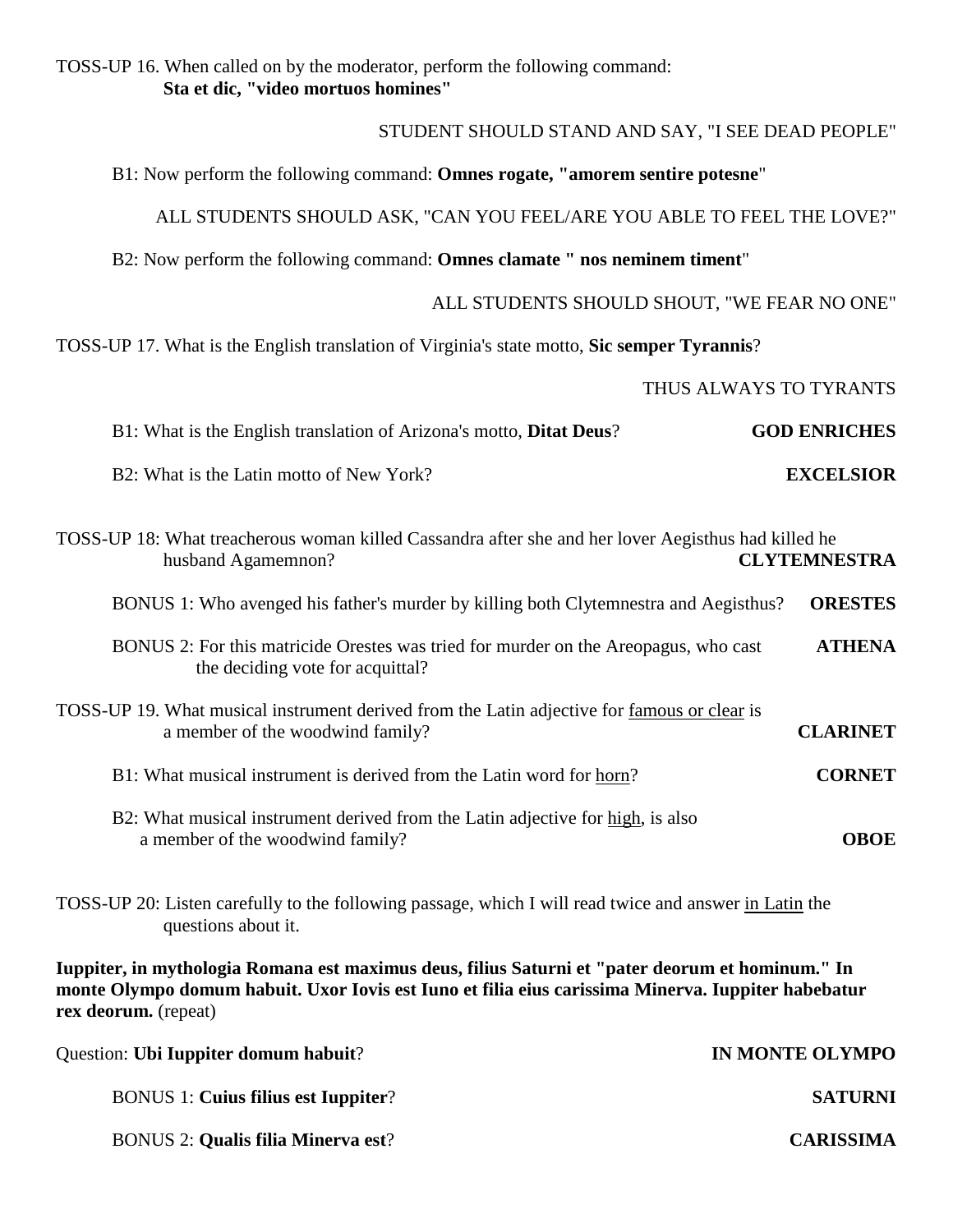# IJCL 2013 NOVICE Round 2

| TOSS-UP 1: Put the following events in Roman History in chronological order:<br>Battle of the Milvian Bridge, Death of Cleopatra, Principate of Hadrian, and Conspiracy of Catiline                                |                         |
|--------------------------------------------------------------------------------------------------------------------------------------------------------------------------------------------------------------------|-------------------------|
| CATILINE, CLEOPATRA, HADRIAN, MULVIAN BRIDGE                                                                                                                                                                       |                         |
| BONUS 1: In what year was the Conspiracy of Catiline?                                                                                                                                                              | <b>63 BC</b>            |
| BONUS 2: In what year was the battle of the Milvian Bridge?                                                                                                                                                        | 312 AD                  |
| TOSS-UP 2: Alcaeus was the original name of what Greek hero, who at a young age<br>killed his music teacher by striking him with a lyre?                                                                           | <b>HERACLES</b>         |
| BONUS 1: Who was the music teacher who he killed?                                                                                                                                                                  | <b>LINUS</b>            |
| BONUS 2: Who was Heracles' step-father who taught him to drive a chariot?                                                                                                                                          | <b>AMPHITRYON</b>       |
|                                                                                                                                                                                                                    |                         |
| TOSS-UP 3. Give the Latin noun meaning "flight".                                                                                                                                                                   | <b>FUGA</b>             |
| B1: Give the Latin noun meaning "journey".                                                                                                                                                                         | <b>ITER</b>             |
| B2: Give the Latin noun meaning "danger".                                                                                                                                                                          | <b>PERICULUM</b>        |
| TOSS-UP 4. Which of the following animal-like adjectives would be used to describe a thief?                                                                                                                        |                         |
| Leonine Bovine Lupine VULPINE Canine                                                                                                                                                                               |                         |
| B1: What is the term for someone who only eats fish?                                                                                                                                                               | <b>PESCETARIAN</b>      |
| B2: What is the more common name term for the Greek derived lycanthrope?                                                                                                                                           | <b>WEREWOLF</b>         |
| TOSS-UP 5: What brave young man with the <i>praenomen</i> Gaius, disguised as an Etruscan soldier, accidently<br>killed the scribe of the King because he could not ask the Etruscan soldiers which of the two was |                         |
| actually the king?                                                                                                                                                                                                 | (GAIUS) MUCIUS SCAEVOLA |
| BONUS 1: Who was the king that Mucius was trying to kill?                                                                                                                                                          | <b>LARS PORSENNA</b>    |
| BONUS 2: What does the <i>agnomen</i> Scaevola mean?                                                                                                                                                               | <b>LEFTY</b>            |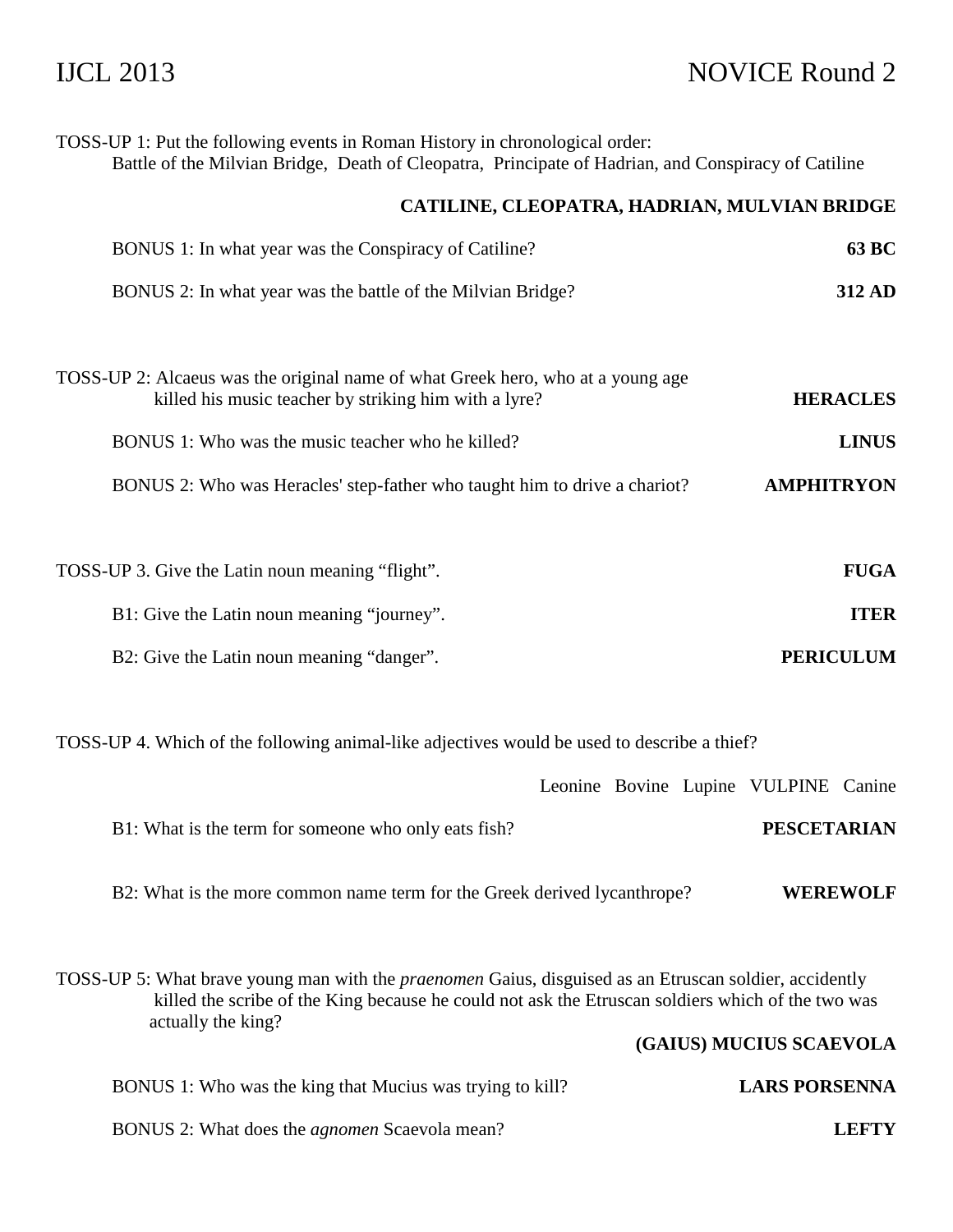| TOSS-UP 6: What Lydian king invited the gods to a feast where he killed, cooked, and served his own son?                                                                                                                                          | <b>TANTALUS</b>              |
|---------------------------------------------------------------------------------------------------------------------------------------------------------------------------------------------------------------------------------------------------|------------------------------|
| BONUS 1: What is the name of Tantalus' son whom he served?                                                                                                                                                                                        | <b>PELOPS</b>                |
| BONUS 2: In another version of the story what did Tantalus steal from Olympus?                                                                                                                                                                    | <b>AMBROSIA &amp; NECTAR</b> |
| TOSS-UP 7: Listen to following sentences, which I will read twice, then answer the question that<br>follows in English.                                                                                                                           |                              |
| Daphne erat primus amor Phoebi. Ira Cupidinis Phoebo amorem dedit. Phoebus superbus viderat<br>Cupidinem cum sagittis et dixerat: "Quid est tibi, puer, cum armis et sagittis? Sagittae sunt meae. Tu<br>debes esse contentus esse cum amoribus." |                              |
| Question: What gave Apollo his first love?                                                                                                                                                                                                        | <b>CUPID'S ANGER</b>         |
| BONUS 1: What adjective describes Apollo when he had seen Cupid with the arrow?                                                                                                                                                                   | <b>PROUD</b>                 |
| BONUS 2: With what does Apollo tell Cupid he should be content with?                                                                                                                                                                              | <b>WITH HIS LOVES</b>        |
| TOSS-UP 8. Give the present active infinitive form for the verb capio                                                                                                                                                                             | <b>CAPERE</b>                |
| B1: Give the present active infinitive for the verb volo, meaning to want                                                                                                                                                                         | <b>VELLE</b>                 |
| B2: Give the present active infinitive for the verb eo                                                                                                                                                                                            | <b>IRE</b>                   |
| TOSS-UP 9: What Roman government official was elected every 18 months, held office for five years, and was<br>in charge of public morality?                                                                                                       | <b>CENSORS</b>               |

| BONUS 1: How many censors were elected at one time?                     | TWO                     |
|-------------------------------------------------------------------------|-------------------------|
| BONUS 2: What religious title literally meant "highest bridge builder"? | <b>PONTIFEX MAXIMUS</b> |

TOSS-UP 10. Please translate the following sentence into English: **Rex nobilis trans forum ambulabat**.

## THE NOBLE KING WAS WALKING ACROSS THE FORUM

B1. Please translate the following into English: **Viator defessus sub arbore totam noctem dormivit.**

## THE TIRED TRAVELER SLEPT ALL NIGHT UNDER A TREE

B2: Please translate the following sentence into English: **The god of messengers is Mercury**.

DEUS NUNTIORUM EST MERCURIUS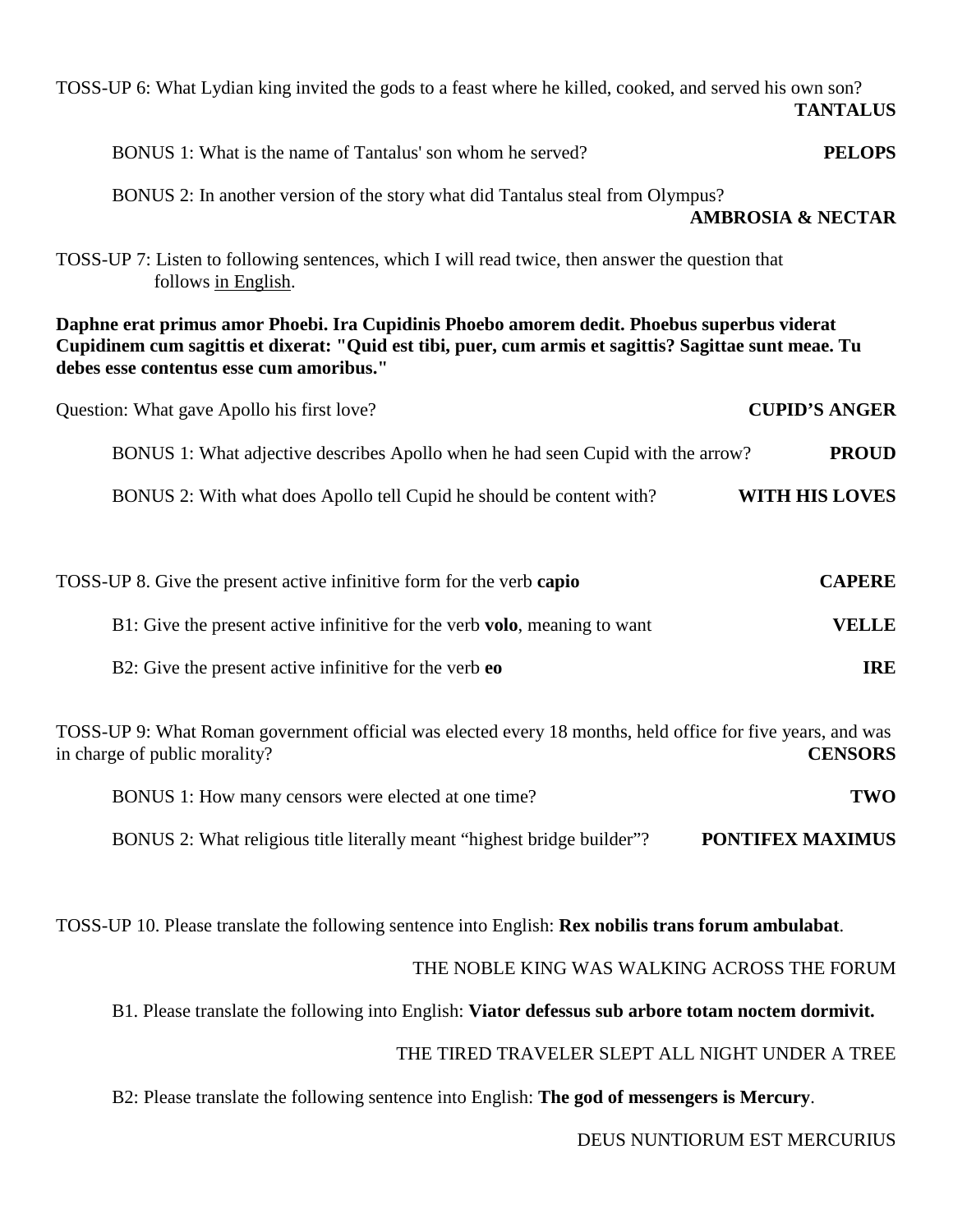| TOSS-UP 11. What is the case used in Latin to express duration of time?                                                                                                                                                                                                                                                                                                 | <b>ACCUSATIVE</b>                             |
|-------------------------------------------------------------------------------------------------------------------------------------------------------------------------------------------------------------------------------------------------------------------------------------------------------------------------------------------------------------------------|-----------------------------------------------|
| B1: What case is used in Latin to express exclamation?                                                                                                                                                                                                                                                                                                                  | <b>ACCUSATIVE</b>                             |
| B2: What case is used in Latin to express cause?                                                                                                                                                                                                                                                                                                                        | <b>ABLATIVE</b>                               |
|                                                                                                                                                                                                                                                                                                                                                                         |                                               |
| TOSS-UP 12: Zeus often disguised himself as various people and animals to seduce mortal women.<br>In what form did Zeus seduce the wife of Tyndareus?                                                                                                                                                                                                                   | <b>SWAN</b>                                   |
| BONUS 1: In what disguise did Zeus kidnap the daughter of King Agenor?                                                                                                                                                                                                                                                                                                  | <b>BULL</b>                                   |
| BONUS 2: In what disguise did Zeus gain access to the daughter of Acrisius?                                                                                                                                                                                                                                                                                             | <b>GOLDEN RAIN</b>                            |
|                                                                                                                                                                                                                                                                                                                                                                         |                                               |
| TOSS-UP 13. Translate into Latin: "Neptune is the king of the sea."                                                                                                                                                                                                                                                                                                     | NEPTUNUS REX MARIS EST                        |
| B1: Now translate: "Venus was the goddess of love."                                                                                                                                                                                                                                                                                                                     | <b>VENUS DEA AMORIS EST</b>                   |
| B2: Now translate: "Who is the wife of Mars?"                                                                                                                                                                                                                                                                                                                           | <b>QUIS UXOR MARTIS EST?</b>                  |
| TOSS-UP 14: Which emperor, the first to be born outside of Italy, was notable for extensive public building<br>programs and social welfare polices, but is most known because the Empire reached<br>it's greatest extent during his reign?<br>BONUS 1: In what country was Trajan born?<br>BONUS 2: Trajan's column commemorates his victories in which Roman province? | <b>TRAJAN</b><br><b>SPAIN</b><br><b>DACIA</b> |
|                                                                                                                                                                                                                                                                                                                                                                         |                                               |
| TOSS-UP 15. What is the meaning of the medical abbreviation <b>b.i.d.</b> ?                                                                                                                                                                                                                                                                                             | <b>TWICE A DAY</b>                            |
| B1: What is the meaning of the medical abbreviation o.d.?                                                                                                                                                                                                                                                                                                               | <b>RIGHT EYE</b>                              |
| B2: What is the meaning of the medical abbreviation gtt.?                                                                                                                                                                                                                                                                                                               | <b>DROPS</b>                                  |
| TOSS-UP 16: What deity is often referred to with the epithets: Argeiphontes and Pyschopompos?                                                                                                                                                                                                                                                                           | <b>HERMES/MERCURY</b>                         |
| BONUS 1: What deity is often referred to with the epithets: Ergane, Promachus, Tritogenia, and Pallas                                                                                                                                                                                                                                                                   | <b>ATHENA/MINERVA</b>                         |
| BONUS 2: What deity is often referred to with the epithet Cythereia?                                                                                                                                                                                                                                                                                                    | <b>APHRODITE/VENUS</b>                        |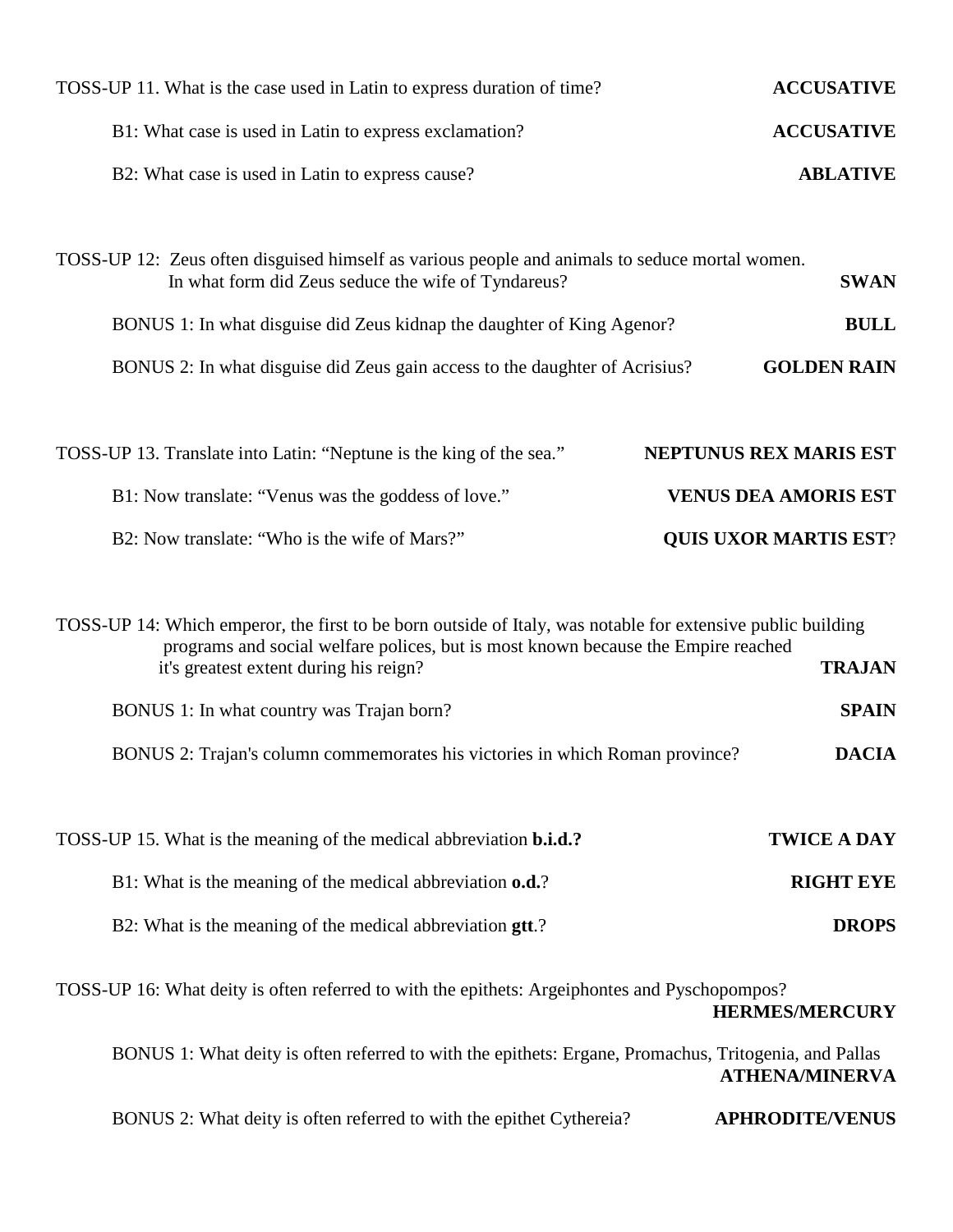| TOSS-UP 17: Which Julio-Claudian emperor was the son of Tiberius Claudius Nero and Livia Drusilla,<br>but when his mother divorced Nero and married Augustus, he became the step-son and future<br>successor of Augustus? | <b>TIBERIUS (CLAUDIUS NERO)</b>     |
|---------------------------------------------------------------------------------------------------------------------------------------------------------------------------------------------------------------------------|-------------------------------------|
| BONUS 1: Who was the brother of Tiberius?                                                                                                                                                                                 | (NERO CLAUDIUS) DRUSUS              |
| BONUS 2: Who was the second wife of Tiberius, the daughter of Augustus, who most likely<br>was one of the reasons that Tiberius withdrew to Capri later in his life?                                                      | <b>JULIA</b>                        |
| TOSS-UP 18. Which of the following does not have the same Latin root as the others?                                                                                                                                       | grace congratulate GRANITE<br>agree |
| B1: Which of the following does not have the same Latin root as the others?                                                                                                                                               | moment motion motive MORALE         |
| B2: Which of the following does not have the same Latin root as the others?                                                                                                                                               | AIRPORT deport support transport    |
| TOSS-UP 19: Which of the nine muses, the mother of Linus and Orpheus, is often considered the<br>chief of the muses as well as the muse of epic poetry?                                                                   | <b>CALLIOPE</b>                     |
| BONUS 1: Which of the muses is the mother of the Sirens?                                                                                                                                                                  | <b>MELPOMENE</b>                    |
| BONUS 2: What Thracian king, with some famous horses, is said to be the son of<br>either Calliope or Euterpe?                                                                                                             | <b>RHESEUS</b>                      |

TOSS-UP 20. What movie released last weekend would the Romans have called, "**Atri Caeli**"?

DARK SKIES

B1: What other recently released movie would the Romans have called, " **dies bonus perire dure**"

## A GOOD DAY TO DIE HARD

B2: What other recently released movie would the Romans have called, "**calida corpora**"

WARM BODIES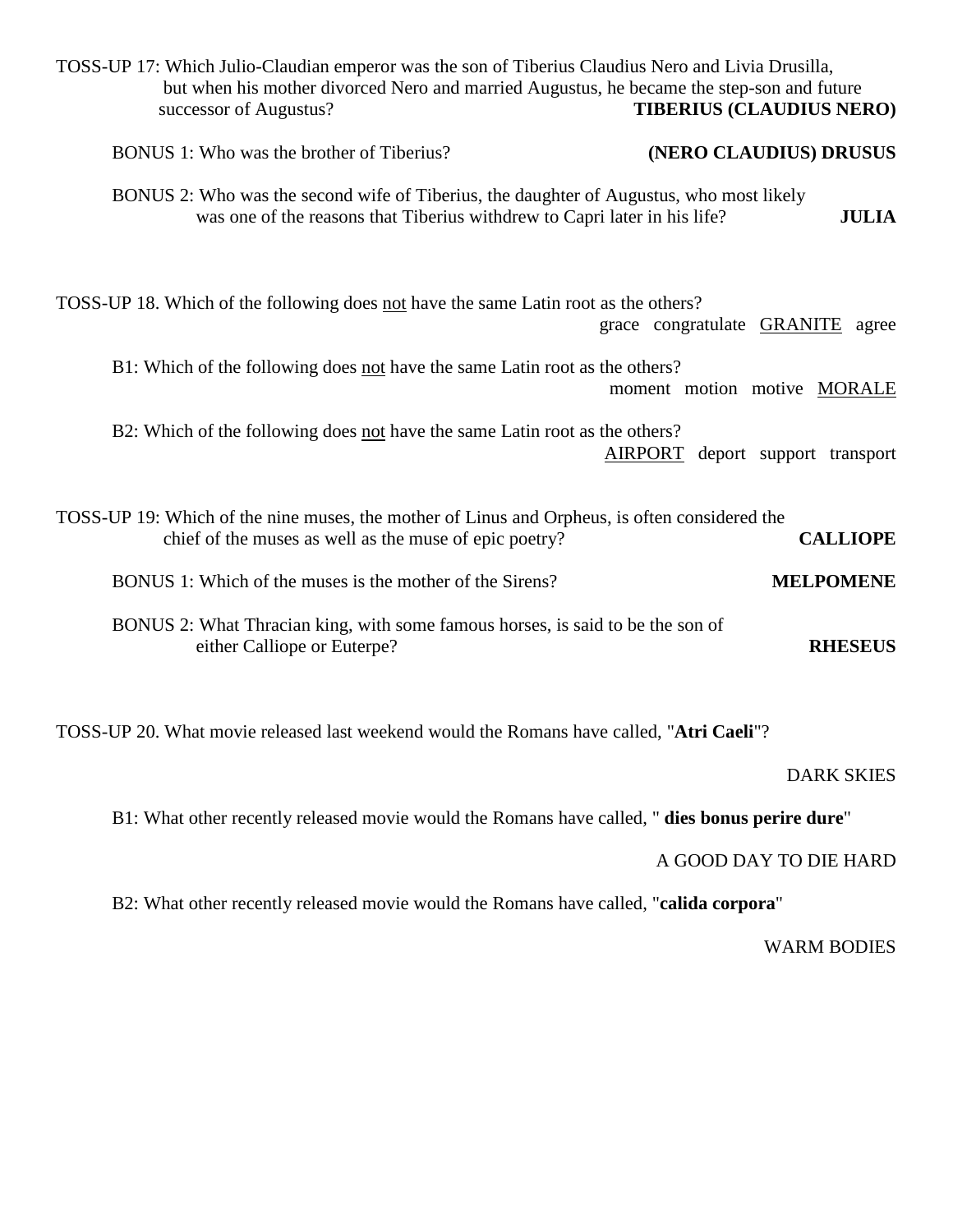## IJCL 2013 NOVICE Round 3

TOSS-UP 1. Translate into English. "Marcus, carry dinner into the kitchen."

## **MARCE, FER/PORTA CENAM IN CULINAM**

B1. Translate into English: "Lucius, don't run in the atrium."

**NOLI CURRERE IN ATRIO** 

B2: Translate into English: "Cicero, I am able to find the letter."

## **CICERO, POSSUM INVENIRE/REPERIRE LITTERAM**

| TOSS-UP 2: What prince of Dardania was born on Mt. Ida and reared by nymphs for five years |                      |
|--------------------------------------------------------------------------------------------|----------------------|
| before he was brought to his father Anchises?                                              | <b>AENEAS</b>        |
| BONUS 1: Who is the mother of Aeneas?                                                      | <b>VENUS</b>         |
| BONUS 2: Who is the son of Aeneas?                                                         | <b>ILUS/ASCANIUS</b> |

TOSS-UP 3. What tense is used in Latin to express action that is incomplete in the past? **IMPERFECT**

B1: Translate the imperfect tense verb **laudabam** three different ways.

## **I WAS PRAISING/I PRAISED/I USED TO PRAISE/I KEPT ON PRAISING**

B2: Translate the present tense verb **cano** three different ways.

## **I SING/I DO SING/I AM SINGING**

|                | TOSS-UP 4. What English derivative from the Latin for to have or hold, means "to prohibit<br>from doing something"? |
|----------------|---------------------------------------------------------------------------------------------------------------------|
| <b>INHIBIT</b> |                                                                                                                     |
| <b>REDEEM</b>  | B1. What English derivative from the Latin for to buy, means "to get or win back"?                                  |
| <b>PILGRIM</b> | B2: What English derivative from the Latin for field, means "one who travels in foreign lands"?                     |

TOSS-UP 5: The battle of Actium and the bestowing of the title of Augustus on Octavian ushers in what period of time in Roman history?

## **EMPIRE (PRINCIPATE)**

|                | BONUS 1: What year sees the deposition of Romulus Augustulus, effectively ending the |
|----------------|--------------------------------------------------------------------------------------|
| 476 AD         | Western Roman Empire?                                                                |
| 753-510/509 BC | BONUS 2: What are the years of the Roman Republic?                                   |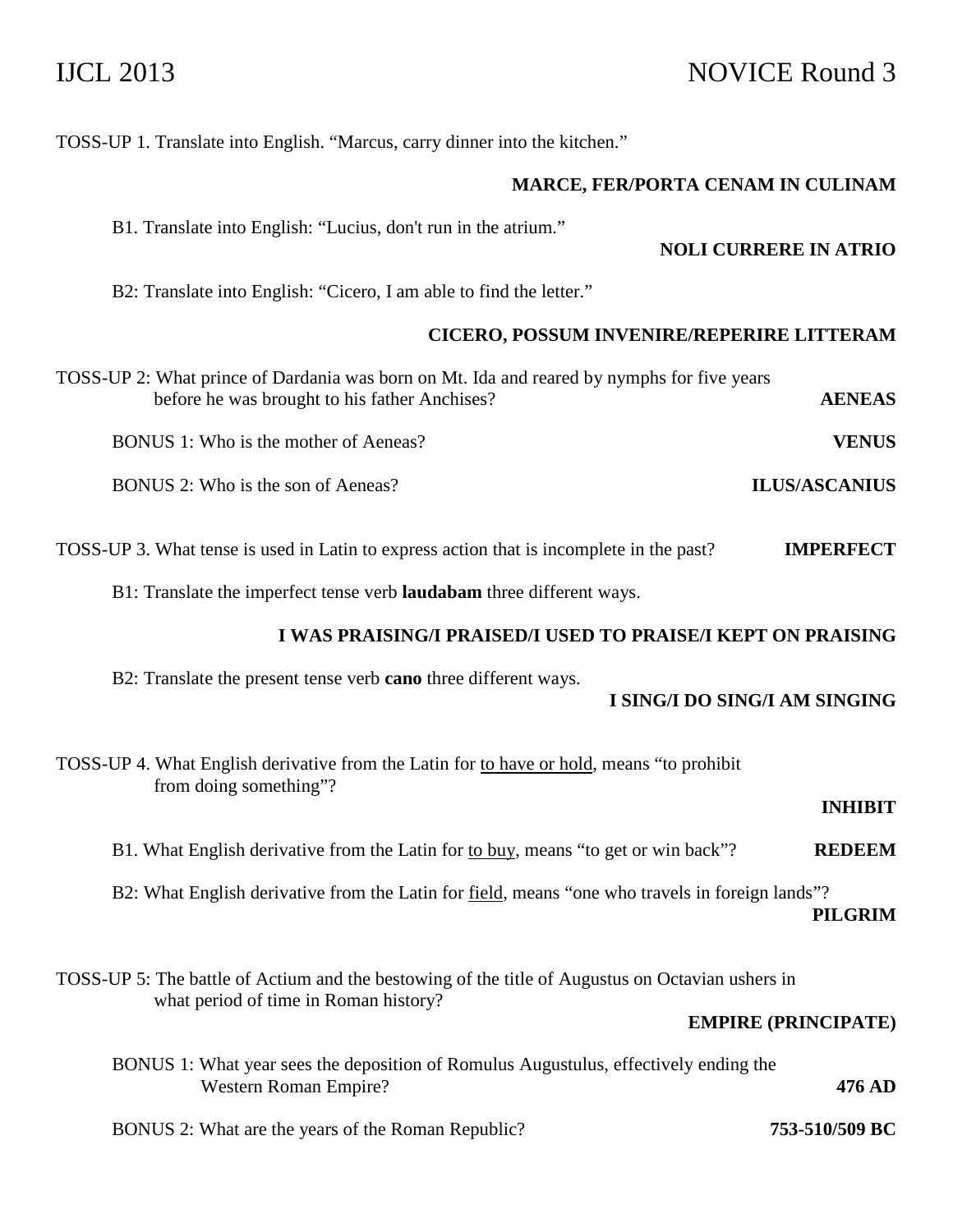| TOSS-UP 6. Differentiate in meaning between cur and cura: WHY & WORRY/CONCERN/ANXIETY/CARE                                  |                             |
|-----------------------------------------------------------------------------------------------------------------------------|-----------------------------|
| B1: Differentiate in meaning between pretium and praemium:                                                                  | <b>PRICE &amp; REWARD</b>   |
| B2: Differentiate in meaning between ignis and igitur:                                                                      | FIRE & THEREFORE            |
|                                                                                                                             |                             |
| TOSS-UP 7: What type of animal, an inhabitant of Mt Erymanthus, was trapped in the snow by<br>Heracles on his fourth labor? | <b>BOAR</b>                 |
| BONUS 1: What type of animals were guarded by Orthus in Spain, which Heracles had to<br>take as part of his 10th labor?     | <b>CATTLE</b>               |
| BONUS 2: What type of animals, which were fed human flesh until Heracles fetched them,<br>were owned by Diomedes of Thrace? |                             |
|                                                                                                                             | <b>HORSES/MARES</b>         |
| TOSS-UP 8. What song by The Ready Set, would the Romans have called, "Da mihi tuam manum"?                                  |                             |
|                                                                                                                             | <b>GIVE ME YOUR HAND</b>    |
| B1: Put the Imagine Dragon's top forty song "It's Time" into Latin.                                                         | <b>TEMPUS EST</b>           |
| B2: Put Bridget Mendler's recent hit "Ready or not" into Latin.                                                             | PARATUS AUT NON             |
| TOSS-UP 9: What Pythian king received two horses as a present at his wedding to Thetis?                                     | <b>PELEUS</b>               |
| BONUS 1: What are the names of the two horses which eventually became Achilles' horses?                                     |                             |
|                                                                                                                             | <b>XANTHUS &amp; BALIUS</b> |
| BONUS 2: Who was the only goddess not invited to their wedding?                                                             | <b>ERIS</b>                 |
|                                                                                                                             |                             |
| TOSS-UP 10. Translate into Latin: "Death is the end of life."                                                               | <b>MORS FINIS VITAE EST</b> |
| B1: Translate into Latin: "The law of nature is great."                                                                     | LEX NATURAE EST MAGNA       |
| B2: Translate into Latin: "The temple of Vesta is in the middle of the Forum."                                              |                             |

## **TEMPLUM VESTAE IN MEDIO FORO EST**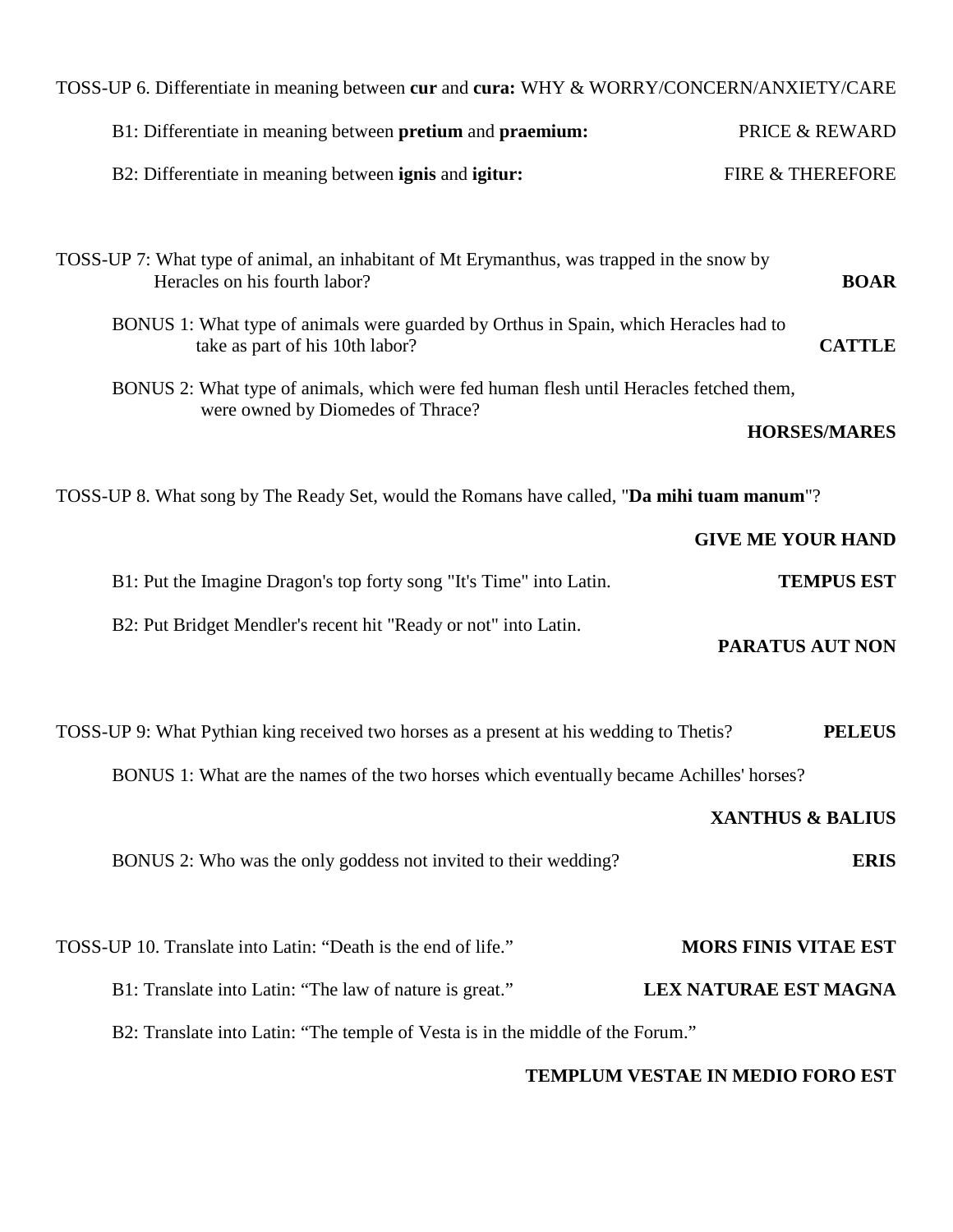| TOSS-UP 11: In 76 BC, who, on his way to study oratory in Rhodes, was kidnapped by pirates?                                                                                                                                                                      |                                           |
|------------------------------------------------------------------------------------------------------------------------------------------------------------------------------------------------------------------------------------------------------------------|-------------------------------------------|
|                                                                                                                                                                                                                                                                  | <b>JULIUS CAESAR</b>                      |
| BONUS 1: In 59 BC, with whom was Caesar elected consul?                                                                                                                                                                                                          | (MARCUS) BIBULUS                          |
| BONUS 2: In 52 BC, Caesar defeated what Gallic chieftain at the siege of Alesia?                                                                                                                                                                                 | <b>VERCINGETORIX</b>                      |
| TOSS-UP 12. Translate the legal phrase: in loco parentis                                                                                                                                                                                                         | IN PLACE OF THE PARENT                    |
| B1: Translate the phrase: hic iacet sepultus                                                                                                                                                                                                                     | <b>HERE LIES BURIED</b>                   |
| B2: Translate the phrase: vox populi, vox dei                                                                                                                                                                                                                    | THE VOICE OF THE PEOPLE, THE VOICE OF GOD |
| TOSS-UP 13: What type of Roman name was bestowed on someone who had earned it through glorious deeds,<br>such as the "Africanus" in Publius Cornelius Scipio Africanus?                                                                                          | <b>AGNOMEN</b>                            |
| BONUS 1: What Roman praenomen was abbreviated M' (read: M-apostrophe)?                                                                                                                                                                                           | <b>MANIUS</b>                             |
| BONUS 2: What Roman praenomen was abbreviated K.?                                                                                                                                                                                                                | <b>KAESO</b>                              |
| TOSS-UP 14: Who during his reign, focused much of his attention on diplomacy, trade, and enhancing the<br>cultural life of the Empire? He ordered theaters built and promoted athletic games, and is<br>responsible for the building of the <i>domus aurea</i> . | <b>NERO</b>                               |
| BONUS 1: His capable general Corbulo conducted a successful war and negotiated peace<br>with what eastern empire?                                                                                                                                                | <b>PARTHIA</b>                            |
| BONUS 2: In 66 AD, to what region did Nero have to dispatch Vespasian to quell a revolt?                                                                                                                                                                         | <b>JUDEA</b>                              |
| TOSS-UP 15. Put the phrase <b>arbor alta</b> into the dative plural:                                                                                                                                                                                             | <b>ARBORIBUS ALTIS</b>                    |
| B1: Put the phrase nauta ferus into the accusative singular:                                                                                                                                                                                                     | <b>NAUTAM FERUM</b>                       |
| B2: Put the phrase vulnus grave into the accusative singular:                                                                                                                                                                                                    | <b>VULNUS GRAVE</b>                       |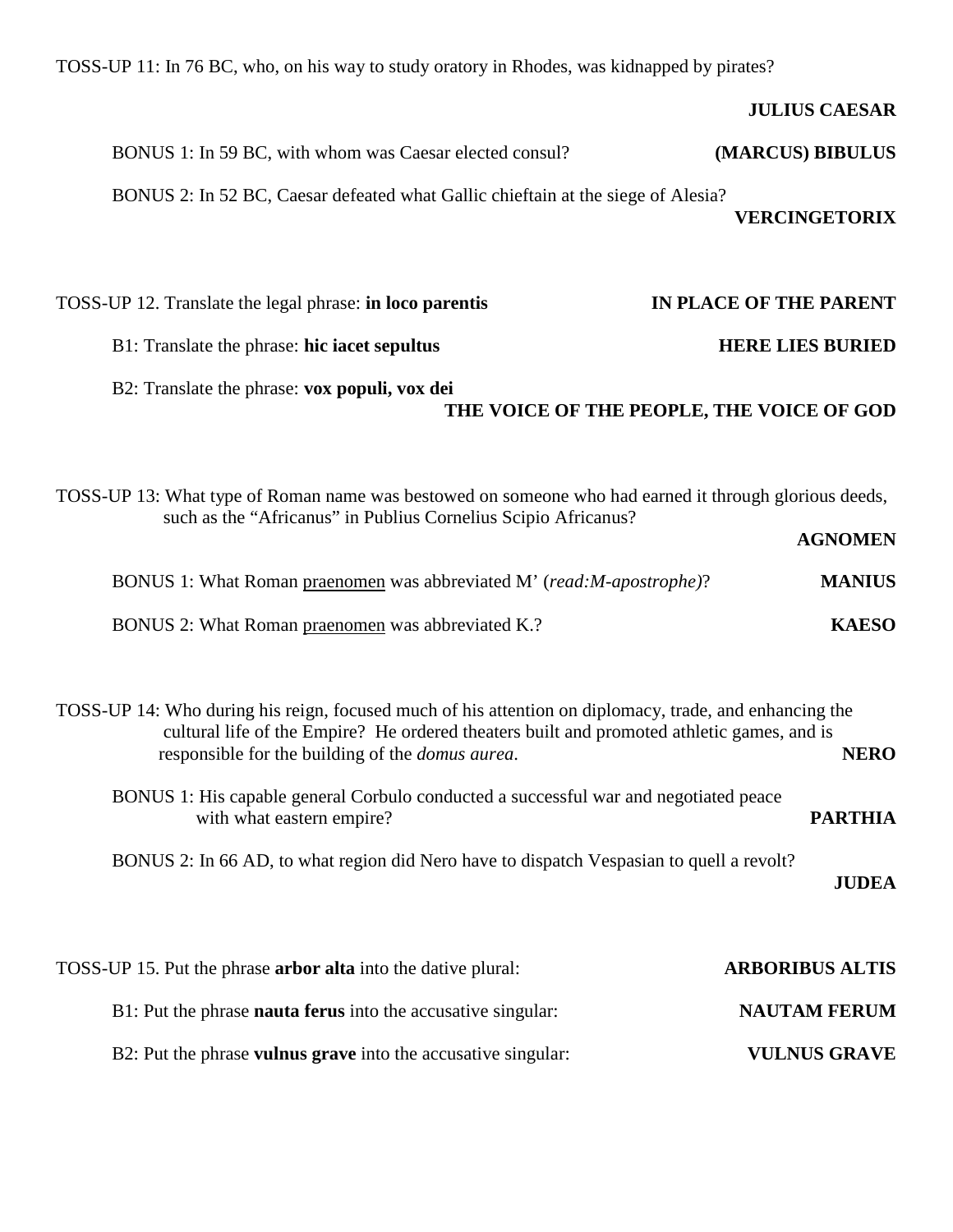TOSS-UP 16: Tradition says that this king of Rome established the Roman colony at the mouth of the Tiber, but most certainly he built the first bridge across the Tiber to access the salt-pans south of the Tiber. Who is this historical figure who is said to be the fourth king of Rome?

## **ANCUS MARCIUS**

BONUS 1: What is the name of the first wooden bridge across the Tiber built by Ancus Marcius?

## **PONS SUBLICIUS**

 BONUS 2: What is the name of the first and most important prison in Rome, which Ancus is also said to have built?

## **MAMERTINE (PRISON)**

TOSS-UP 17: Listen carefully to the following sentences, which I will read twice, and answer in Latin the question that follows.

**Nono die, Hannibal cum copiis suis ad Alpes pervenit. Castris positis, omnes milites quieti se dederunt. Nix etiam magnum terrorem adiecit. Hannibal in promontorio stans militibus Italiam ostendit. Sed iter ad Italiam difficillimum fuit. (repeat)** 

| Quaestio: Nono die, quo Hannibal pervenit?                                                                                       | <b>AD ALPES</b> |
|----------------------------------------------------------------------------------------------------------------------------------|-----------------|
| BONUS 1: Quaestio: In promontorio, quid Hannibal militibus ostendit?                                                             | <b>ITALIAM</b>  |
| BONUS 2: Quaestio: Quid magnum terrorem adiecit?                                                                                 | <b>NIX</b>      |
| TOSS-UP 18: Ariadne awoke from a groggy sleep and watched in disbelief as she watched Theseus'<br>fleet depart from what island? | <b>NAXOS</b>    |
| BONUS 1: On what island is Hephaestus said to have landed when Hera pitched him from Olympus?                                    |                 |

|                                                                                                                                                                                             | <b>LEMNOS</b>        |
|---------------------------------------------------------------------------------------------------------------------------------------------------------------------------------------------|----------------------|
| BONUS 2: On what island was Apollo said to have been born?                                                                                                                                  | <b>DELOS</b>         |
| TOSS-UP 19. What is the meaning of the root common to both locomotion and locavore?                                                                                                         | <b>PLACE</b>         |
| B1: What is the meaning of the root common to both trivial and voyage?                                                                                                                      | <b>ROAD/PATH/WAY</b> |
| B2: What is the meaning of the root common to both equinoctial and iniquity?                                                                                                                | <b>EQUAL</b>         |
| TOSS-UP 20: Which Greek Olympian deity, the first to be tried for murder, was the father of Eros, Deimus, and<br>Phobus by Aphrodite, with whom he was once caught in an act of infidelity? | <b>ARES</b>          |
| BONUS 1: What is the name of Aphrodite and Ares daughter?                                                                                                                                   | <b>HARMONIA</b>      |

BONUS 2: What mortal during the Trojan war was responsible for wounding Ares? **DIOMEDES**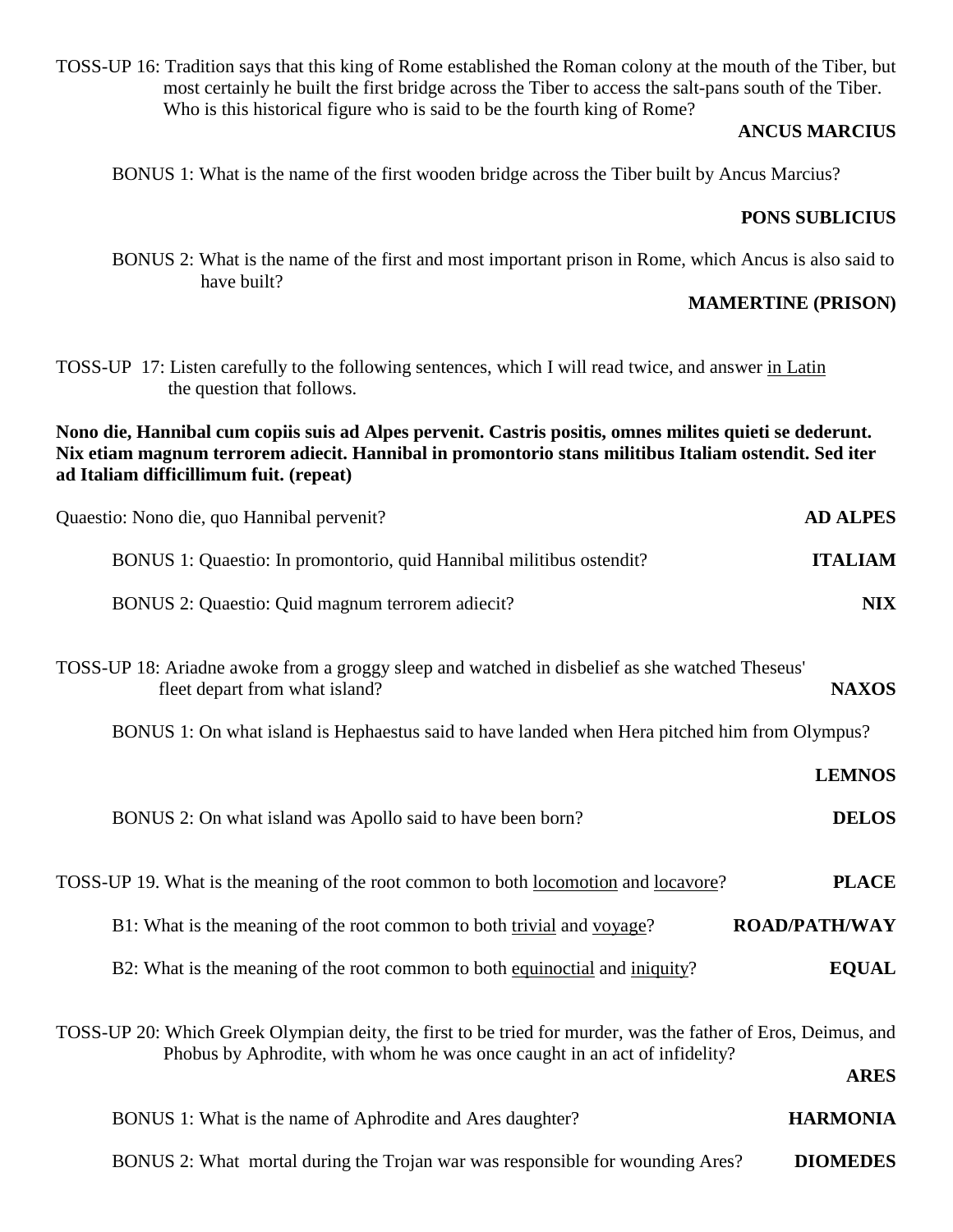## 2013 IJCL NOVICE FINAL

## TOSS-UP 1 Welcome to the Cinema Romana! What recent movie would the Romans have called "**Nihil Atrum Triginta**"?

ZERO DARK THIRTY

BONUS 1: What recent movie would the Romans have called "**Homunculus**"?

THE HOBBIT

 BONUS 2: What song from a recent movie would the Romans have called "**Auditisne homines cantantes**"?

"DO YOU HEAR THE PEOPLE SING"

TOSS-UP 2: Which Greek killed a Trojan king and several of his sons after coming to Troy to avenge a past injustice, in which he had not been properly rewarded for saving the king's daughter, Hesione, from a sea monster? HERACLES

BONUS 1: What man, the father of a chieftain in the later, more famous Trojan War, was Heracles's chief lieutenant in this expedition? TELAMON

 BONUS 2: How did Telamon almost lose his life in this expedition? HERACLES ALMOST KILLED HIM FOR BEING THE FIRST TO BREACH THE WALL

TOSS-UP 3: The Battle of Pydna in 168 BC, brought to a close the third of four wars against what eastern peoples? MACEDONIANS

BONUS 1: Who was the Macedonian commander who was defeated in that battle? PERSEUS

 BONUS 2: What formation did the Macedonians use at Pydna which previously had given the Romans fits, before they developed their own fine tuned Roman legions? PHALANX

TOSS-UP 4: Listen to the following passage which I will read twice, and answer the questions that follow in Latin?

**Palatinum Capitoliumque in magno periculo erant. Galli collem ascendere nocte temptabant, nam Capitolium in loco altissimo erat. Romani magnopere permovebantur. Omnia in silentio erant. In**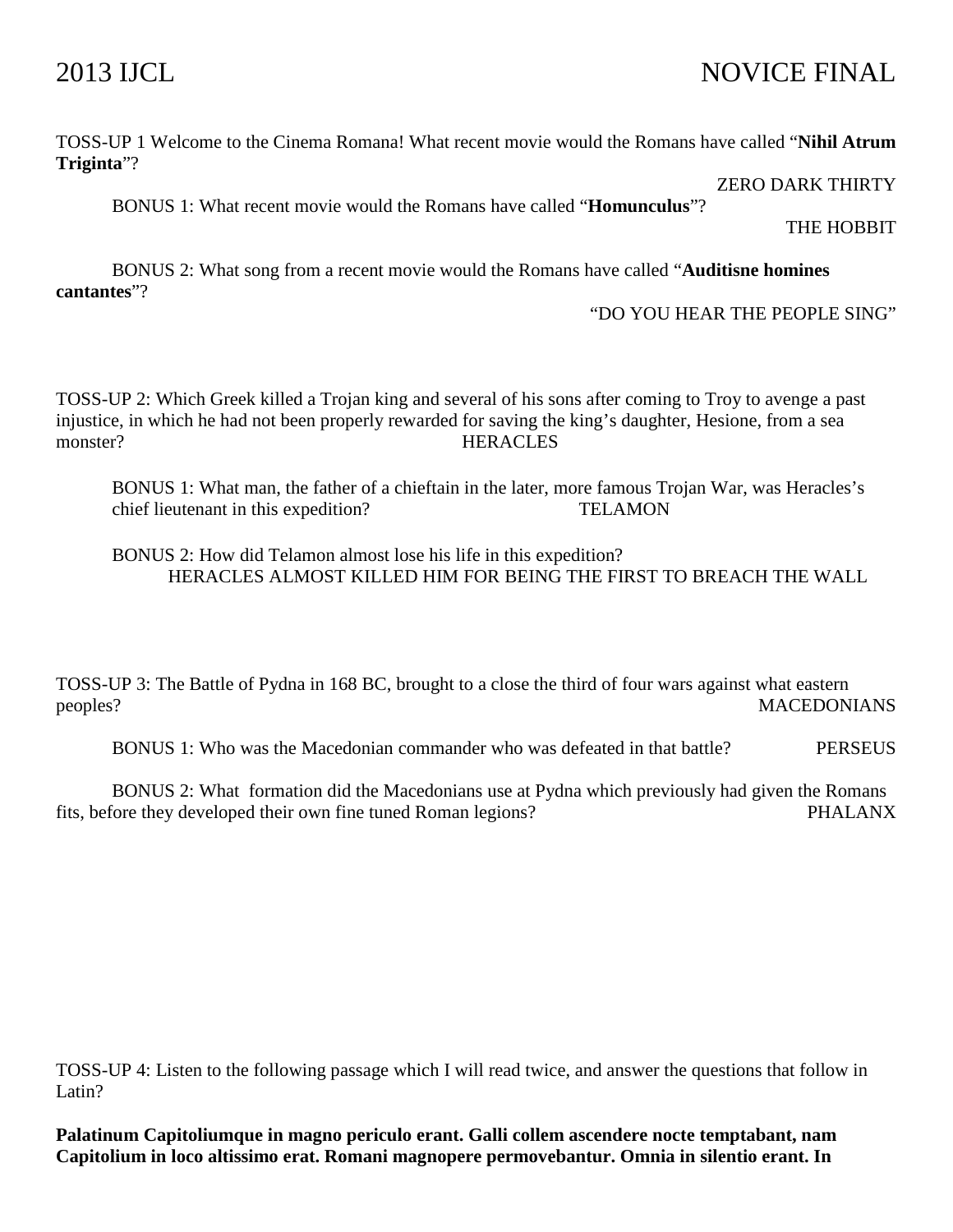**Capitolio Marcus Manlius fuit. Etiam in Capitolio erant anseres sacri. Manlius Gallos advenientes non audivit, sed anseres audiebant.** (repeat)

| <b>GALLI</b>     | Question: Qui collem nocte ascendere temptabant? |
|------------------|--------------------------------------------------|
| <b>MAGNOPERE</b> | <b>BONUS 1: Quomodo Romani permovebantur?</b>    |
| <b>ANSERES</b>   | <b>BONUS 2: Quid Manlius audiebat?</b>           |
|                  |                                                  |

TOSS-UP 5: From what Latin verb and meaning is the word 'dative' derived? **DO, DARE** – TO GIVE BONUS 1: From what Latin verb and meaning is the word 'ablative' derived? **AUFERO** – TO BEAR AWAY/STEAL

 BONUS 2: From what Latin noun and meaning is the world 'nominative' derived? **NOMEN** – NAME

TOSS-UP 6: According to Hesiod, what two creatures, along with the mountains, were born of Gaia alone? URANUS and PONTUS

BONUS 1: Gaia had lots of children with Uranus, but she also bore five children to Pontus. Name any two of these five.

two of: NEREUS, PHORCYS, CETO, THAUMAS, EURYBIA

BONUS 2: Name the four entities, other than Gaia, that were born out of Chaos. TARTARUS, EREBUS, NYX, EROS

TOSS-UP 7: Which foreign king was summoned by Tarentum to assist against the Romans circa 280BC? PYRRHUS

| BONUS 1: What was the first battle he waged with Rome in which the Romans first<br>encountered elephants? | <b>HERACLEA</b>     |
|-----------------------------------------------------------------------------------------------------------|---------------------|
| BONUS 2: What battle of the following year was the quintessential "Pyrrhic victory"?                      | <b>ASCULUM</b>      |
| TOSS-UP 8: What is the English meaning of the motto of Oklahoma, labor omnia vincit?                      | Work conquers all   |
| B1: What is the Latin motto of Maine, which means, I guide?                                               | <b>Dirigo</b>       |
| B2: What is the Latin motto of Kansas?                                                                    | Ad astra per aspera |

TOSS-UP 9: In which Roman ritual did the oldest son shake his dead father's body and call out his father's name three times? CONCLAMATIO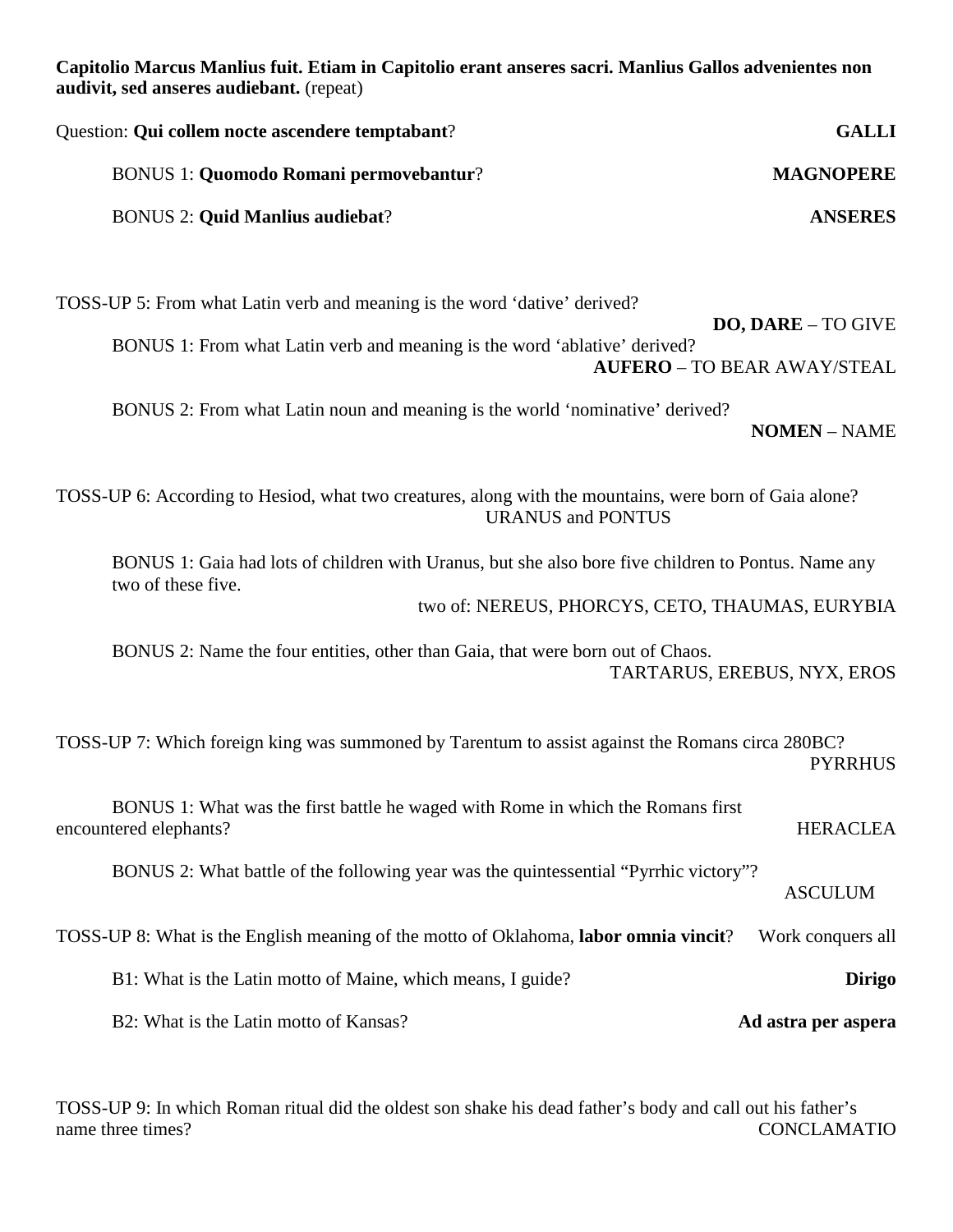BONUS 1: What was the term for professional mourners? PRAEFICAE

 BONUS 2: What was the term for the "funeral societies" to which Romans paid monthly dues to ensure a proper burial?

COLLEGIA

## TOSS-UP 10 Translate into Latin: The power of the kings was increased in war. **IMPERIUM REGUM IN BELLO AUGEBATUR/AUCTUM EST**

 BONUS 1: Translate into Latin: In the summer many birds fly through the sky. **AESTATE MULTAE AVES PER CAELUM VOLANT** 

BONUS 2: Translate into Latin: This song is sweet, man.

## **EST HOC CARMEN DULCE, VIR**

TOSS-UP 11: What son of Hephaestus and Anticleia did Theseus kill by beating him to death with his own bronze club?

PERIPHETES

BONUS 1: Between what two cities was Theseus traveling when he came across Periphetes? TROEZEN and ATHENS

 BONUS 2: Name three of the other bandits killed by Theseus during this trip. three of: SINIS/PITYOCAMPTES, SCIRON, CERCYON, PROCRUSTES

TOSS-UP 12: Give the second person singular future active indicative of **tango**.

 **TANGES**. BONUS 1: Give the second person plural perfect passive indicative of **maneo**.

**MANSI ESTIS.** 

BONUS 2: Give the present passive infinitive of **habeo habere**.

## **HABERI**

TOSS-UP 13: Which emperor had an older twin brother, named Titus Aurelius Flavius Antoninus who died when they were only four leaving him the sole surviving son of Marcus Aurelius?

COMMODUS

BONUS 1: Who is the successor of Commodus whose rule lasted only three months? PERTINAX

 BONUS 2: The successor of Pertinax was Didius Julianus, who is famous for gaining the principate in what odd fashion? BOUGHT AT AUCTION **DESCRIPTION** 

TOSS-UP 14: Differentiate in meaning between **concilium** and **consilium**. **CONCILIUM** – COUNCIL/ASSEMBLY; **CONSILIUM** – COUNSEL/ADVICE

BONUS 1: Differentiate in meaning between **os, ossis** and **os, oris**.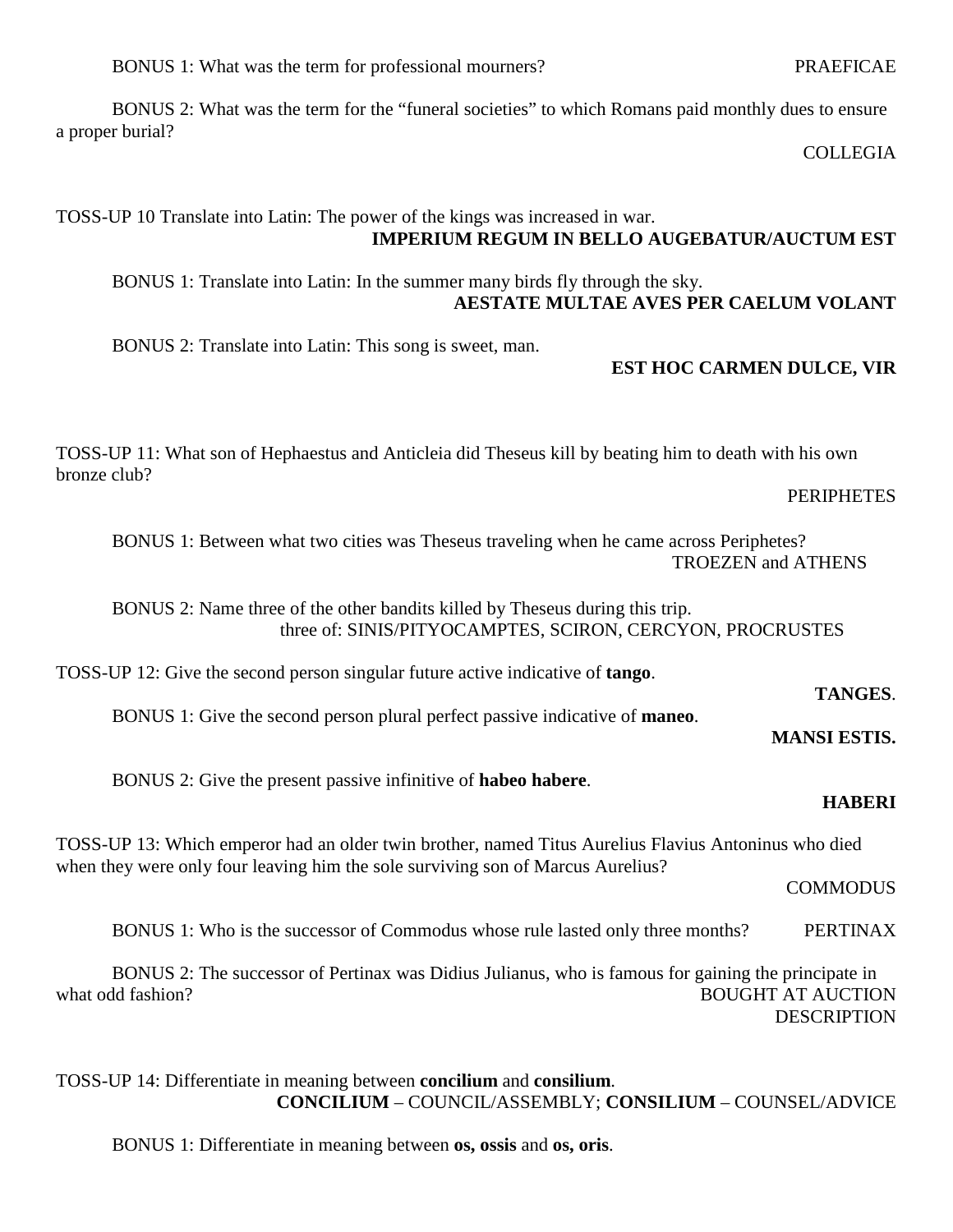BONUS 2: Differentiate in meaning between **mos** and **mors**.

## **MOS** – CUSTOM; **MORS** – DEATH

TOSS-UP 15: Who in mourning for his cousin, taking reufge in the water and shunning the sun, was turned into a swan? CYGNUS

 BONUS 1: What nifty inventor outshined his unlce by inventing the compass and saw, was turned into a partidge? PERDIX

 BONUS 2: Having challenged the Muses to a contest of story-telling, the daughters of Pierus were turned into what birds? MAGPIES

TOSS-UP 16: Translate into English: "**Meus magister est pulchior quam tuus magister**." MY TEACHER IS PRETTIER THAN YOUR TEACHER. BONUS 1: Translate into English: "**Verbis dictis, tuus magister lacrimabat**."

WITH THESE WORDS HAVING BEEN SAID, YOUR TEACHER CRIED.

 BONUS 2: Translate into English: "**Meus magister ridebat et tuus magister pellebat eum saxo**." MY TEACHER LAUGHED AND YOUR TEACHER HIT HIM WITH A ROCK.

TOSS-UP 17: What childhood friend of Augustus, loyal to him until his death, commanded Augustus' forces in the civil war with Antony, and was victorious at Actium? AGRIPPA BONUS 1: In what year was the battle of Actium? 31 BC

 BONUS 2: Octavian was of course fighting Antony and Cleopatra, but which of the many Cleopatras was this Cleopatra? CLEOPATRA VII

TOSS-UP 18: What use of the ablative is found in the phrase:"**magno cum murmure montis**"?

MANNER

 BONUS 1: What use of the ablative is found in the following sentence: "**PUER ALTIOR PUELLĀ EST"?** 

COMPARISON

 BONUS 2: What use of the ablative is found in the following phrase: "**vir egregio honore**"? ABLATIVE OF DESCRIPTION/CHARACTERISTIC

TOSS-UP 19: Which Greek Olympian was a parent to all of the following: Despoina, Philomelus, Arion, Persephone? DEMETER

BONUS 1: Who was the father of two of the above? POSEIDON

BONUS 2: At whose wedding were Philomelus and his brother Plutus conceived?

CADMUS AND HARMONIA'S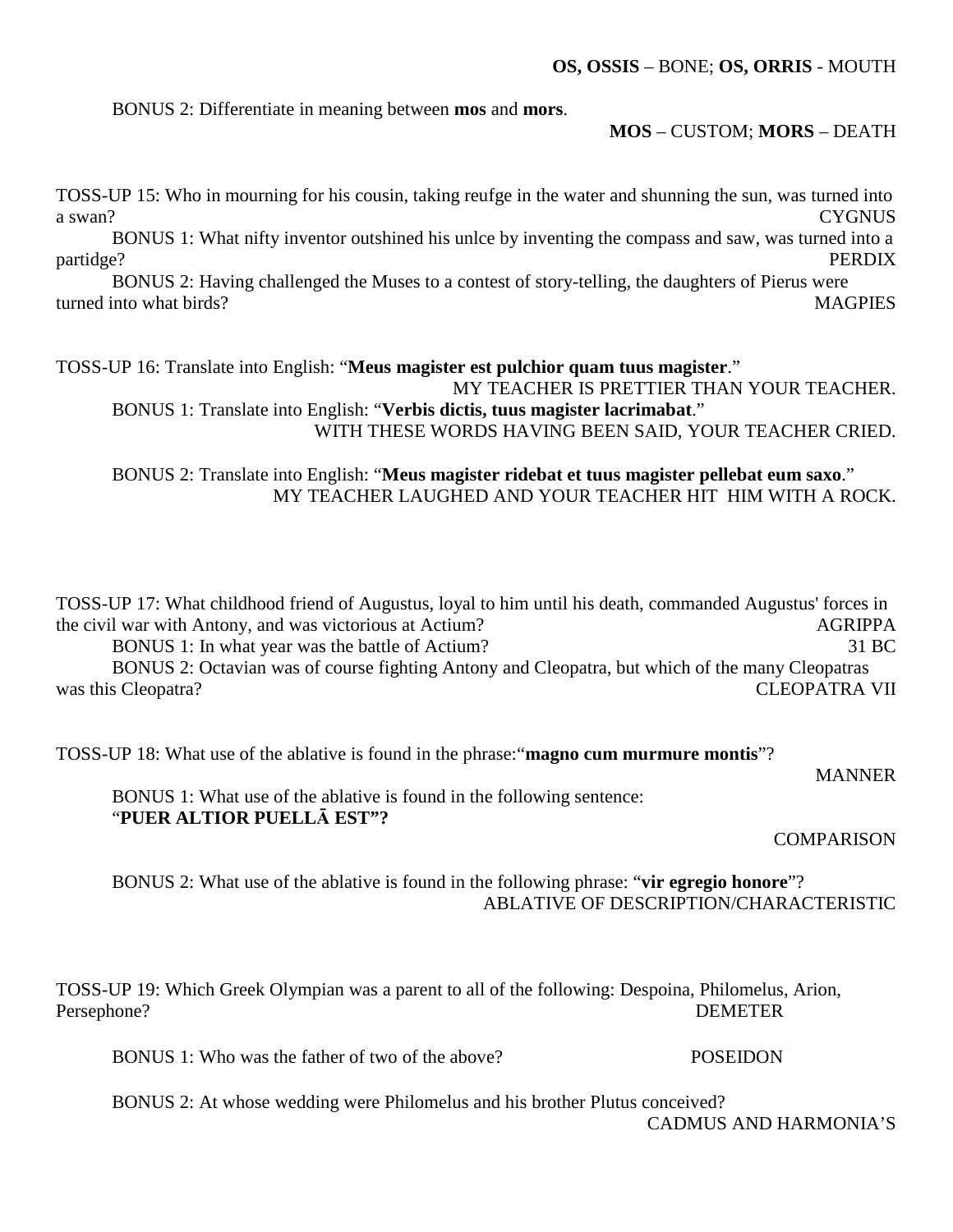TOSS-UP 20: Which of the following words, if any, is not derived from the same Latin word as the others: cabbage, capital, chapter, caterpillar, or chief?

|                                                                               | CATERPILLAR  |
|-------------------------------------------------------------------------------|--------------|
| BONUS 1: From what Latin word and meaning are the others in the list derived? |              |
|                                                                               | CAPUT - HEAD |

BONUS 2: What English derivative of caput means 'to appease or surrender'?

CAPITULATE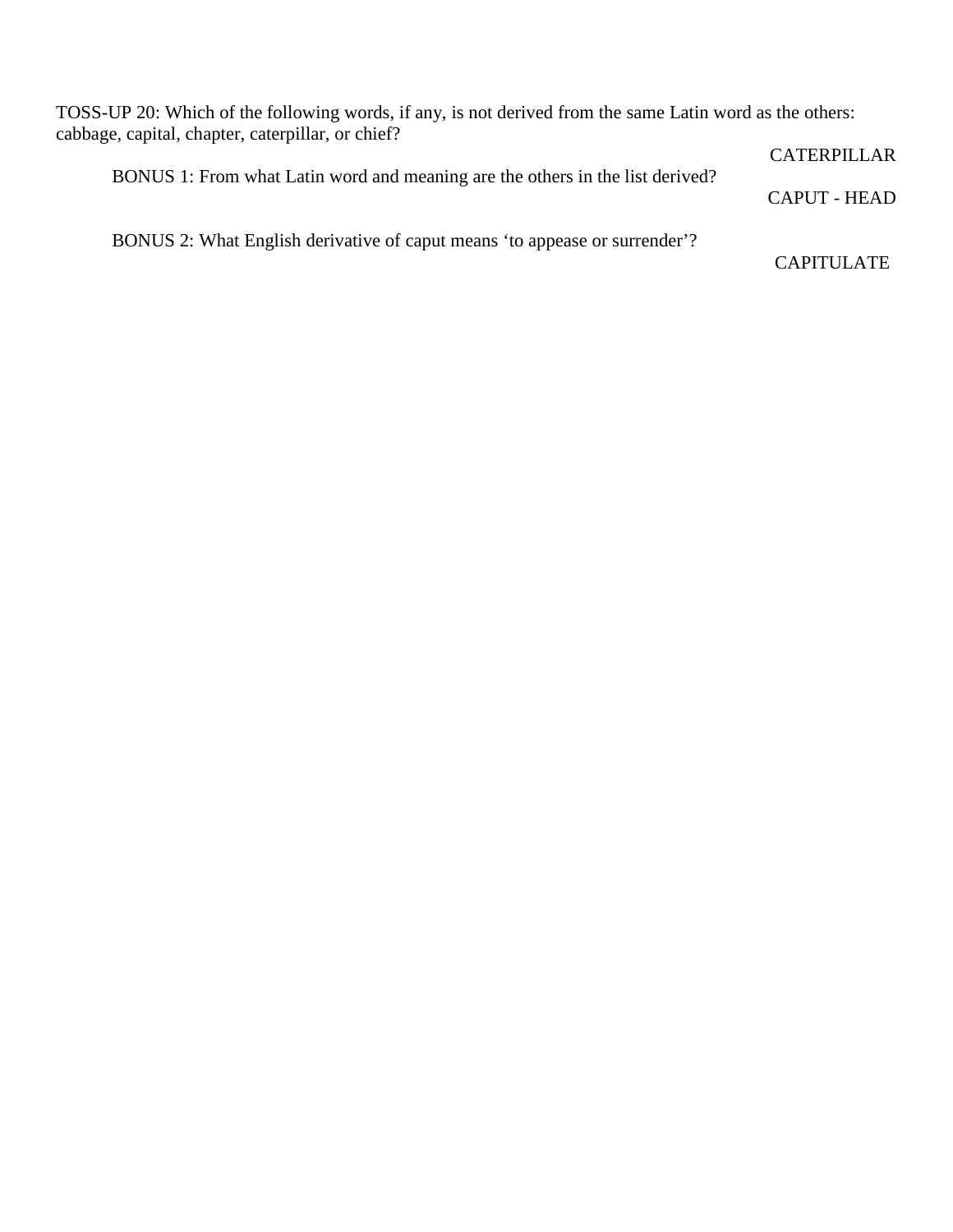# **IJCL 2013 Intermediate Round 1**

| <b>AUGEO-TO INCREASE</b>                                                                           |  |
|----------------------------------------------------------------------------------------------------|--|
| <b>AUGEO-TO INCREASE</b>                                                                           |  |
| <b>AUDIO-TO HEAR</b>                                                                               |  |
|                                                                                                    |  |
| <b>NUMA POMPILIUS</b>                                                                              |  |
| <b>TATIA</b>                                                                                       |  |
| <b>EGERIA</b>                                                                                      |  |
|                                                                                                    |  |
| <b>AENEAS</b>                                                                                      |  |
| <b>CREUSA</b>                                                                                      |  |
| <b>PRIAM &amp; HECUBA</b>                                                                          |  |
| THE ROMAN SYMBOL/SIGN/SIGNAL OF CITIZENSHIP/THE STATE IS THE TOGA                                  |  |
| B1: Translate into English: petere pacem est parare bellum.<br>TO SEEK PEACE IS TO PREPARE FOR WAR |  |
| MANY SHIPS WILL BE SEEN IN THE SEA                                                                 |  |
| <b>RETIARIUS</b>                                                                                   |  |
|                                                                                                    |  |
|                                                                                                    |  |

**LAQUEARIUS** 

BONUS 2: What is the term for a gladiator trainer? **LANISTA**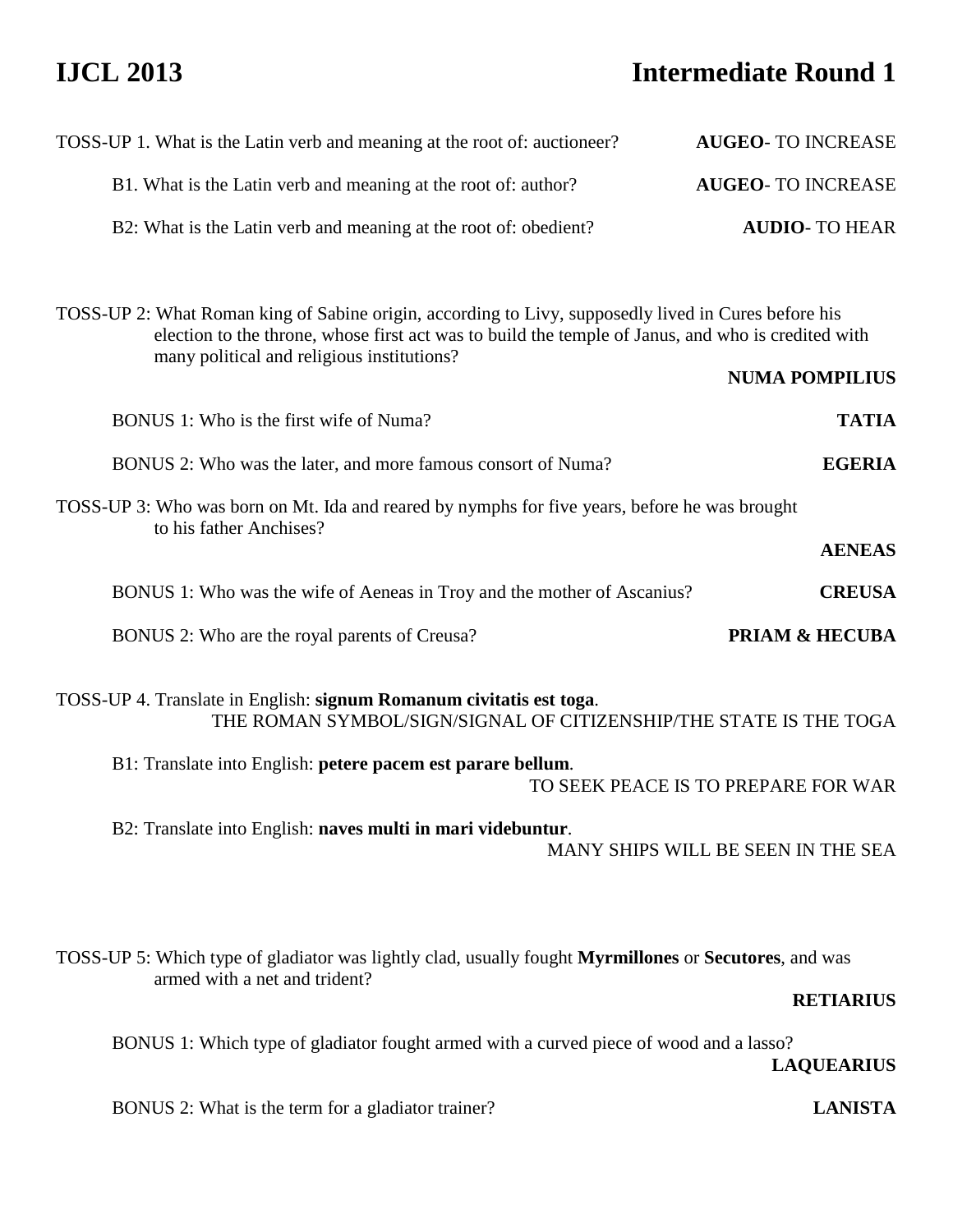TOSS-UP 6: What priestess of Hera, a daughter of the river god Inachus, attracted the attention of Zeus and, after she was discovered by Hera as Zeus' lover, was turned into a cow? **IO**  BONUS 1: Who did Hera charge with guarding the bovine girl? **ARGUS** BONUS 2: What is the name of the son Io gave birth to after she was returned to her former self? **EPAPHUS**  TOSS-UP 7: Put the noun **fides** into the ablative singular **FIDE** B1. Put the noun **portus** into the dative singular **PORTUI** B2: Put the noun **onus** into the ablative plural **ONERIBUS** TOSS-UP 8 What is the use of subjunctive in the following sentence?**Tantum est periculum ut pauci veniant**. RESULT CLAUSE B1: What is the use of the subjunctive in the following sentence? **Verebatur ne tu aeger esses**. FEAR CLAUSE B2: What is the use of the subjunctive in the following sentence? **Accidit ut me non videret**. NOUN CLAUSE (OF RESULT) TOSS-UP 9: In 295 BC, what general during the battle of Sentinum charged on horseback boldly into the enemy horde, thus committing the sacred act of *devotio*, which inspired the Roman army on to victory? **DECIUS MUS**  BONUS 1: This victory was the decisive victory of which war for the Romans? **THIRD SAMNITE WAR**  BONUS 2: Name one of the other peoples that allied themselves with the Samnites against the Romans in this the Third of the Samnite Wars. **ETRUSCANS/UMBRIANS/GAULS** 

TOSS-UP 10. What is the English meaning of the Latin verb **claudo claudere**? **TO SHUT/CLOSE**

B1: What is the English menaing of the Latin verb **celo celare**? **TO HIDE**

B2: What is the English menaing of the Latin verb **cerno cernere**?

**TO SEE/DECIDE/DETERMINE/PERCEIVE**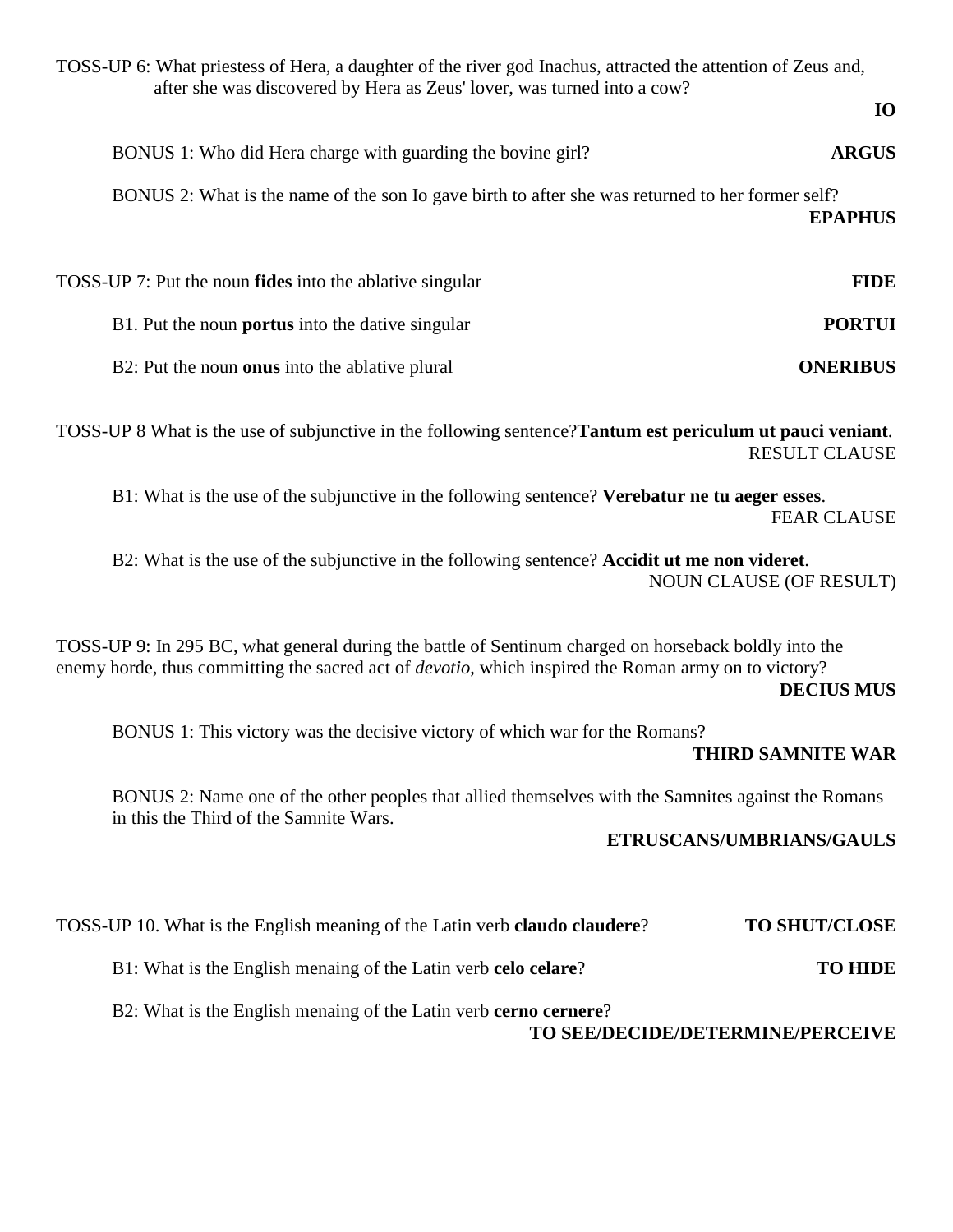TOSS-UP 11: What daughter of King Tantalus married Amphion before she boasted of her children and was turned into a weeping rock?

## **NIOBE**

- BONUS 1: What old man was also turned into a rock by Hermes when he failed to hold up his deal with Hermes to not tell anyone of the theft of Apollo's cattle by him? **BATTUS**
- BONUS 2: What daughter of Cecrops was also turned into a rock for barring Hermes from entering their home when he had fallen in love with her sister Herse?

**AGRAULUS** 

TOSS-UP 12. Listen to the following passage which I will read twice and answer in Latin the questions that follow.

**Iam filii Anci prope adulti erant. Sed Tarquinius ipse rex creari cupiebat. Is primum palam regnum petiit, memorans officia privata ac publica et benignitatem in omnes. Magno consensu populus Romanus eum regnare iussit.** 

| <b>Question: Quid Tarquinius cupiebat?</b>             | <b>REX CREARI</b>     |
|--------------------------------------------------------|-----------------------|
| <b>B1: Quomodo Tarquinius regnum petebat?</b>          | <b>PALAM</b>          |
| B2: Quomodo populus Romanus Tarquinium regnare iussit? | <b>MAGNO CONCENSU</b> |
|                                                        |                       |

TOSS-UP 13. Translate: This tree is taller than that tree. **HAEC ARBOR EST ALTIOR /ILLA ARBORE /QUAM ILLA ARBOR**

 B1: Translate: The blacksmith will be better than the farmer.  **FABER ERIT MELIOR AGRICOLA/QUAM AGRICOLA** 

Faber erit melior agricolā/quam agricola

B2: Translate: The mountain was larger than the hill.

## **MONS ERAT MAIOR COLLE/QUAM COLLIS**

TOSS-UP 14: Which Olympian god taught Icarius the culture of the vine? **DIONYSUS/BACCHUS**

BONUS 1: Who is the satyr like foster-father and companion of Dionysus? **SILENUS**

 BONUS 2: Who discovered the drunk Silenus and returned him to Dionysus and was awarded with an unwanted gift?

## TOSS-UP 15.What color is the meaning of the Latin word at the root of **oriole**? **GOLD**

**MIDAS** 

- B1. During what season is the vernal equinox? **SPRING**
	-

B2: What is the meaning of estival? **(HAVING TO DO WITH) SUMMER**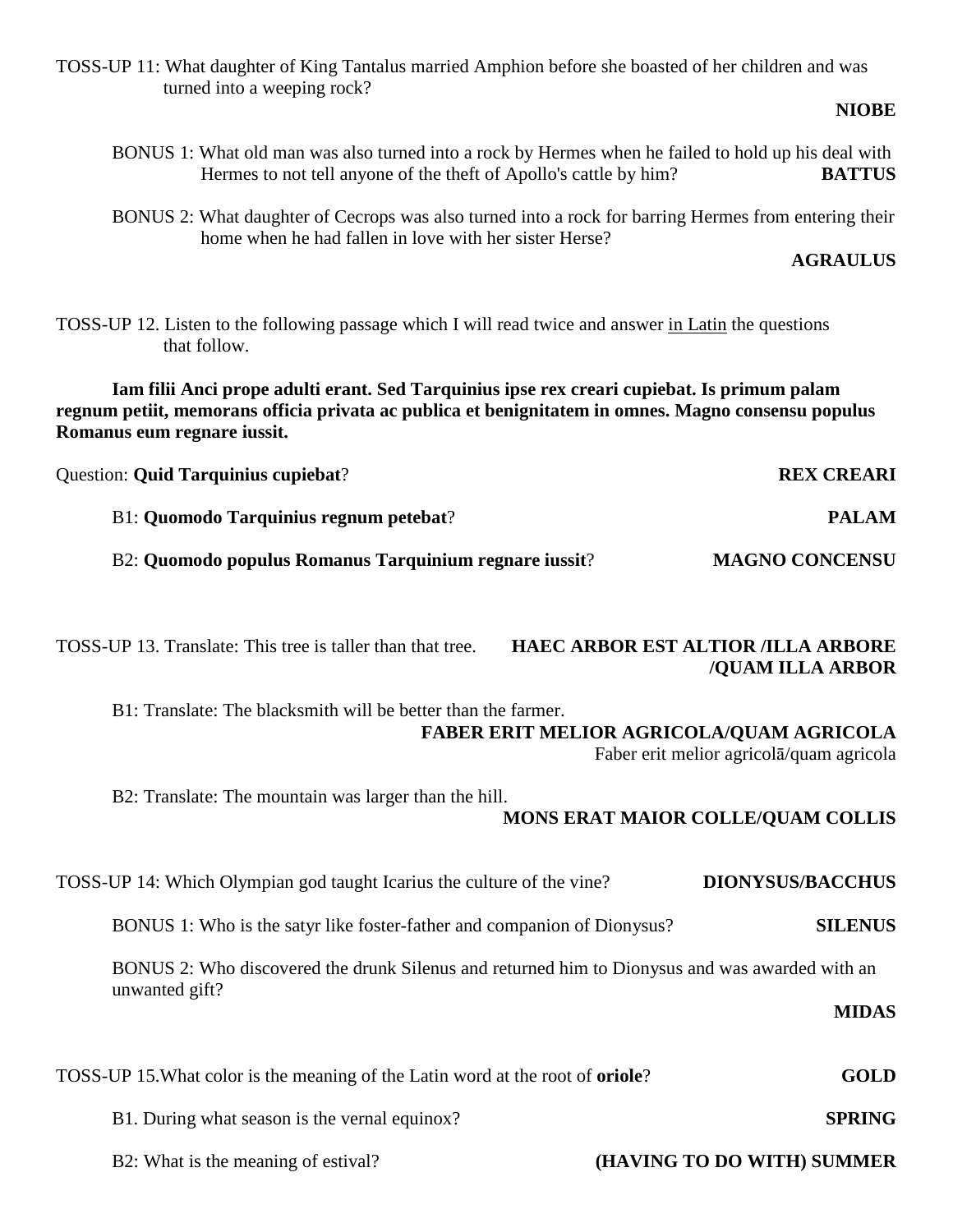| TOSS-UP 16. Translate into English the motto of Mississippi, virtute et armis.<br>BY VIRTUE AND ARMS                                            |
|-------------------------------------------------------------------------------------------------------------------------------------------------|
| B1: Translate into English the motto of Colorado, nil sine numine.<br>NOTHING WITHOUT GOD'S WILL                                                |
| B2: Translate into English the motto of West Virginia, montani semper liberi.<br>MOUNTAINEERS ARE ALWAYS FREE                                   |
| TOSS-UP 17: What son of Nero Claudius Drusus and brother of Germanicus was the first Roman emperor<br><b>CLAUDIUS</b><br>born outside of Italy? |
| BONUS 1: Name any provinces other than Britannia which Claudius annexed.<br>Thrace/Noricum/Pamphylia/Lycia/ Judea/Mauretania                    |
| BONUS 2: What island did Claudius free after he had seized it earlier in his rule?<br><b>RHODES</b>                                             |
| TOSS-UP 18. Put into Latin using only one word the title of One Direction's recent hit, "Little Things".<br><b>PARVA</b>                        |
| <b>ALIQUI/NONULLI NOCTES</b><br>B1: Put into Latin the title of Fun's recent hit, "Some Nights".                                                |
| <b>CONARE</b><br>B2: Put into Latin, using only a deponent verb, the title of Pink's recent hit, "Try"                                          |
| <b>HARMONIA</b><br>TOSS-UP 19: Complete the following analogy. Minos: Pasiphae :: Cadmus:                                                       |
| BONUS 1: Daunaus: Aegyptus:: Thyestes: _____________<br><b>ATREUS</b>                                                                           |
| BONUS 2: Menelaus : Hermione :: Peneus :<br><b>DAPHNE</b>                                                                                       |

TOSS-UP 20: What ambitious future emperor, encouraged by the predictions of astrologers, but highly disappointed by the adoption of Lucius Calpurnius Piso Licinianus by the current emperor, purchased the services of 23 Praetorian guards and led a coup d'etat in the early morning hours of January 15th, 69 AD? **OTHO** 

 BONUS 1: The legions, in what part of the empire, had already pledged allegiance to Vitellius before Otho had overthrown Galba? **GERMANY** 

 BONUS 2: Otho committed suicide after being defeated in battle near which town in northern Italy? **CREMONA or BEDRIACUM**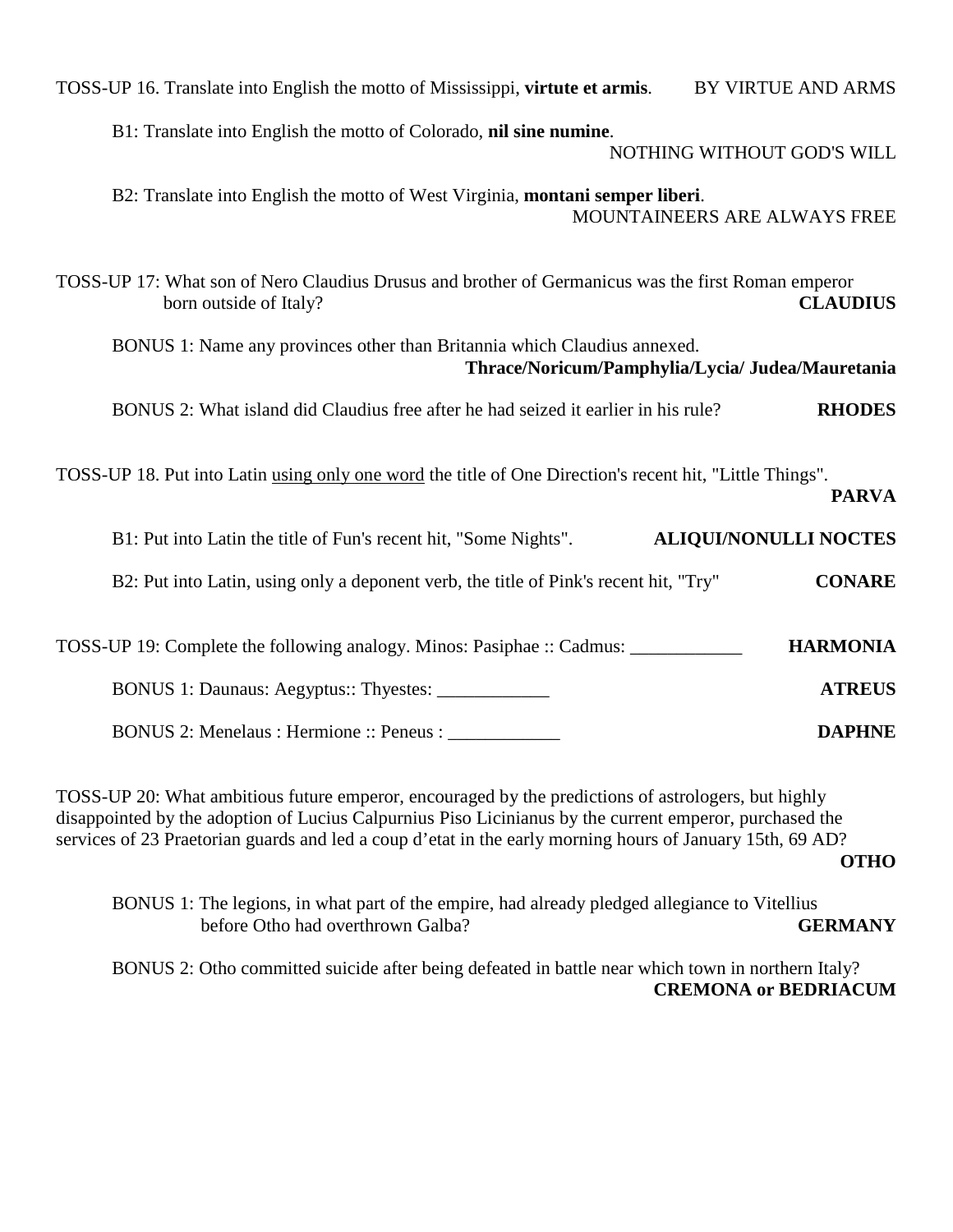# **IJCL 2013 Intermediate Round 2**

| TOSS-UP 1: Known as the "queen of the roads", the Via Appia originally extended to what Italian<br>city before being extended to reach Brundisium?                                                                           | <b>CAPUA</b>         |
|------------------------------------------------------------------------------------------------------------------------------------------------------------------------------------------------------------------------------|----------------------|
| BONUS 1: Which Roman road ran through the Forum?                                                                                                                                                                             | <b>VIA SACRA</b>     |
| BONUS 2: Which Roman road, built in 130 BC, extended northeast towards Byzantium?                                                                                                                                            | <b>VIA EGNATIA</b>   |
| TOSS-UP 2. Listen to the following passage which I will read twice and answer in Latin<br>the questions that follow.                                                                                                         |                      |
| Maxima cum difficultate Psyche iter in Orcum fecit. Libenter autem Proserpina ei pulchritudinem<br>suam dedit. Sed Psyche curiosissima in itinere pyxidem aperuit. Statim puella infelix cecidit et<br>iacebat quasi mortua. |                      |
| Question: Quo Psyche iter faciebat?                                                                                                                                                                                          | <b>IN ORCUM</b>      |
| B1: Quomodo Proserpina Psychae pulchritudinem suam dabat?                                                                                                                                                                    | <b>LIBENTER</b>      |
| <b>B2: Quid Proserpina aperuit?</b>                                                                                                                                                                                          | <b>PYXIDEM</b>       |
| TOSS-UP 3: What hero from Ephyra successfully fought against the Amazons, the Solymi, and,<br>most famously, the Chimaera?                                                                                                   | <b>BELLEROPHON</b>   |
| BONUS 1: Who sent Bellerophon on these dangerous missions, because the hero had brought him a<br>sealed letter instructing him to kill the bearer?                                                                           | <b>IOBATES</b>       |
| BONUS 2: What son-in-law of Iobates had sent Bellerophon to him with this letter?                                                                                                                                            | <b>PROETUS</b>       |
| TOSS-UP 4. Please translate: Caesar putavit suam uxorem optimam esse.<br>CAESAR THOUGHT HIS WIFE WAS THE BEST                                                                                                                |                      |
| B1: Please translate: Dux iubebit exercitum flumen transire.<br>THE GENERAL/LEADER WILL ORDER THE ARMY TO CROSS THE RIVER                                                                                                    |                      |
| B2: Please translate: Auriga fortis sentit inimicum appropinquare a tergo.<br>THE BRAVE CHARIOTEER SENSES/FEELS/PERCEIVES/ THAT AN ENEMY APPROACHES                                                                          | <b>FROM THE REAR</b> |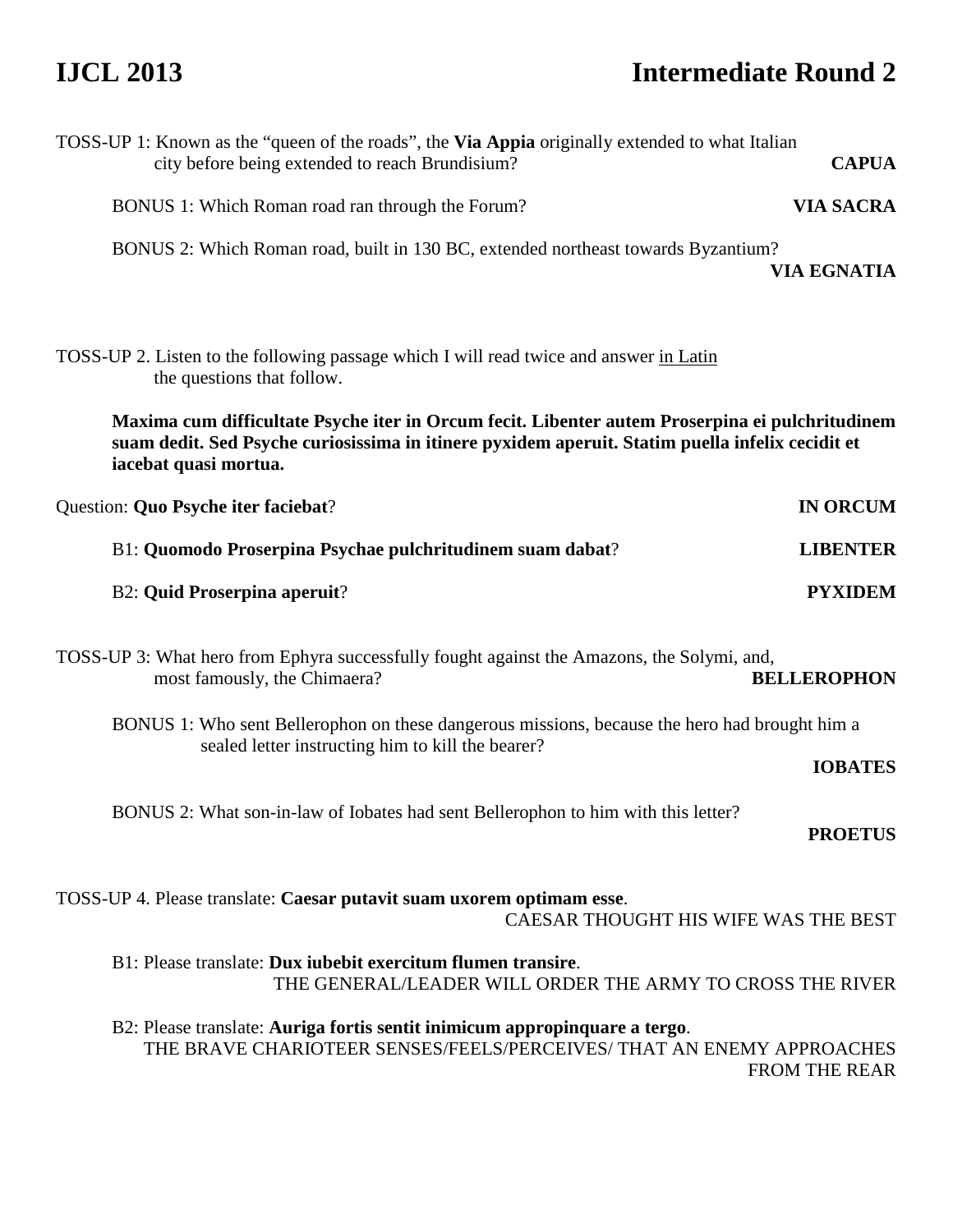| TOSS-UP 5. What is the use of the ablative in the following sentence? Ei sunt humaniores ceteris.<br><b>COMPARISON</b>                                                                    |
|-------------------------------------------------------------------------------------------------------------------------------------------------------------------------------------------|
| B1: What is the use of the ablative in the following sentence? Romani Germanos virtute praecedunt.                                                                                        |
| RESPECT/SPECIFICATION                                                                                                                                                                     |
| B2: What is the use of the ablative in the following sentence? Scipio amplissimo genere natus est.                                                                                        |
| SOURCE/ORIGIN                                                                                                                                                                             |
| TOSS-UP 6: In 458 BC, after 16 days what Roman farmer set down his appointed power to return to his wife<br>and fields?                                                                   |
| <b>CINCINNATUS</b>                                                                                                                                                                        |
| BONUS 1: With whom were the Romans at odds when they called upon Cincinnatus?<br><b>AEQUI</b>                                                                                             |
| BONUS 2: On what mountain was the Roman army trapped thus causing the senate to<br>require the skills of Cincinnatus?<br><b>MT. ALGIDUS</b>                                               |
| TOSS-UP 7. Which of the following is not derived from the same Latin root as the others?<br>Access concede CONCAVE unsuccessful                                                           |
| B1: Which of the following is not derived from the same Latin root as the others?<br>Biceps cadet recapitulation CASKET                                                                   |
| B2: Which of the following is not derived from the same Latin root as the others?<br>Notion recognize ignoble NOTATION                                                                    |
| TOSS-UP 8: What son of Menoetius, became the squire of Achilles and led the Greeks against the Trojans<br>when Achilles refused to fight, but was cut down by Hector?<br><b>PATROCLUS</b> |
| <b>SARPEDON</b><br>BONUS 1: What king of Lycia did Patroclus kill before he met his own end?                                                                                              |
| BONUS 2: Achilles had been refusing to fight because which prize concubine of his had<br>he been forced to give to Agamemnon?<br><b>BRISEIS</b>                                           |
| IN THE SAME PLACE<br>TOSS-UP 9. What is the meaning of the abbreviation <b>ibid</b> .?                                                                                                    |
| B1. What is the meaning of the abbreviation cf.?<br><b>COMPARE</b>                                                                                                                        |

B2: What is the meaning of the abbreviation **viz**.? **NAMELY/ONE MAY SEE**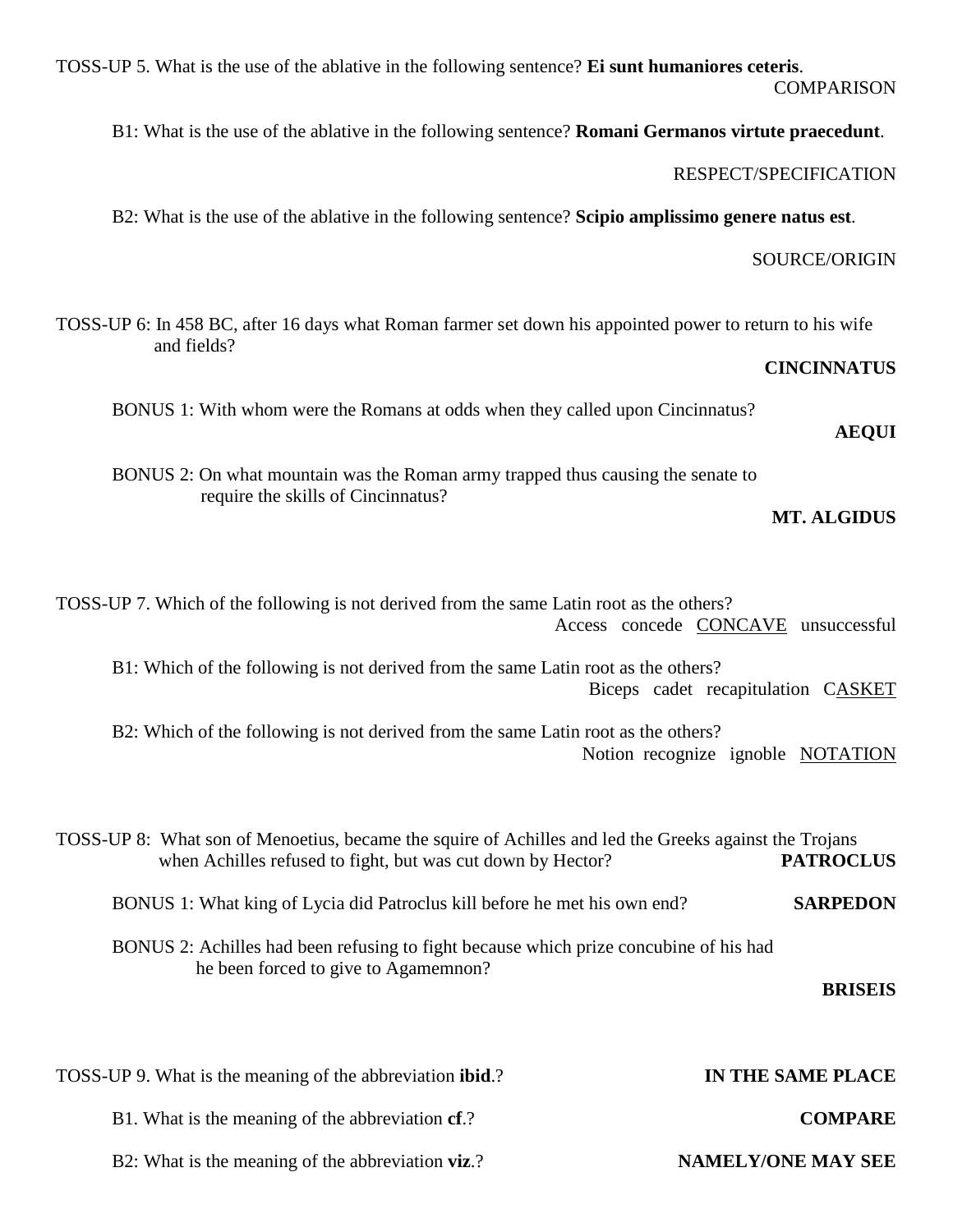TOSS-UP 10: Who successfully yoked a lion and a boar to his daughters Argeia and Deipyle when he ousted the would-be kings of Thebes, and Calydon showed up arguing on his doorstep?

## **ADRASTUS**

BONUS 1: For whom did Apollo successfully yoke a lion and a boar to a chariot, winning him the hand of the eldest daughter of Pelias in marriage?

## **ADMETUS**

BONUS 2: Back to the Seven Against Thebes: which of the seven was sent ahead of the rest to demand Eteocles's surrender, and ended up killing 49 out of the 50 men Eteocles sent to ambush him?

## **TYDEUS**

|                        |                            | TOSS-UP 11: What war from 264-241 BC, was fought primarily over the control of Sicily,<br>between Rome and Carthage? |
|------------------------|----------------------------|----------------------------------------------------------------------------------------------------------------------|
| <b>FIRST PUNIC WAR</b> |                            |                                                                                                                      |
| <b>MYLAE</b>           |                            | BONUS 1: What battle of 260 BC marked the first naval victory of note for the Romans?                                |
| <b>AEGATES ISLANDS</b> |                            | BONUS 2: The loss at what battle in 241 BC, caused Carthage to vacate Sicily<br>and negotiate peace with the Romans? |
| <b>HORTOR HORTARI</b>  |                            | TOSS-UP 12. Give a first conjugation deponent verb meaning "to encourage"                                            |
|                        | <b>POLLICEOR POLLICERI</b> | B1. Give a second conjugation deponent verb meaning "to promise"                                                     |
|                        | PROFICISCOR PROFICISCI     | B2. Give a third conjugation deponent verb meaning "to set out"                                                      |

TOSS-UP 13. In 60 AD during the rule of Nero, what queen of the Iceni, led a revolt on the island of Britannia? **BOUDICCA** 

 BONUS 1: Who was the organizer of a conspiracy, also during Nero's rule, which failed and in which all the participants including Lucan and Seneca the Elder, were executed? **(GAIUS CALPURNIUS) PISO** 

 BONUS 2: In what other province in 66 AD, was there a revolt, which required Nero to dispatch Vespasian to restore order? **JUDEA**

TOSS-UP 14. For the verb **pello pellere**, give the third person pluperfect active indicative **PEPULLERANT**

B1: For the verb **credo credere**, give the third person singular pluperfect active subjunctive

### **CREDIDISSET**

B2: For the verb **tango tangere**, give the second person singular future perfect indicative **TETIGERIS**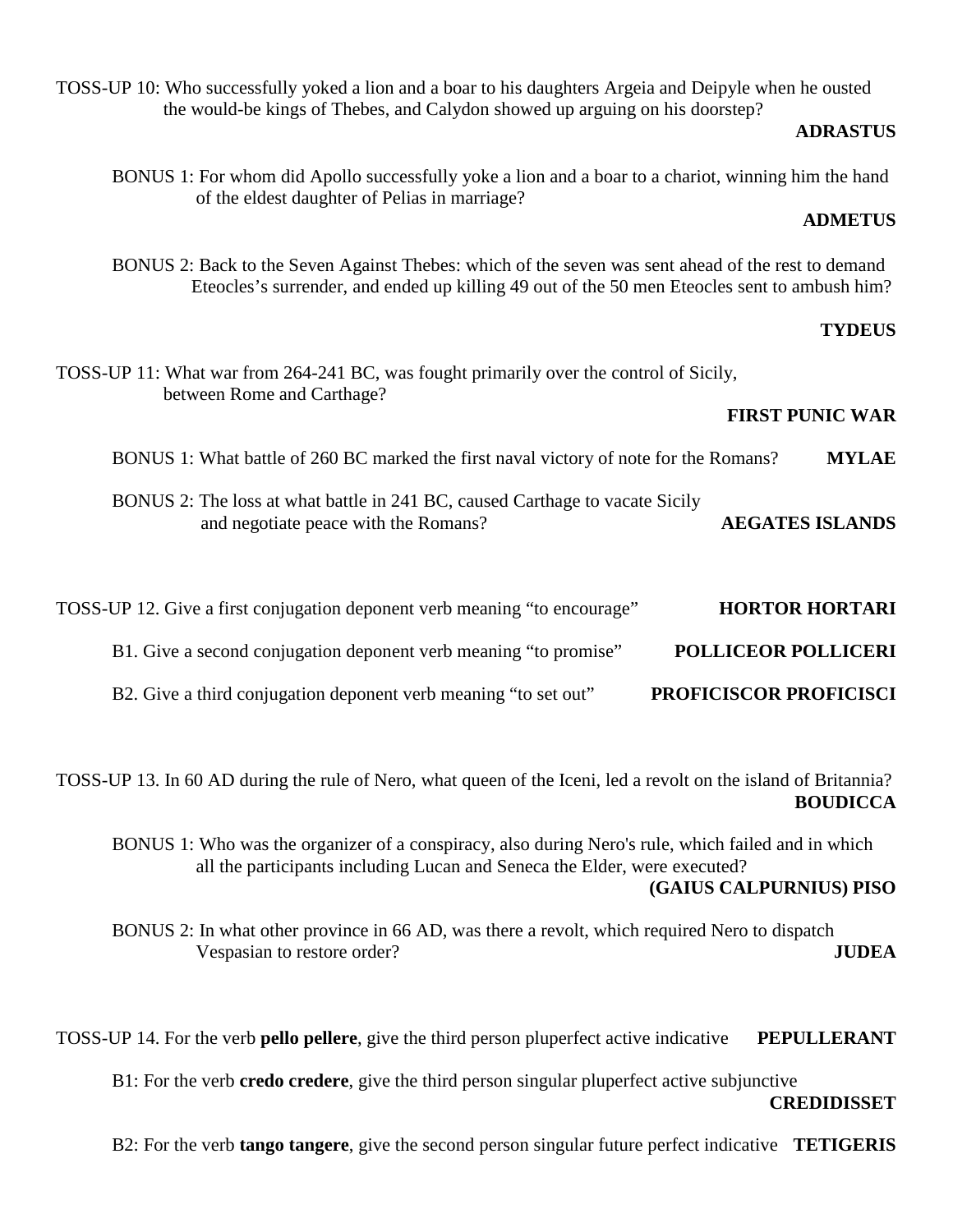| TOSS-UP 15. What emotion is associated with the English adjective felicitate? | <b>HAPPY</b> |
|-------------------------------------------------------------------------------|--------------|
| B1: What emotion is associated with irascible?                                | ANGRY        |
| B2: What emotion is associated with indolent?                                 | <b>SAD</b>   |

TOSS-UP 16: What is the collective name for the three children of Zeus and Eurynome, whose names are Aglaea, Euphrosyne, and Thalia?

## **CHARITES**

BONUS 1: Name the three children of Eos and Astraeus who, together with Eurus, make up the winds. **BOREAS, NOTUS, AND ZEPHYRUS** 

BONUS 2: Name the four children of Styx and Pallas. **BIA, CRATUS, NIKE, ZELUS**

TOSS-UP 17. Translate: Many voices had been heard within the study. **MULTAE VOCES IN TABLINO AUDITAE ERANT** 

 B1: Many sailors have sailed to Brundisium from Athens.  **MULTI NAUTAE BRUNDISIUM ATHENIS NAVIGAVERUNT** 

## B2: Translate: Many legions will have marched from Gaul to Italy.  **MULTAE LEGIONES AB GALLIA AD ITALIAM ITER FECERINT**

TOSS-UP 18: Who was generally regarded as a good emperor, gaining notoriety as the prefect of the Praetorian Guard and carrying on a controversial relationship with the Jewish queen Bernice, but is more well known for relieving the suffering caused by the eruption of Mt. Vesuvius?

## **TITUS (FLAVIUS VESPASIANUS)**

B1: What other disaster befell Rome during his reign? **A FIRE**

 B 2: What was the last fortress in Palestine to hold out against the Romans under Titus' command? **MASADA** 

TOSS-UP 19. You might want to buy a vowel if you get this one correct. Put into Latin the popular game show title, "Wheel of Fortune" **ROTA FORTUNAE**

 B1: You're the next contestant on the Price is Right. Please put that game show title into Latin. **PRETIUM RECTUM EST** 

B2: What popular game show would the Romans have called, **rixa familiaris**? **FAMILY FEUD**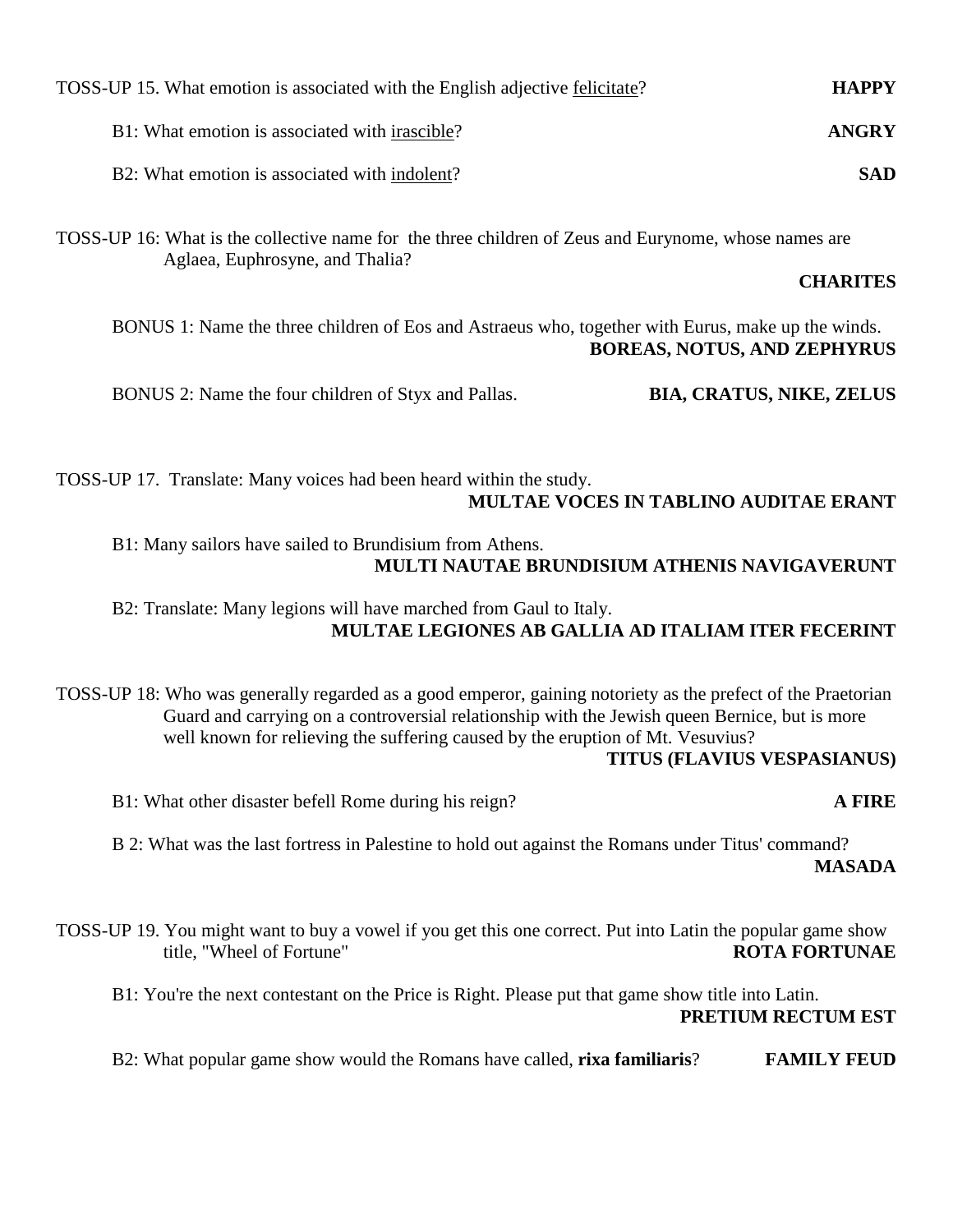TOSS-UP 20: Who is credited with the invention of the compass, the potter's wheel, and the saw? More inventions may have followed if this young man's life had not been cut short by his jealous uncle Daedalus.

## **PERDIX (or TALUS/CALUS)**

BONUS 1: Daedalus was convicted of this murder on the Areopagus and perhaps exiled from Athens. To whose court did Daedalus then flee, where he was given refuge?

## **MINOS'**

BONUS 2: Daedalus fell into disfavor with Minos before long by helping Ariadne help Theseus escape from the Labyrinth. To whose court did Daedalus then flee, where he was given refuge?

## **COCALUS'**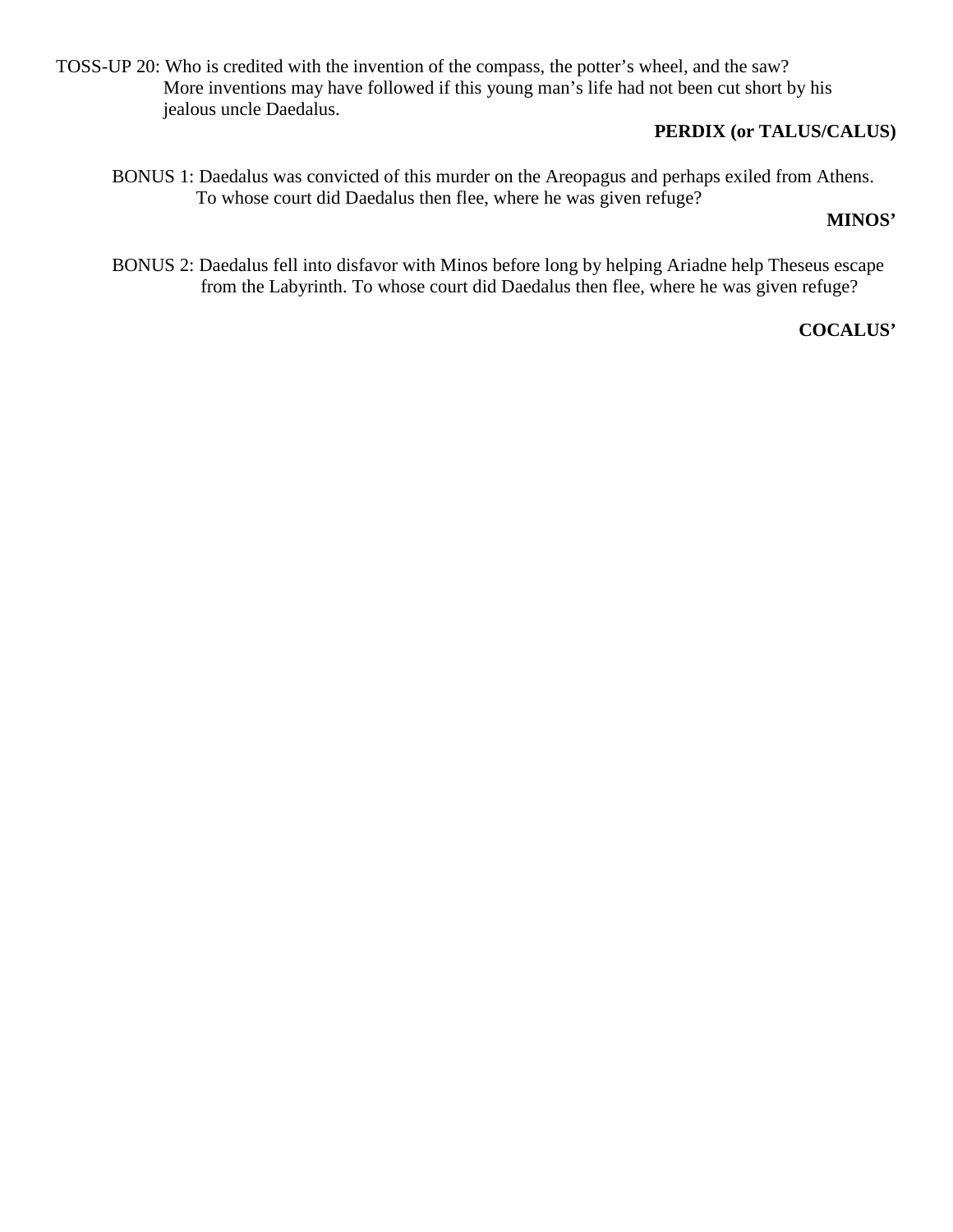# **IJCL 2013 Intermediate Round 3**

| TOSS-UP 1. Differentiate in meaning between augeo and audeo                                                                                                                                                                                                                                 | TO DARE & TO INCREASE                     |
|---------------------------------------------------------------------------------------------------------------------------------------------------------------------------------------------------------------------------------------------------------------------------------------------|-------------------------------------------|
| B1. Differentiate in meaning between angustus and antiquus                                                                                                                                                                                                                                  | <b>NARROW &amp; OLD</b>                   |
| B2. Differentiate in meaning between cor and cornu                                                                                                                                                                                                                                          | <b>HEART &amp; HORN</b>                   |
| TOSS-UP 2: Which emperor ruled during arguably the most peaceful period of time of the Roman Empire,<br>never commanding a legion, perhaps never being near one? He did, however, celebrate Rome's 900th<br>anniversary and had a wall built from the Firth of Forth to the Firth of Clyde. | <b>ANTONINUS PIUS</b>                     |
| BONUS 1: Who was the wife of Antoninus Pius?                                                                                                                                                                                                                                                | <b>FAUSTINA</b>                           |
| BONUS 2: Who were the two adoptive sons of Antonius Pius who would take power in 138 AD?                                                                                                                                                                                                    | <b>MARCUS AURELIUS &amp; LUCIUS VERUS</b> |
| TOSS-UP 3: What hero's original name was Hipponous? He was later renamed after he was<br>purified of the murder of Bellerus.                                                                                                                                                                | <b>BELLEROPHON</b>                        |
| BONUS 1: What was the original name of Heracles?                                                                                                                                                                                                                                            | <b>ALCAEUS</b> (or <b>ALCIDES</b> )       |
| BONUS 2: By what name was Achilles known while staying at the court of Lycomedes?                                                                                                                                                                                                           | <b>PYRRHA</b>                             |
| TOSS-UP 4. Translate: Milites pontem aedificaverunt ut trans flumen impetum facerent.<br>THE SOLDIERS BUILT/MADE A BRIDGE TO MAKE AN ATTACK ACROSS THE RIVER<br>B1: Translate: Impetu facto, equites pedem referebant.                                                                      |                                           |
| AFTER/WHEN THE ATTACK WAS MADE/THE ATTACK HAVING BEEN MADE,                                                                                                                                                                                                                                 |                                           |
| THE HORSEMEN/EQUESTRIANS WERE RETREATING/RETREATED                                                                                                                                                                                                                                          |                                           |

## B2: Translate: **Romani tam acriter pugnaverant ut pauci in proelio interficerentur**. THE ROMANS SO FIERCELY/BITTERLY HAD FOUGHT THAT FEW IN BATTLE WERE KILLED

TOSS-UP 5. What English derivative, from the Latin for "to deny", means "a deserter from one faith, cause, or allegiance to another"?

## **RENEGADE**

B1: What English derivative, from the Latin for "to harm", means "producing no injury"?**INNOCUOUS**

 B2: What English derivative, from the Latin for "to put or place", means "the act of placing two or more things side by side"?

**JUXTAPOSITION**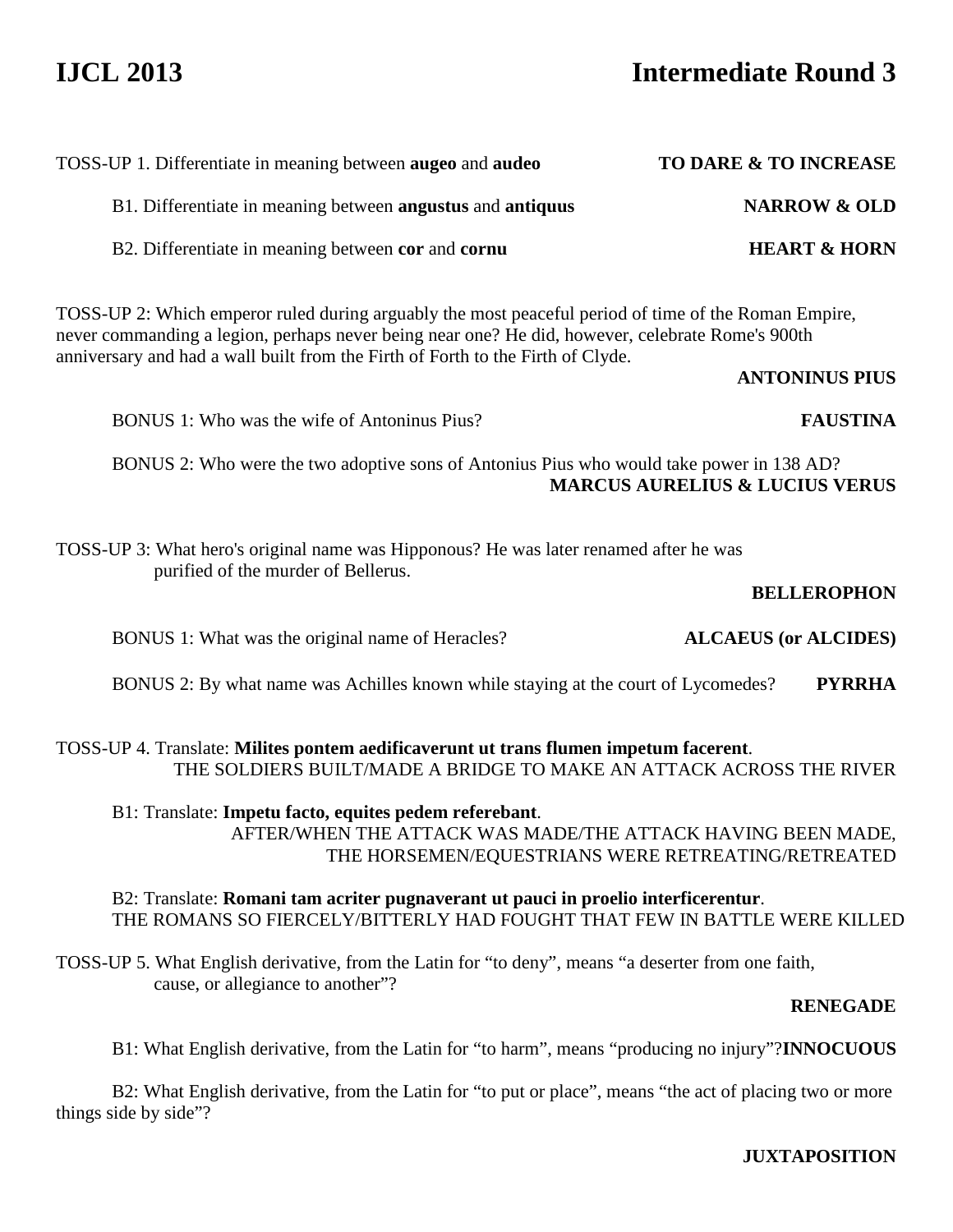| TOSS-UP 6: In 66 BC, the Lex Manilia, gave Pompey the supreme command of the army<br>to defeat what foreign general in the East?                                                                                                                                                                                              | <b>MITHRIDATES</b>        |
|-------------------------------------------------------------------------------------------------------------------------------------------------------------------------------------------------------------------------------------------------------------------------------------------------------------------------------|---------------------------|
| BONUS 1: From whom was the command of the army taken?                                                                                                                                                                                                                                                                         | <b>LUCULLUS</b>           |
| BONUS 2: One year earlier, what law had been passed giving Pompey command<br>to rid the Mediterranean of pirates?                                                                                                                                                                                                             | <b>LEX GABINIA</b>        |
| TOSS-UP 7: What son of Pandion, though perhaps only by adoption, expelled the sons of Metion from Athens<br>with the help of his three brothers, but then took the kingship of Athens for himself alone? He later traveled to<br>Delphi to inquire how he might beget a son, and was given cryptic advice about his wineskin. | <b>AEGEUS</b>             |
| BONUS 1: Which of Aegeus's brothers had already fallen to the Cretan King Minos by the time Aegeus<br>was forced to concede to the tribute Minos imposed?                                                                                                                                                                     | <b>NISUS</b>              |
| BONUS 2: Where was Nisus king?                                                                                                                                                                                                                                                                                                | <b>MEGARA</b>             |
| TOSS-UP 8. Listen to the following passage which I will read twice and answer in English<br>the questions that follow.                                                                                                                                                                                                        |                           |
| Ulixes cum ab hora septima ad vesperum exspectavisset, veritus ne socii sui in periculo<br>versarentur, non nullos e reliquis misit, ut quae causa esset morae cognoscerent. Itaque hi in<br>terram expositi ad vicum qui non longe aberat se contulerunt; quo cum venissent, socios suos<br>quasi ebrios reppererunt.        |                           |
| Question: Who did Ulysses send to find out the cause of the delay?                                                                                                                                                                                                                                                            | <b>SOME OF HIS MEN</b>    |
| B1: Until what time did Ulysses wait until he sent some of his men?                                                                                                                                                                                                                                                           | UNTIL NIGHTFALL           |
| B2: In what condition were his men when he found them?                                                                                                                                                                                                                                                                        | <b>DRUNK</b>              |
| TOSS-UP 9. What is the use of the dative in the following sentence? Gladius et scutum militi sunt.<br>REFERENCE/POSSESSION                                                                                                                                                                                                    |                           |
| B1: What is the use of the dative in the following sentence? Sicilia insula proxima Italiae est.                                                                                                                                                                                                                              | <b>SPECIAL ADJECTIVES</b> |
| B2: What is the use of the dative in the following sentence? Certe liber mihi legendus est.                                                                                                                                                                                                                                   | <b>AGENT</b>              |
| TOSS-UP 10: Otherwise known as sordidati, what kind of men wore a toga pulla? THOSE IN MOURNING                                                                                                                                                                                                                               |                           |
| BONUS 1: What is the term for a slave's cap of freedom?                                                                                                                                                                                                                                                                       | <b>PILLEUS</b>            |
| BONUS 2: What is the term for a broad-brimmed travelers' hat?                                                                                                                                                                                                                                                                 | <b>PETASUS</b>            |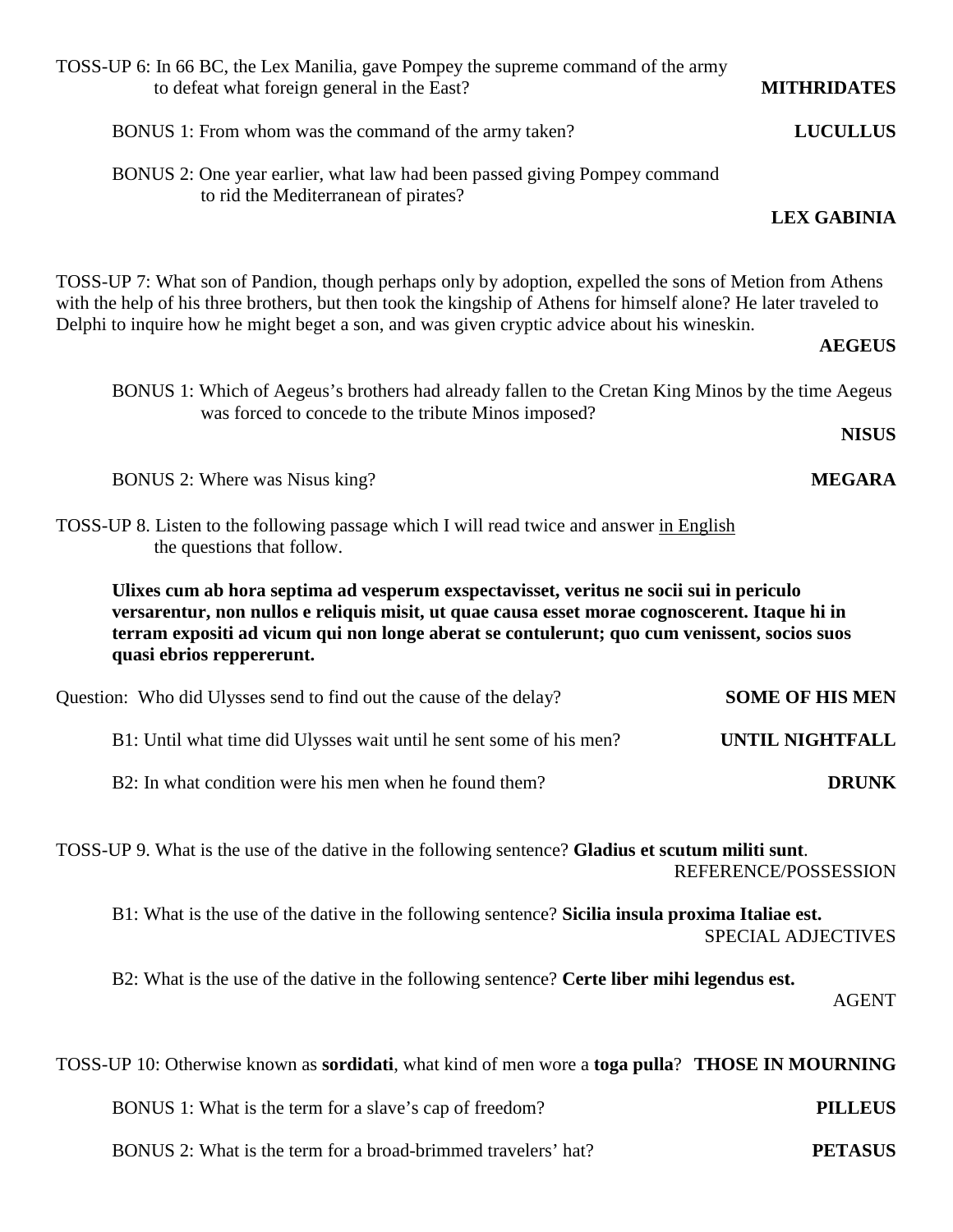| <b>MEDUSA</b>       | TOSS-UP 11: Who is missing from the following list? Steno, Euryale and |
|---------------------|------------------------------------------------------------------------|
| <b>CLYTEMNESTRA</b> | BONUS 1: Who is missing from this list? Castor, Pollux, Helen and      |
| <b>EOS</b>          | BONUS 2: Who is missing from this list? Helius, Selene and             |

TOSS-UP 12. What is the following popular tagline which in Latin might be, **noli proficisci domo sine eo**?

| <b>DON'T LEAVE HOME WITHOUT IT</b> |                                                                       |
|------------------------------------|-----------------------------------------------------------------------|
| <b>IN BONIS MANIBUS ESNE?</b>      | B1: Put into Latin, the tagline of Allstate, "Are you in good hands?" |
| <b>DIC ID FLORIBUS</b>             | B2: Put into Latin, the tagline of FTD Floral, "Say it with flowers." |
| <b>AQUILAE AUDACES</b>             | TOSS-UP 13. Make the phrase <b>aquila audax</b> plural                |
| <b>AQUILARUM AUDACIUM</b>          | B1: Now make <b>aquilae audaces</b> genitive                          |
| <b>AQUILA AUDACI</b>               | B2: Now make <b>aquilarum audacium</b> singular and ablative          |

TOSS-UP 14: Which king of Rome was responsible for the building of the Curia, and was probably the grandson of Hostus Hostilius?

## **TULLUS HOSTILIUS**

 BONUS 1: The principal event of Tullus Hostilius' rule was the defeat of what nearby city to Rome? **ALBA LONGA** 

 BONUS 2: Who was the dictator of Alba Longa at this time, who was ripped apart by two chariots for his betrayal of Rome?

## **METTIUS FUFETIUS**

TOSS-UP 15: What minor deity, according to some accounts, appeared to Alcyone in the form of her dead husband to inform her that Ceyx had died in a storm, whereupon Alcyone threw herself into the sea and became a kingfisher?

## **MORPHEUS**

BONUS 1: Morpheus's father, Somnus, was the Roman equivalent of the Greek Hypnos. Who is Hypnos's brother, with whom Heracles wrestled to save the life of Alcestis?

## **THANATOS**

 BONUS 2: In a different account of Ceyx and Alcyone, why were the couple changed into birds? **CALLED EACH OTHER ZEUS AND HERA**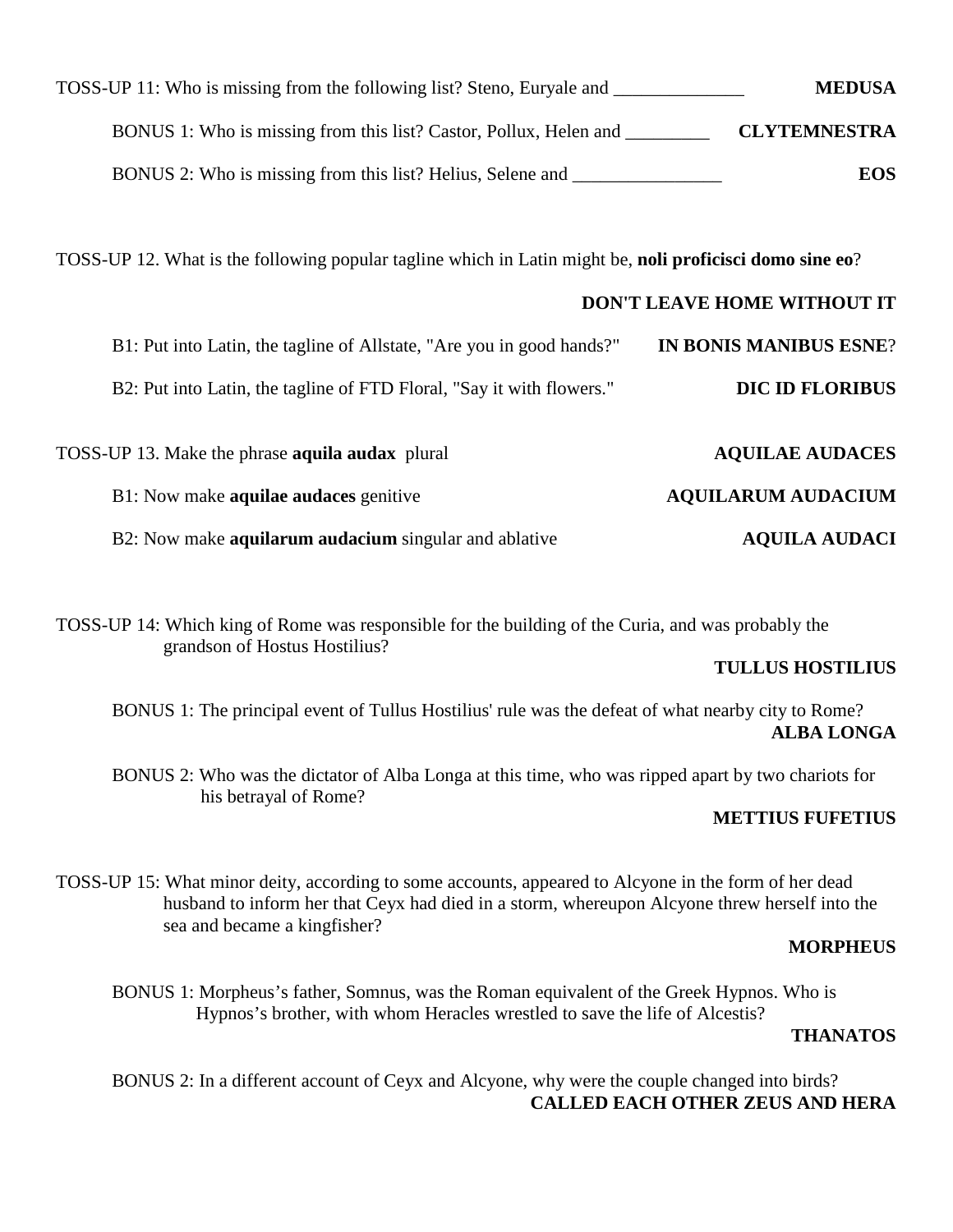**COMPLURA CUBICULA ERANT PLENA ANCILLARUM**  B2: Translate into Latin the following: "The garden was full of birds and flowers."  **HORTUS ERAT PLENUS AVIUM ET FLORUM**  TOSS-UP 17. What single organization has as it's motto, **semper fidelis**? **US MARINE CORPS** B1: What two organizations have as their motto, **semper paratus**? **BOY SCOUTS AND US COAST GUARD**  B2: What is a **sine qua non**? **A NECESSITY** TOSS-UP 18: Which of the following provinces did Augustus not control during the first three years of his principate? Spain MACEDONIA Gaul Syria BONUS 1: Which of the following did Augustus not annex during his rule? Dalmatia MAURETANIA Raetia Pannonia BONUS 2: In what year did Augustus die and his successor Tiberius take over? **14 AD** TOSS-UP 19: What queen of the island of Scheria provided hospitality to Odysseus and urged her husband to help him return to Ithaca after her daughter had found Odysseus lying naked on the shore? **ARETE** BONUS 1: Who were Arete's husband and daughter? **ALCINOUS and NAUSICAA** BONUS 2: What earlier Greek hero did Arete also persuade her husband to help, and on what condition? **JASON, if his MARRIAGE to MEDEA had been CONSUMMATED** TOSS-UP 20. Which of the following words is not derived from a Latin number? Onion Squad Duplicate ATTRIBUTE Bonus 1. What derivative from the Latin for five means, the most typical example or representative? **QUINTESSENCE** 

TOSS-UP 16. Translate into Latin the following: "The soldier had not been desirous of war."

B1: Translate into Latin the following: "Several of the bedrooms were full of maids."

 **MILES NON FUERAT CUPIDUS BELLI** 

Bonus 2: What number is at the root of afternoon? **NINE**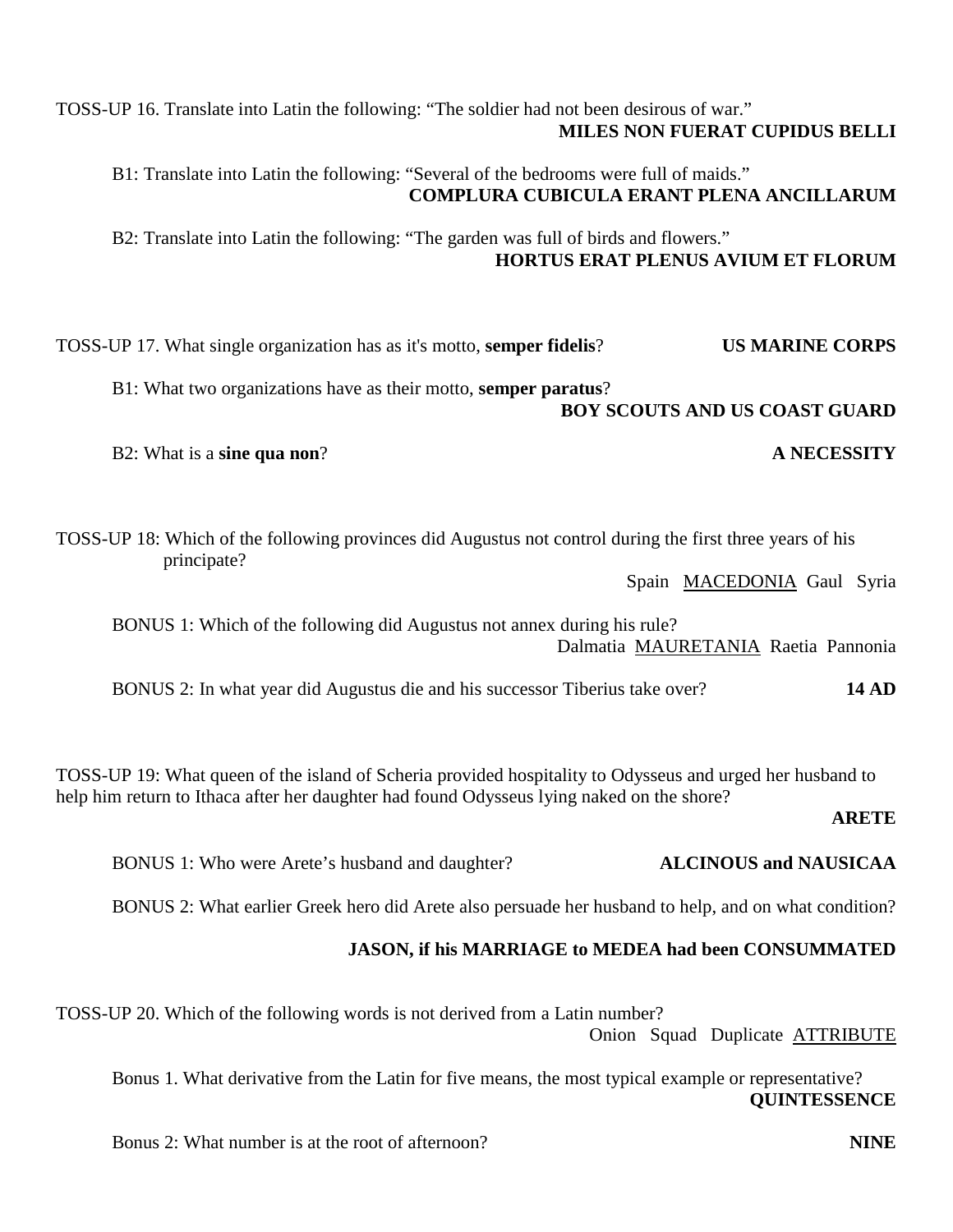# 2013 IJCL INTERMEDIATE Round FINAL

## TOSS-UP 1. Using "rogo," Translate into Latin: Brutus asked Lucius where the forum was.

## **Brutus rogabat/rogavit Lucium ubi forum esset**.

BONUS 1: Using, "vereor," translate into Latin: Brutus feared that his friend Lucius was not coming. **Brutus veritus est/verebatur ut amicus suus Lucius veniret.** 

BONUS 2: Translate into Latin: Lucius was so late that Brutus began to run back home. Alas!

## **Lucius tam tardus erat/fuit ut Brutus domum recurrere coepisset. Eheu!**

TOSS-UP 2: Publius was the praenomen of what Roman army officer who bravely stood his ground on the Sublician bridge against the invading army of Clusium? HORATIUS COCLES

BONUS 1: Who was the king of Clusium during this invasion? LARS PORSENNA

 BONUS 2: What hill outside of Rome had Porsenna stormed and taken prior to attempting to cross the Pons Sublicius? JANICULUM HILL

TOSS-UP 3: The glint of the moonlight caused the death of which two daring young men in book 9 of Aeneid as they snuck through the enemy camp on their way to send a message to Aeneas?

NISUS & EURYALUS

 BONUS 1: Diomedes and Odysseus were also very daring and sneaky. Whose horses did they capture before they had a chance to drink from the rivers of Troy? RHESUS

 BONUS 2: Who divulged to a disguised Hermes the theft of Hermes after he agreed not to, and was turned into a rock for his deceit? BATTUS

TOSS-UP 4. Which of the following words, if any, is NOT derived from the same Latin root as the others?: contingent, ATTENUATE, attain, tactile

BONUS 1: From what Latin adjective and meaning is "attenuate" derived?

## **TENUIS-THIN**

BONUS 2: Give the meaning and principal parts of the Latin verb from which the other words in the tossup are derived.

## **TANGO TANGERE TETIGI TACTUM**- TOUCH

TOSS-UP 5: Translate into English the motto of Yale, **Lux et Veritas**. LIGHT AND TRUTH

 B1: Translate into English the motto of Columbia University, in lumine tuo videbimus lumen. In your light we will see the light

 B2: Translate into English the motto of the University of Chicago, crescat scientia, vita excolatur. Let knowledge grow, let life be nourished.

TOSS-UP 6: What descendant of Aesacus, once hidden in the court of Lycomedes, slew Memnon with armor which was made in the forge of Hephaestus?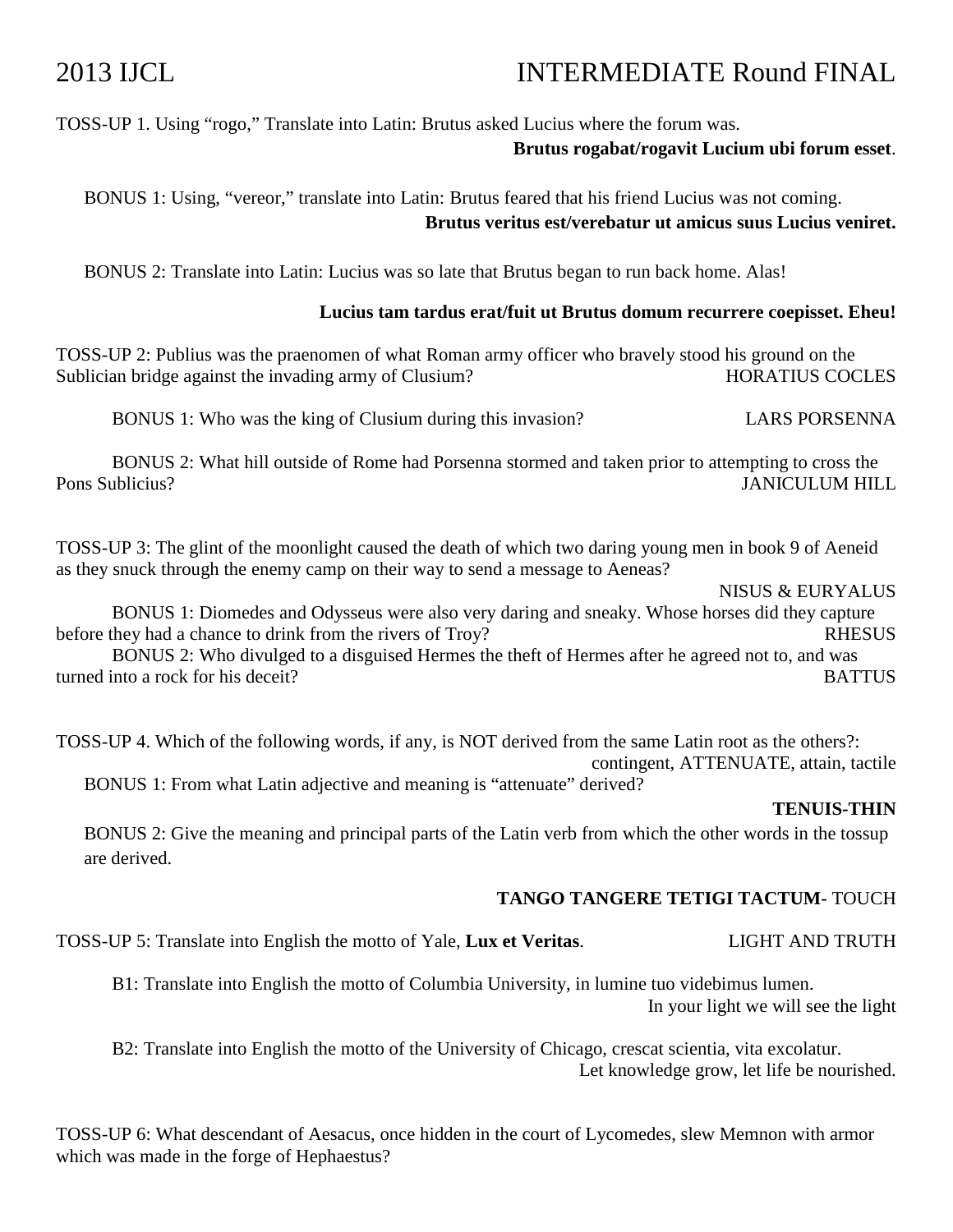| BONUS 1: Memnon himself had armor made by Hephaestus. Who was his mother who convinced |      |
|----------------------------------------------------------------------------------------|------|
| Hephaestus to forge this armor?                                                        | EOS. |
|                                                                                        |      |

BONUS 2: Who is the third famous hero who also had armor made by Hephaestus? AENEAS

## TOSS-UP 7: Translate into English: **Dum hostes dormiunt, unus ex militibus imperatorem interfecit**. WHILE THE ENEMY SLEPT, ONE OF THE SOLDIERS KILLED THE EMPEROR BONUS 1: Now translate in to English: **Dum litterator dormit, inprobi discipuli ludum incenderunt**. WHILE THE TEACHER SLEPT, THE NAUGHTY/DISLOYAL/SHAMELESS STUDENTS BURNED THE SCHOOL

## BONUS 2: Now translate into English **Dum gubernator nimis vini bibit,nautae bracas surripuerunt** WHILE THE PILOT/HELMSMAN WAS DRINKING TOO MUCH WINE, THE SAILORS STOLE/TOOK HIS PANTS

TOSS-UP 8: On April 6th, 46 BC, the Republican force led by Quintus Caecilius Metellus Scipio was slaughtered by the forces of Julius Caesar, in what city in modern day Tunisia ? THAPSUS BONUS 1: Whose was Caesar's general at this battle? (TITUS) LABIENUS BONUS 2: What battle a year later in southern Spain, marked the end of Julius' civil war with the Republican Optimates forces? MUNDA

TOSS-UP 9 What son of Euryale, who married Side before she was sent to the Underworld, then raped Merope, the daughter of King Oenopion, who in turn blinded this giant hunter?

|                                            | <b>ORION</b>  |
|--------------------------------------------|---------------|
| BONUS 1: Who is the father of Orion?       | <b>ATLAS</b>  |
| BONUS 2: Who cured Orion of his blindness? | <b>HELIUS</b> |

| TOSS-UP 10: What is the meaning of the Latin verb consuesco, consuescere?                  | TO BE ACCUSTOMED |
|--------------------------------------------------------------------------------------------|------------------|
| BONUS 1: What is the meaning of the Latin verb <b>animadverto</b> , <b>animadvertere</b> ? | <b>TO NOTICE</b> |
| BONUS 2: What is the meaning of the Latin verb cerno, cernere?                             | TO SEE           |

TOSS-UP 11: Listen carefully to the following passage which I will read twice, then answer the question that follows in Latin.

**Postquam Roman venerunt, Lucumo nomen Lucio Tarquinium Priscum sibi sumpsit. Ibi paulatim insignis factus est divitiis aliisque rebus. Postremo in amicitiam regis receptus tutor liberorum regi testamento institutus est. Ancus annos quattuo et viginit regnavit**. (repeat) Question: **Quam diu Ancus regnavit**? **QUATTUOR ET VIGINTI ANNOS**

 BONUS 1: **Quomodo tutor liberorum regis institutus est? TESTAMENTO (PRISCI)** BONUS 2: **Qualiscumque Priscus insignis factus est divitiis aliisque rebus**? **PAULATIM**

| TOSS-UP 12: Which type of Roman vehicle was faster than a <b>raeda</b> and was a lightweight, two-wheeled |               |
|-----------------------------------------------------------------------------------------------------------|---------------|
| carriage?                                                                                                 | <b>CISIUM</b> |
| BONUS 1: What was the term for a litter carried by four slaves?                                           | LECTICA       |
| BONUS 2: Which type of Roman vehicle was a luxurious traveling carriage?                                  |               |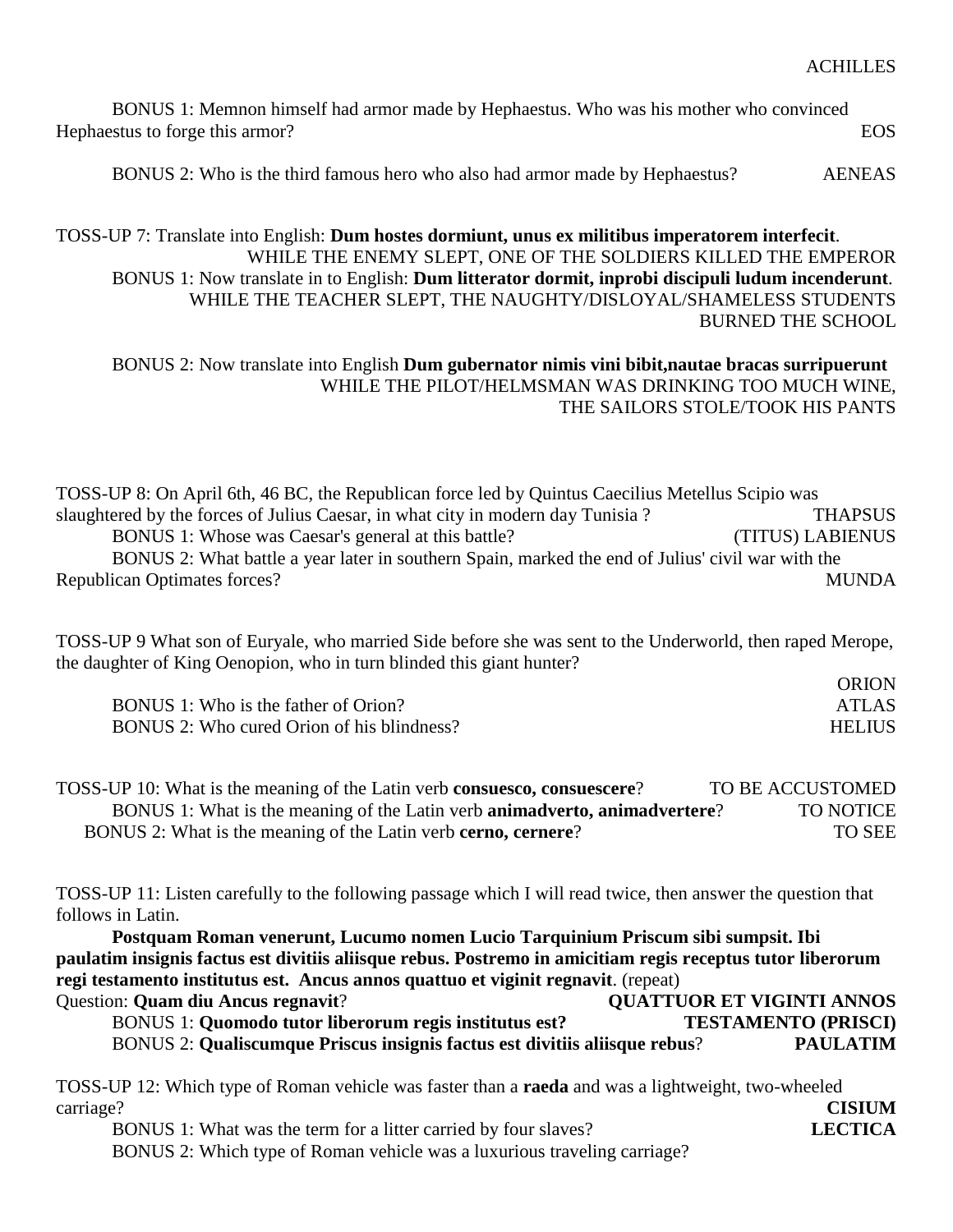## **CARRUCA**

TAKES DATIVE

TOSS-UP 13:What do the following verbs have in common? indulgeo, nubo, displiceo, obsto, and parco.

BONUS 1: What case does reminiscor take? GENITIVE BONUS 2: What case does arceo take? DATIVE

TOSS-UP 14: At what battle of 496 BC, did the Romans defeat the Latin League led by Tarquinius Superbus, the recently ousted last king of Rome?

LAKE REGILLUS

BONUS 1. What ancestor of Nero is said to have had his beard turned bronze by the touch of Castor and Pollux, following the battle?

### AHENOBARBARUS

BONUS 2. What treaty, ratified three years later in 493 BC, established peace between the Romans and Latins?

FOEDUS CASSIANUM

TOSS-UP 15: Which of the following English derivatives is derived from the Latin verb meaning to push or drive?

Pavement perpetrate patter PEAL expenditure BONUS 1: What is the Latin verb at the root of expenditure? PENDO BONUS 2: What is the Latin noun at the root of patter? PATER

TOSS-UP 16: What twin sons of Oreithyia, eliminated the threat to Phineus, the Harpies, because of their unique capability to fly?

|                                                                          | <b>ZEETES &amp; CALAIS</b> |
|--------------------------------------------------------------------------|----------------------------|
| BONUS 1: Which wind is said to be the father of the twins?               | <b>BOREAS</b>              |
| BONUS 2: The hair of wings of Zeetes & Calais are said to be what color? | PURPLE                     |

| TOSS-UP 17: Make the phrase <b>corpus gracile</b> comparative.                     | <b>CORPUS GRACILIUS</b>       |
|------------------------------------------------------------------------------------|-------------------------------|
| BONUS 1: Make the phrase <b>portus angustus</b> accusative plural and superlative. |                               |
|                                                                                    | PORTUS ANGUSTISSIMOS          |
| BONUS 2: Make the phrase <b>exemplum idoneum</b> comparative                       | <b>EXEMPLUM MAGIS IDONEUM</b> |
|                                                                                    |                               |

TOSS-UP 18 : Which of the following battles, if any, did Julius Caesar not fight in? Alesia, Thapsus, Dyrrhachium, Zela, Arausio, Gergovia

B1. Name the two battles in which Caesar was defeated. **Dyrrhachium, Gergovia** B2. Name the victorious opposing generals for each of those battles.

**Pompey – Dyrrhachium, Vercingetorix – Gergovia** 

TOSS-UP 19: What hero, rescued from the sea by the fisherman Dictys, was known for turning Phineus into stone with Medusa's head? PERSEUS BONUS 1: To what king does the fisherman Dictys take Perseus and his mother? POLYDECTES

BONUS 2: How did Polydectes ultimately meet his end? TURNED TO STONE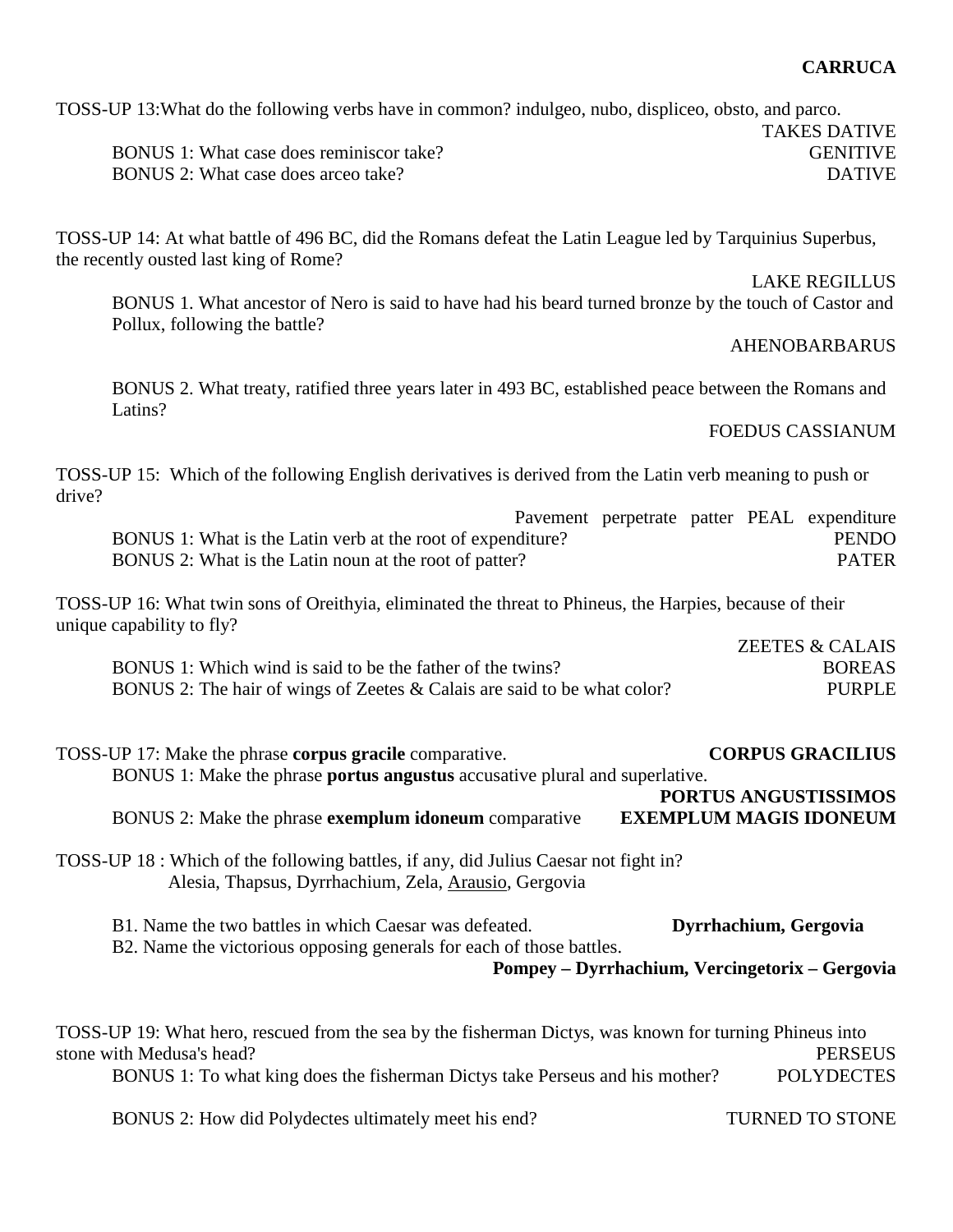TOSS-UP 20: Perform the following command when called upon by the moderator. **Sta celaque sub mensa et magna voce clama in anglice: Odi haec quaestiones!**

 STUDENT SHOULD STAND, HIDE UNDER THE TABLE AND SHOUT IN A GREAT VOICE I HATE THESE QUESTIONS"

 BONUS 1: Now perform the following command. **"omnes, celate sub mensa et magnis vocibus in Anglice clamate" tu es pessimus omnium moderatorum"**

 ALL STUDENTS HIDE UNDER THE TABLE IN GREAT VOICES SHOUT IN ENGLISH, YOU ARE THE WORST MODERATOR OF ALL BONUS 2: Now perform the following command. **"Surgite et minimis vocibus in Anglice dicite, "putamus illam factionem male olfacere"** 

> RISE AND IN THE SMALLEST VOICES SAY IN ENGLISH, "WE THINK THAT TEAM SMELLS BADLY"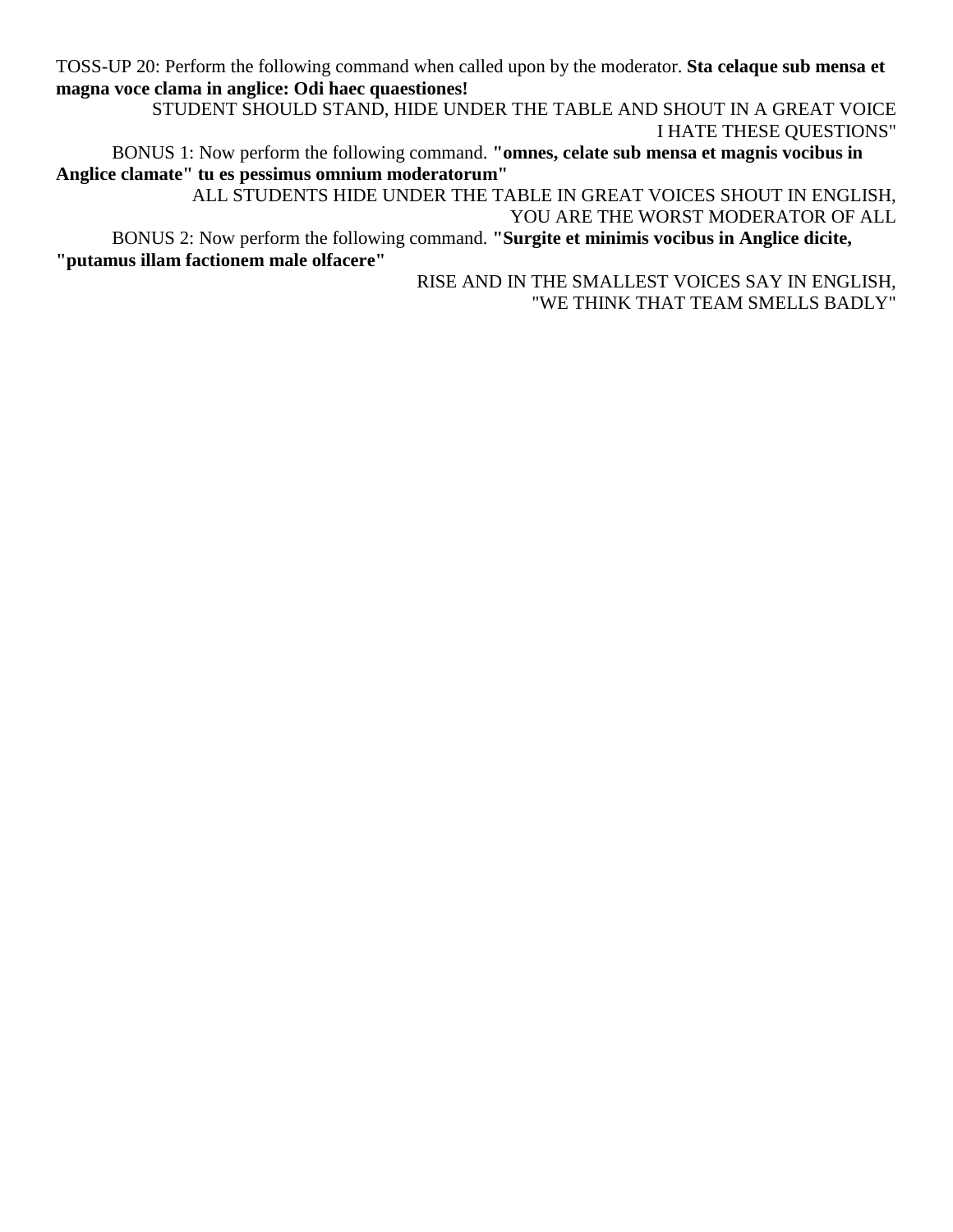## IJCL 2013 Advanced Round 1

| YOKE/TEAM/RIDGE/PAIR           | TOSS-UP 1. What is the English meaning of <b>jugum</b> ?                                            |
|--------------------------------|-----------------------------------------------------------------------------------------------------|
| CANTON/WARD/DISTRICT/COMMUNITY | B1. What is the English meaning of <b>pagus</b> ?                                                   |
| SHALLOW/SHOAL/FORD/WATER       | B2. What is the English meaning of <b>vadum</b> ?                                                   |
|                                | TOSS-UP 2: Who was clubbed to death by Athenian shepherds who thought they had been poisoned by the |

wine he gave them? **ICARIUS** BONUS 1: Who was the daughter of Icarius who hanged herself over his grave? **ERIGONE**

BONUS 2: Who had led Erigone to her father's grave? **MAERA**

TOSS-UP 3. Listen to the following passage from Vergil which I will read twice as prose and then answer the questions that follow in Latin.

**Eripiunt subito nubes caelumque diemque Teucrorum ex oculis; ponto nox incubat atra. Intonuere poli, et crebris micat ignibus aether, praesentemque viris intentant omnia mortem.** (Repeat)

Question: **Quid incubat ponto**? **NOX**

B1: **Quid crebris ignibus micat**? **AETHER**

## B2: **Quos nubes eripiunt**? **CAELUM ET DIEM**

TOSS-UP 4: What Greek general and statesman responded to a cry for help from the Tarentines to wage war against the Romans in 280 BC?

## **PYRRHUS (of EPIRUS)**

 BONUS 1: At what two battles did Pyrrhus defeat the Romans, but consequently suffered considerable losses.

## **HERACLEA & ASCULUM**

 BONUS 2: What Roman commander finally defeated Pyrrhus in 275 BC at the battle of Beneventum? **(M'. CURIUS) DENTATUS** 

TOSS-UP 5. What poet's death in 17/18 AD, brings to a close the Golden Age of Latin Literature? **OVID**

| B1: In what city did Ovid die? | <b>TOMIS</b> |
|--------------------------------|--------------|
|                                |              |

B2: What is the title of Ovid's lost tragedy? *MEDEA*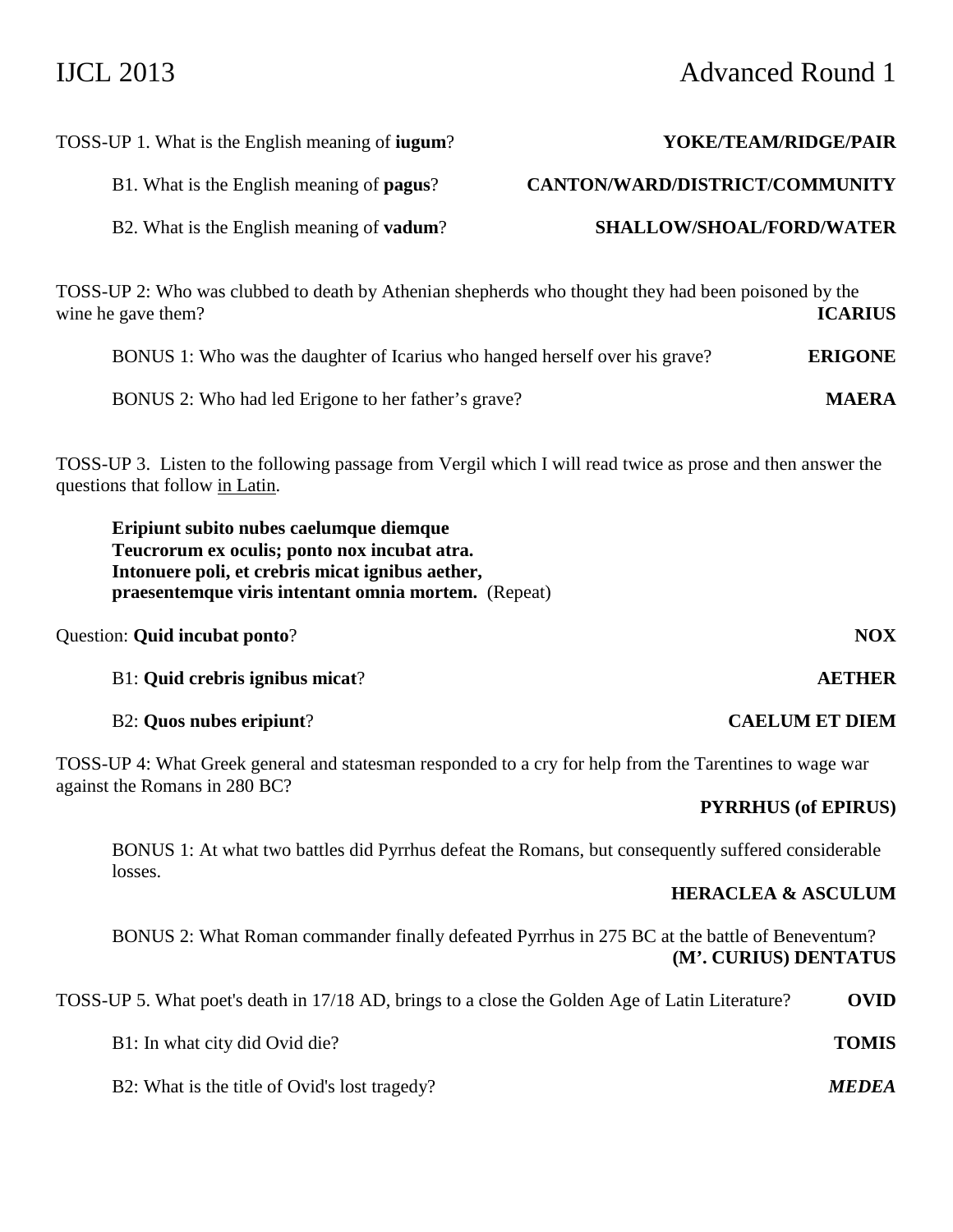TOSS-UP 6: In the Roman world, it was considered unlucky to marry on August 24, October 5, and November 8 because of what yearly occurrence?

|                                                                                                      | <b>OPENING OF THE UNDERWORLD</b> |
|------------------------------------------------------------------------------------------------------|----------------------------------|
| BONUS 1: What is the Roman term for the bridal procession?                                           | <b>DEDUCTIO</b>                  |
| BONUS 2: What is the Roman term for the engagement?                                                  | <b>SPONSALIA</b>                 |
|                                                                                                      |                                  |
| TOSS-UP 7. Put the phrase rupes acuta into the dative case                                           | <b>RUPI ACUTAE</b>               |
| B1: Put the phrase facinus eximium into the nominative plural                                        | <b>FACINORA EXIMIA</b>           |
| B2: Put the phrase <b>latro nefandus</b> into the ablative plural                                    | <b>LATRONIBUS NEFANDIS</b>       |
|                                                                                                      |                                  |
| TOSS-UP 8. What rhetorical device is the repetition of the same word or words in successive phrases? | <b>ANAPHORA</b>                  |

- B1: What rhetorical device is the negation of an opposite? **LITOTES**
- B2: What rhetorical device is the omission of conjunctions in a closely related series? **ASYNDETON**

TOSS-UP 9: What structure in Great Britain with forts, mile-castles and turrets, and ditches ran for 80 miles from the Tyne to Solway? **HADRIAN'S WALL** BONUS 1: What other structure was built to advance the frontier to the Scottish isthmus? **ANTONINE WALL**  BONUS 2: Who was entrusted with the task of building this wall? **LOLLIUS URBICUS**

|                                                                               | <b>SPEAK</b> |
|-------------------------------------------------------------------------------|--------------|
| B1. What is the meaning of the Latin word at the root of manger and mandible? | <b>CHEW</b>  |
| B2: What is the meaning of the Latin word at the root of deluge and lavish?   | WASH         |

TOSS-UP 10. What is the meaning of the Latin word at the root of both ventriloquist and soliloquy?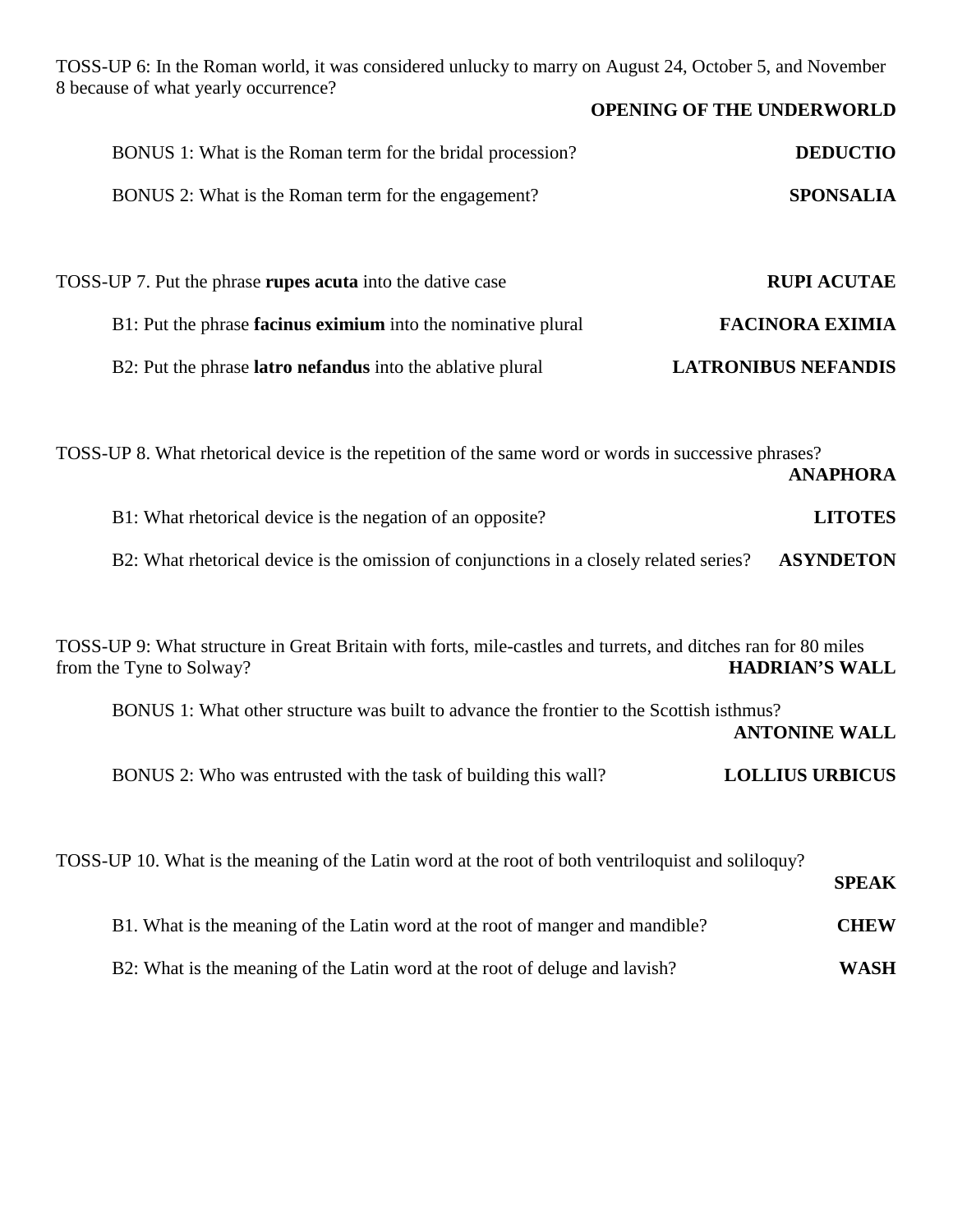**ALLECTO** 

TOSS-UP 11: What daughter of Ligdus and Telethusa married her best friend--another girl--and was subsequently changed into a man by Isis? **IPHIS**

BONUS 1: Whose daughters were changed into snow-white doves by Bacchus so that they would be saved from captivity to the Greeks?

**ANIUS'S** 

 BONUS 2: Some of Ovid's transformations don't involve people at all. What creature was born from the ashes of the city of Ardea after Turnus could no longer protect it from Aeneas?

**HERON** 

TOSS-UP 12. Put into Latin the common tagline: Pork, the other white meat.

## **PORCUS, ALIA/ALTERA ALBA CARO/CARNIS**

B1: Translate this popular tagline: **adipiscere partem rupis GET A PIECE OF THE ROCK**

## B2: Translate this popular tagline: **fortis satis viri, sed factus feminae STRONG ENOUGH FOR A MAN BUT MADE FOR A WOMAN**

TOSS-UP 13. Whose monograph provides an alternate account of the conspiracy of Catiline but still paints him as a foe of law, order, and morality?

**SALLUST** 

B1: Of course that work is the Bellum Catilinae, what is Sallust's other mongraph?

## **BELLUM JUGURTHINUM**

B2: In what city was Sallust born? **AMITERNUM** 

TOSS-UP 14. Translate into Latin the following sentence: "We are not allowed to drink the water." **NON LICET NOBIS BIBERE AQUAM** 

 B1: Translate into Latin the following sentence: "It is very often essential to beat the students." **NECESSE EST SAEPISSIME VERBERARE DISCIPULOS** 

B2: Translate into Latin the following sentence: "I pity the fool." **ME MISERET STULTI** 

TOSS-UP 15: What Roman fountain goddess or nymph is said to have had an affair with Jupiter which was revealed to Juno by another nymph, Lara? Although her parentage is largely unattested, Virgil portrays her as the doting sister of Turnus. **JUTURNA**

BONUS 1: Juturna was not the only woman helping the Italians fight against Aeneas. What Amazonlike Volscian warrior, so swift that she could run on water without getting her feet wet, fought as an ally of Turnus but was eventually killed by the Trojan ally Arruns?

## **CAMILLA**

 BONUS 2: Juturna was also not the only immortal to meddle in the war. What fury had Juno sent to inflame both Turnus and Amata before the fighting even began?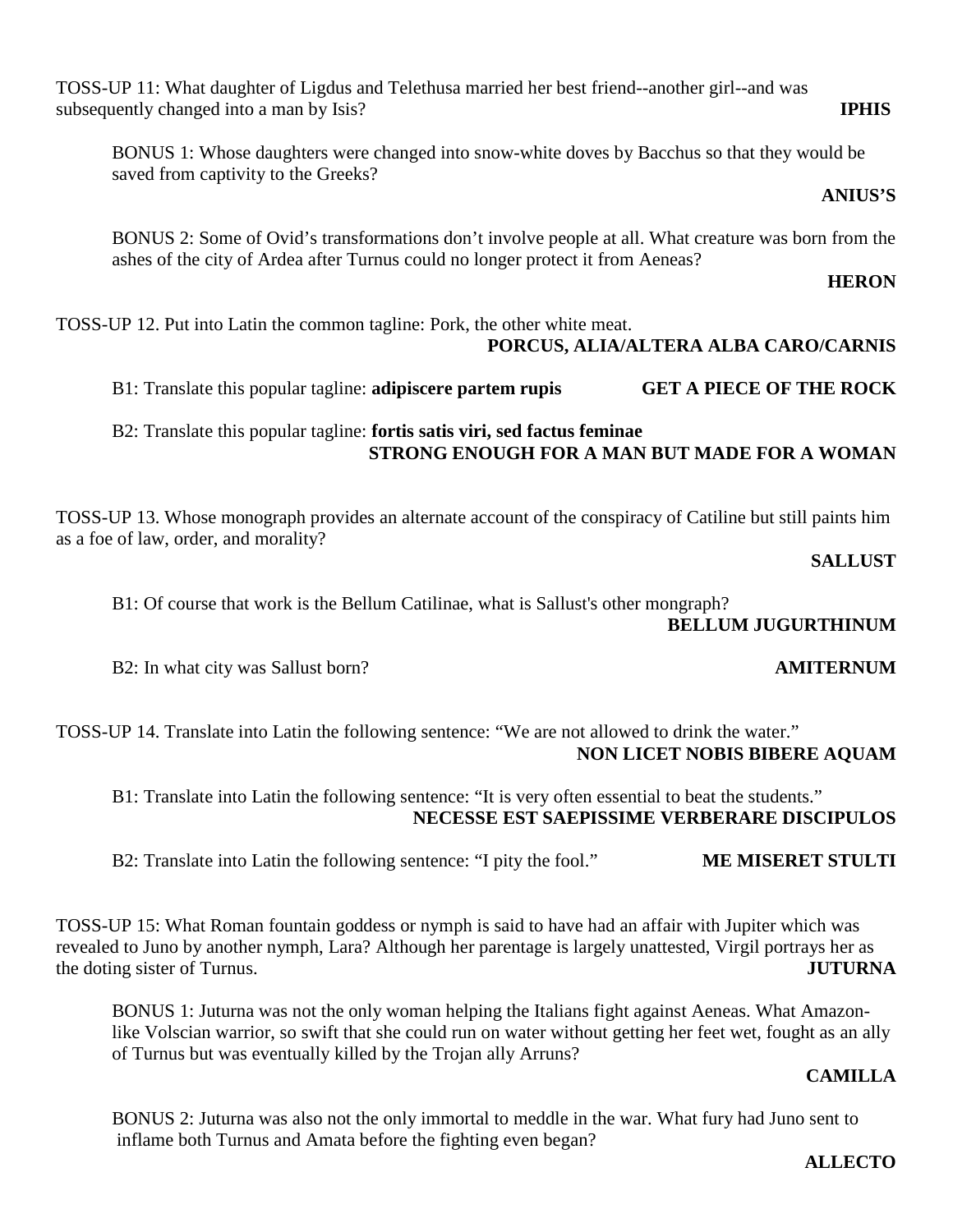TOSS-UP 16. What are the two uses of the ablative in the following words from Vergil? **tris Eurus ab alto / in brevia et Syrtis urget, miserabile visu.** 

**PLACE FROM WHICH & RESPECT** 

| B1: What use of the ablative is found in these words from Vergil? |                |
|-------------------------------------------------------------------|----------------|
| tum, pietate gravem ac meritis si forte virum quem / conspexere   | <b>RESPECT</b> |

 B2: What use of the ablative is found in these words from Vergil? **egressi optata potiuntur Troes harena OBJECT OF DEPONENT VERB/ MEANS**

TOSS-UP 17. What poet born around 284 BC, first translated the Odyssey into Latin? **LIVIUS ANDRONICUS**

B1: In what meter was his *Odusia*? **SATURNIAN**

 B2: Andronicus also wrote Latin comedies derived from Greek originals. What is the term for these type of plays?

## **FABULAE PALLIATAE**

TOSS-UP 18. Who was the youngest crew member of Odysseus' crew who, on a hot summer night on the island Aeaea, fell to his death from Circe's roof?

## **ELPENOR**

 B1: Which crew member of Odysseus urged the crew to kill some of Helius' herds, thus incurring the wrath of Zeus' which would lead to all of their deaths?

## **EURYLOCHUS**

 B2: What minstrel of Odysseus was forced to entertain the suitors in his master's absence but was spared by the hero upon his return?

## **PHEMIUS**

TOSS-UP 19: What battle demonstrated the advantage that the maniple formation had over the phalanx, leaving Macedonia without an army and a king in 168 BC? **PYDNA**

BONUS 1: Who led this victory over the Macedonians at Pydna? **(L. AEMILIUS) PAULUS**

BONUS 2: What adventurer pretended to be the son of Perseus in the hope of reuniting Macedonia, thus initiating the Fourth Macedonian War? **ANDRISCUS**

TOSS-UP 20. Translate into English: **Credo nos victuros esse hodie**. **I BELIEVE THAT WE WILL WIN TODAY** 

B1: Translate: **Sumus meliores quam vos**.

## **WE ARE BETTER THAN YOU.**

 B2: Translate: **Nunc hoc certamen nobis vincendum est**. **NOW WE MUST WIN THIS CONTEST/ THIS CONTEST MUST BE WON BY US**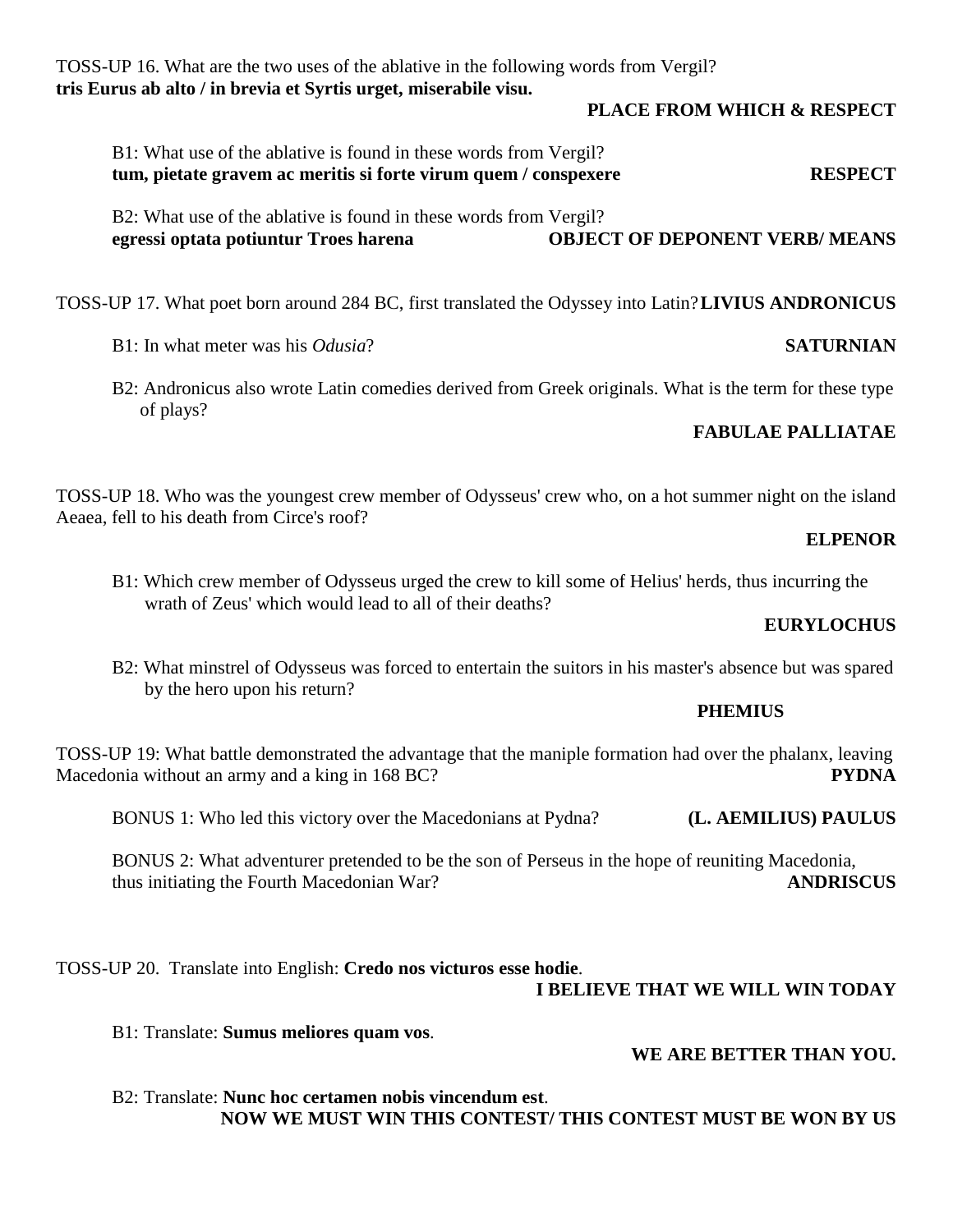## IJCL 2013 Advanced Round 2

TOSS-UP 1: What son of Demaratus of Corinth was originally named Lucumo before arriving at the gates of Rome to an auspicious sign saying that he would become king? **TARQUINIUS PRISCUS**

BONUS 1: What was the name of his wife who interpreted the sign of the eagle flying over Priscus's head? **TANAQUIL** 

## BONUS 2: How did Tarquinius Priscus die? **(BLOW TO THE HEAD BY AN AXE) BY THE SONS OF ANCUS MARCIUS**

TOSS-UP 2: What Lydian thieves and sons of Poseidon and Theia were transformed into either stone or monkeys by Zeus after so amusing Heracles with their jokes that the hero let them go?

## **CERCOPES (or ACMON and PASSALUS)**

BONUS 1: What other Lydian outlaw, together with his daughter Xenodice, was killed by Heracles around the same time?

**SYLEUS** 

BONUS 2: Why was Heracles in Lydia? **WORKING/SERVANT for OMPHALE**

| <b>PINXISSE</b>       | TOSS-UP 3. For the verb <b>pingo</b> , give the perfect active infinitive |
|-----------------------|---------------------------------------------------------------------------|
| <b>PERRECTUM ESSE</b> | B1: For the verb <b>pergo</b> , give the perfect passive infinitive       |
| PERDITUM IRI          | B2: For the verb <b>perdo</b> , give the future passive infinitive        |

TOSS-UP 4. What is the most important work of Ennius, a work in verse which tells Rome's story from the fall of Troy to Ennius' own time? *ANNALES*

| B1: In what meter is the <i>Annales</i> ?                                                                                             |                          | <b>DACTYLIC HEXAMETER</b> |    |
|---------------------------------------------------------------------------------------------------------------------------------------|--------------------------|---------------------------|----|
| B2: Into how many books are the <i>Annales</i> divided?                                                                               |                          |                           | 18 |
| TOSS-UP 5. Which of the following is not derived form the same Latin root as the others?<br>Function FUNGUS Defunct Perfunctorily     |                          |                           |    |
| B1. Which of the following is not derived form the same Latin root as the others?<br>Pusillanimous animadversion INANIMATE equanimity |                          |                           |    |
| B2: Which of the following is not derived form the same Latin root as the others?                                                     | Recital solicit SUCCINCT | citation                  |    |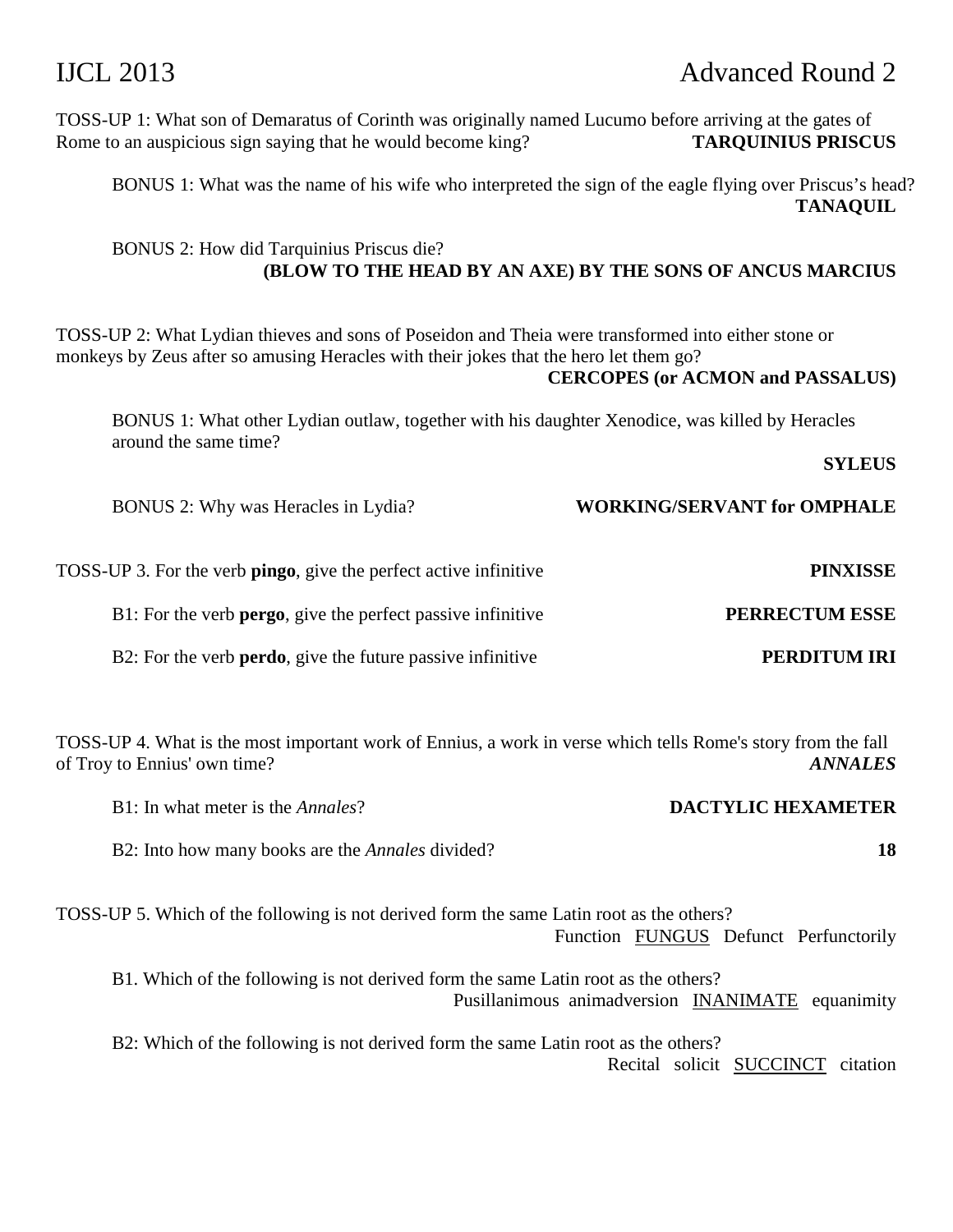TOSS-UP 6: Place the following battles in chronological order: Aegates Islands, Drepanum, Agrigentum, Mylae.

## **AGRIGENTUM, MYLAE, DREPANUM, AEGATES ISLANDS**

 BONUS 1: At which of these battles did Gaius Duillius use the **corvus**? **MYLAE** BONUS 2: Who sacrilegiously ignored the omen of the sacred chickens and threw them overboard before rushing into a devastating defeat at Drepanum? **(P.) CLAUDIUS PULCHER**

TOSS-UP 7. What is the use of the subjunctive in the following words from Cicero? **Quid proxima, quid superiore nocte egeris, ubi fueris, quos convocaveris, quid consilii ceperis, quem nostrum ignorare arbitraris?** 

## **INDIRECT QUESTION**

 B1: What is the use of the subjunctive in the following words from Cicero? **Fuit, fuit ista quondam in hac re publica virtus, ut viri fortes acrioribus suppliciis civem perniciosum quam acerbissimum hostem coercerent.** 

**RESULT CLAUSE** 

 B2: What is the use of the subjunctive in the following words from Cicero? **Quamdiu quisquam erit, qui te defendere audeat, vives, et vives ita, ut nunc vivis**. **RELATIVE CLAUSE OF CHARACTERISTIC** 

TOSS-UP 8. What is the full name of the poet born in 65 BC who is the author of *Carmen Saeculare* and *Ars Poetica*?

## **QUINTUS HORATIUS FLACCUS**

B1: In what meter is the *Carmen Saeculare*? **SAPPHIC**

B2: Horace's *Sermones* are influenced by what other author of Roman satire? **LUCILLIUS**

TOSS-UP 9: The herald Copreus fashioned a bronze jar for what master so that the latter could hide from the fearsome the trophies Heracles brought before him as evidence of his completed labors?

## **EURYSTHEUS**

BONUS 1: Copreus, as it turns out, was actually the uncle of his master Eurystheus. Copreus's parents were Pelops and Hippodameia, whose daughter Nicippe was married to what father of Eurystheus? **STHENELUS** 

BONUS 2: Several other daughters of Pelops were married to sons of Perseus as well. Name the son of one such union between Astydameia and Alcaeus.

## **AMPHITRYON**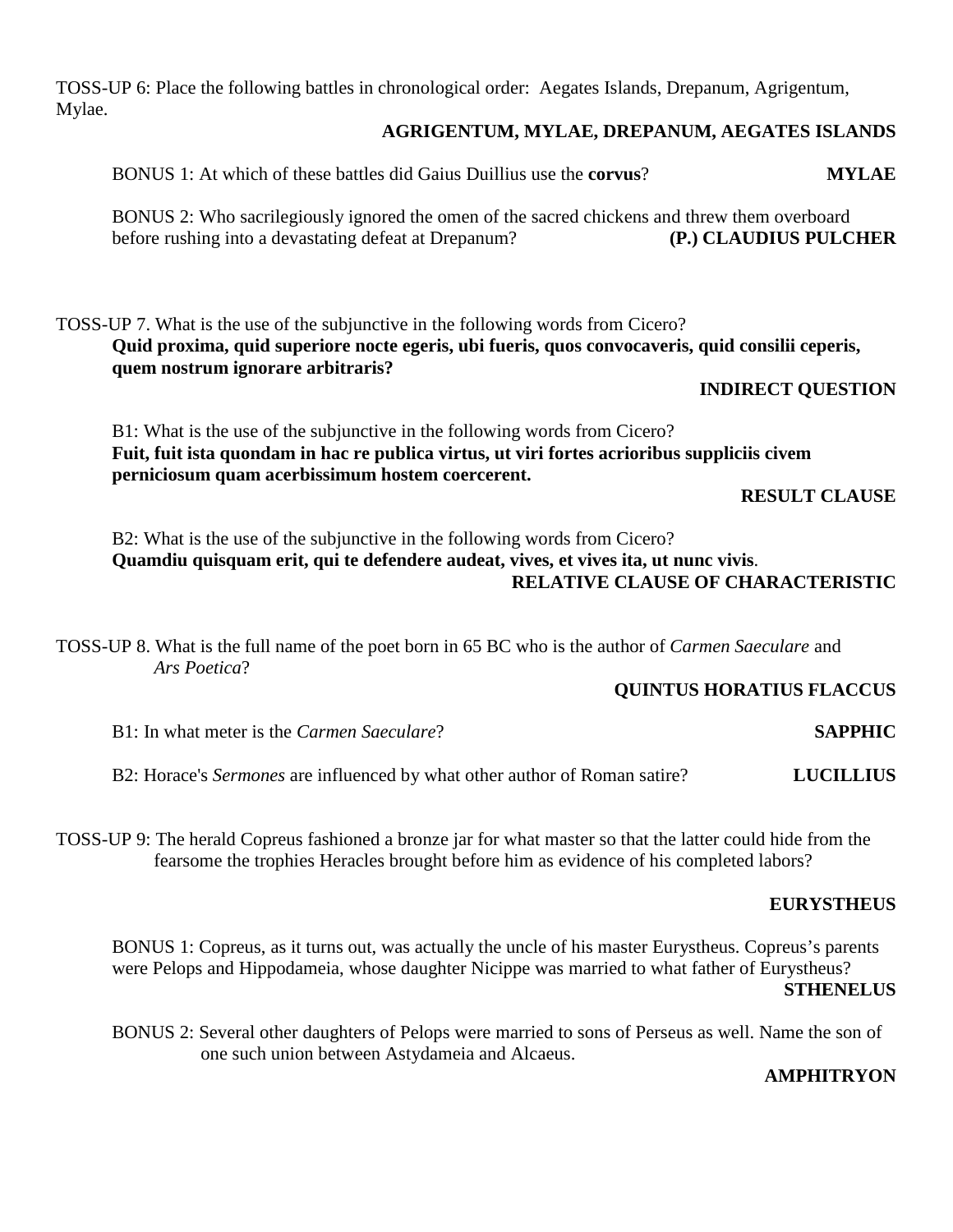## TOSS-UP 10. What popular TV series would the Romans have called, "**Quomodo occurro tuae matri**"? **HOW I MET YOUR MOTHER**

B1: What popular TV series would the Romans have called, "**Ultio**"? **REVENGE**

B2: Put into Latin the popular TV series title, "Pretty Little Liars"

## **PULCHRAE PARVAE MENDACES**

TOSS-UP 11. Which crew member of the Argo, a son of Poseidon by Europa, supposedly released the dove between the Clashing Rocks, and then urged the men to row faster as he ran back and forth next to the ship without getting his feet wet?

## **EUPHEMUS**

 B1: Which other crew member, a grandson of Poseidon, had the ability to shapeshift, but was shot down by Heracles when he turned himself to an eagle and attacked him?

## **PERICLYMENUS**

 B2: Which other crew member, a son of Hermes, who persuaded the Lemnian women to permit the Argonauts to stay the night on their island, was allowed to retain his memory in the Underworld?

## **AETHALIDES**

TOSS-UP 12 . Translate into Latin the following sentence: "If Caesar should write seven books, Aulus would write one."  **SI CAESAR SEPTEM LIBROS SCRIBAT, AULUS UNUM (LIBRUM) SCRIBAT**  B1:Translate into Latin: "If Cicero had spoken longer, no one would have remained."  **SI CICERO LONGIUS LOCUTUS ESSET, NEMO MANSISSET**  B2: Translate into Latin: "If Publius were to live, he would not die in Brundisium."  **SI PUBLIUS VIVERET, NON MORERETUR BRUNDISII**  TOSS-UP 13: What was the term used for an empty tomb built in honor of a lost body? **CENOTAPHIUM**  BONUS 1: Where were the *puticuli* located? **ESQUILINE HILL** BONUS 2: What was the term for the dirges sung by funeral mourners? **NENIAE** TOSS-UP 14. What rhetorical device is illustrated in the following phrase? **implentur veteris Bacchi pinguisque ferinae METONYMY**  B1: What rhetorical device is illustrated in the following phrase? **Minis aut blandimentis corrupta ZEUGMA** B2: Give two rhetorical devices, other than alliteration, illustrated in this line of Vergil **vi superum saevae memorem Iunonis ob iram TRANSFERRED EPITHET (ENALLAGE)** 

 **& SYNCHESIS**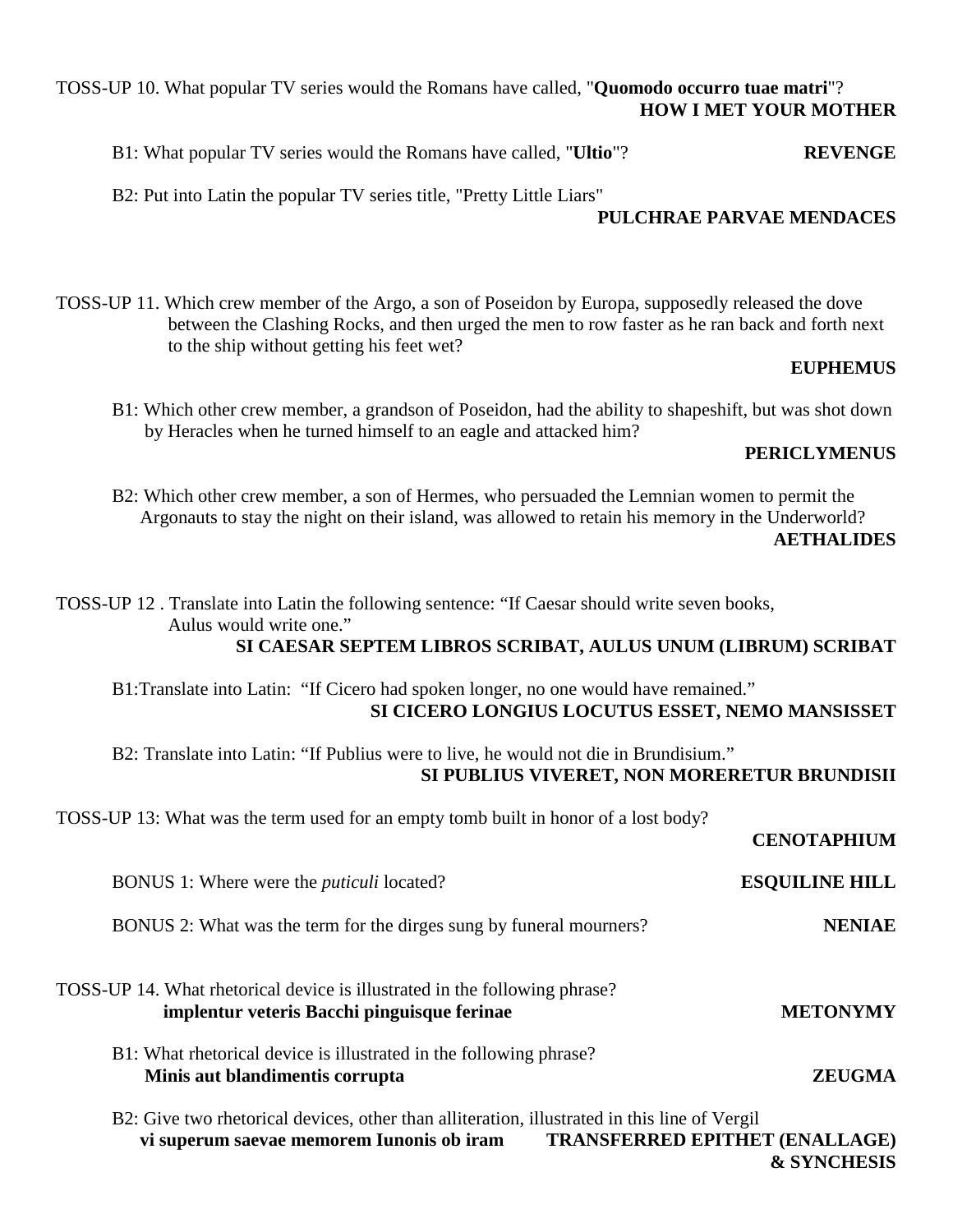TOSS-UP 15. Listen to the following passage from Sallust which I will read twice and then answer the questions that follow in Latin.

**Deinde Catilina se ex curia domum proripuit. Ibi multa ipse secum volvens, quod neque insidiae consuli procedebant et ab incendio intellegebat urbem vigiliis munitam, optumum factu credens exercitum augere ac, prius quam legiones scriberentur, multa antecapere quae bello usui forent, nocte intempesta cum paucis in Manliana castra profectus est.** 

| Question: <b>Quo Catilina se proripuit</b> ?          | <b>DOMUM</b>        |
|-------------------------------------------------------|---------------------|
| B1: Quomodo Catilina intellegebat urbem munitam esse? | <b>VIGILIIS</b>     |
| B2: Quibuscum Catilina profectus est?                 | <b>(CUM) PAUCIS</b> |

TOSS-UP 16. Please translate the following sentence into English: **Numquam odi natandum in mari** I NEVER HATE SWIMMING IN THE SEA.

 B1: Please translate the following sentence into English: **Nuper coepi venandum in silva**. RECENTLY I BEGAN HUNTING IN THE WOODS/FOREST

 B2: Please translate the following sentence into English: **Semper memini saltandum in imbre**. I ALWAYS REMEMBER DANCING IN THE RAIN

TOSS-UP 17. What lyric poet addressed several poems to Varus, Alfenus, Juventius, Aurelius and Furius and of course many to Lesbia? **CATULLUS**

B1: To whom does Catullus dedicate his little polished book? **CORNELIUS NEPOS**

 B2: Whom does Catullus famously invite to dinner but insists that he should bring the dinner with him? **FABULLUS** 

TOSS-UP 18 : Clearly no Odysseus and Diomedes, what two friends were killed during their nighttime raid against the Rutulians in Book IX of the *Aeneid* because the light reflecting from the younger man's polished helmet alerted Volcens of their presence?

## **NISUS AND EURYALUS**

 BONUS 1: What had been the real goal of this ill-fated pair's mission through the night? **TO RECALL AENEAS (from Pallanteum)** 

BONUS 2: On whose advice had Aeneas gone to seek allies in Arcadia in Book VIII of the *Aeneid*? **TIBER'S** 

TOSS-UP 19 : Attributed originally to the Roman tragic poet Lucius Accius, "**oderint dum metuant**" became a favorite saying of what Julio-Claudian emperor? **CALIGULA**

BONUS 1: What Julio-Claudian emperor's favorite saying was "**oderint dum probent**"? **TIBERIUS**

BONUS 2: After issuing a tax on urine, what emperor famously remarked "**pecunia non olet**"?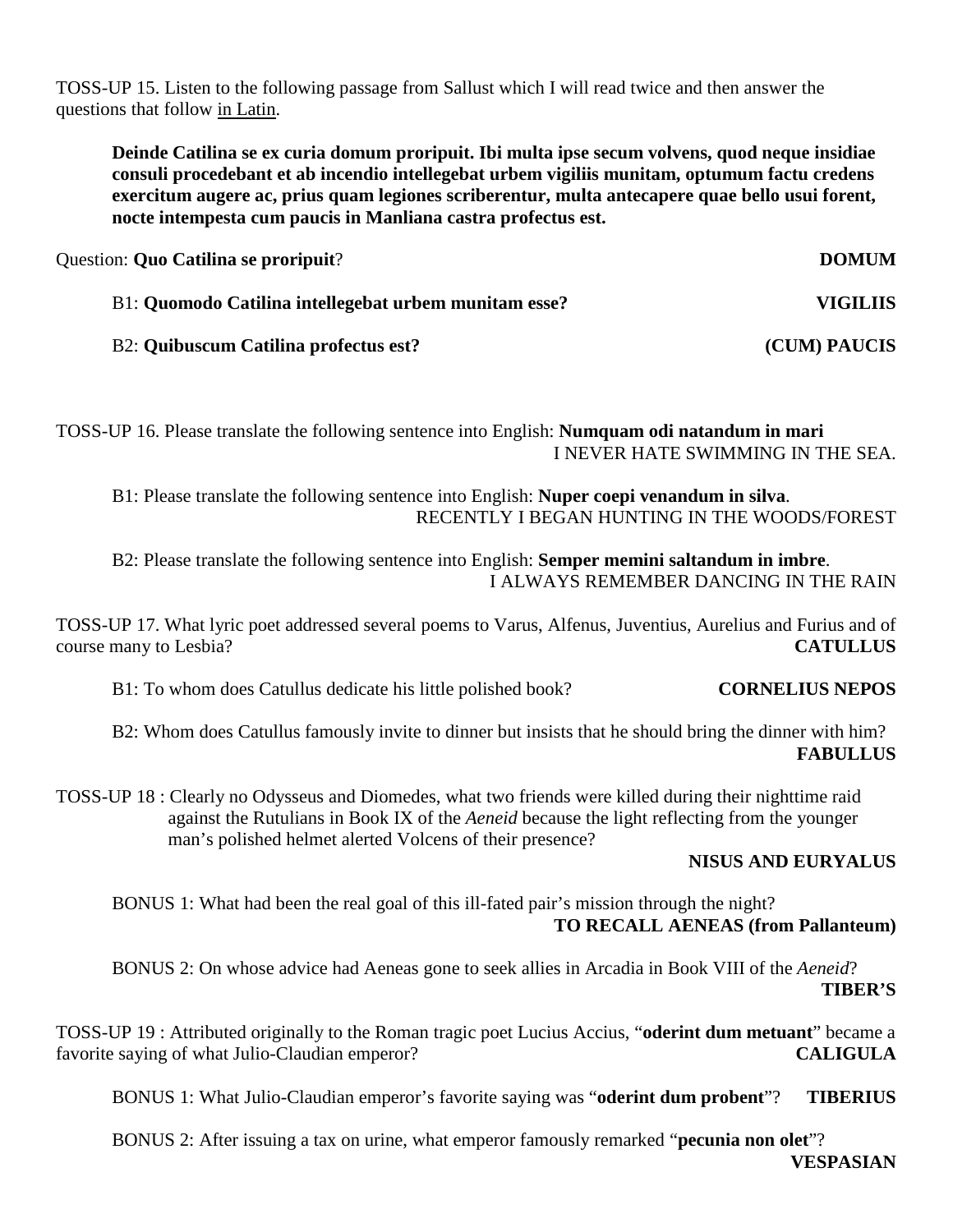B1: Give three different Latin words for "again"

## **ITERUM/DENUO/RURSUS/RURSUM/INVICEM/MUTUO**

 B2: Give three different Latin verbs that mean "kill"  **INTERFICIO/CAEDO/OCCIDO/INTERIMO/NECO/PERIMO**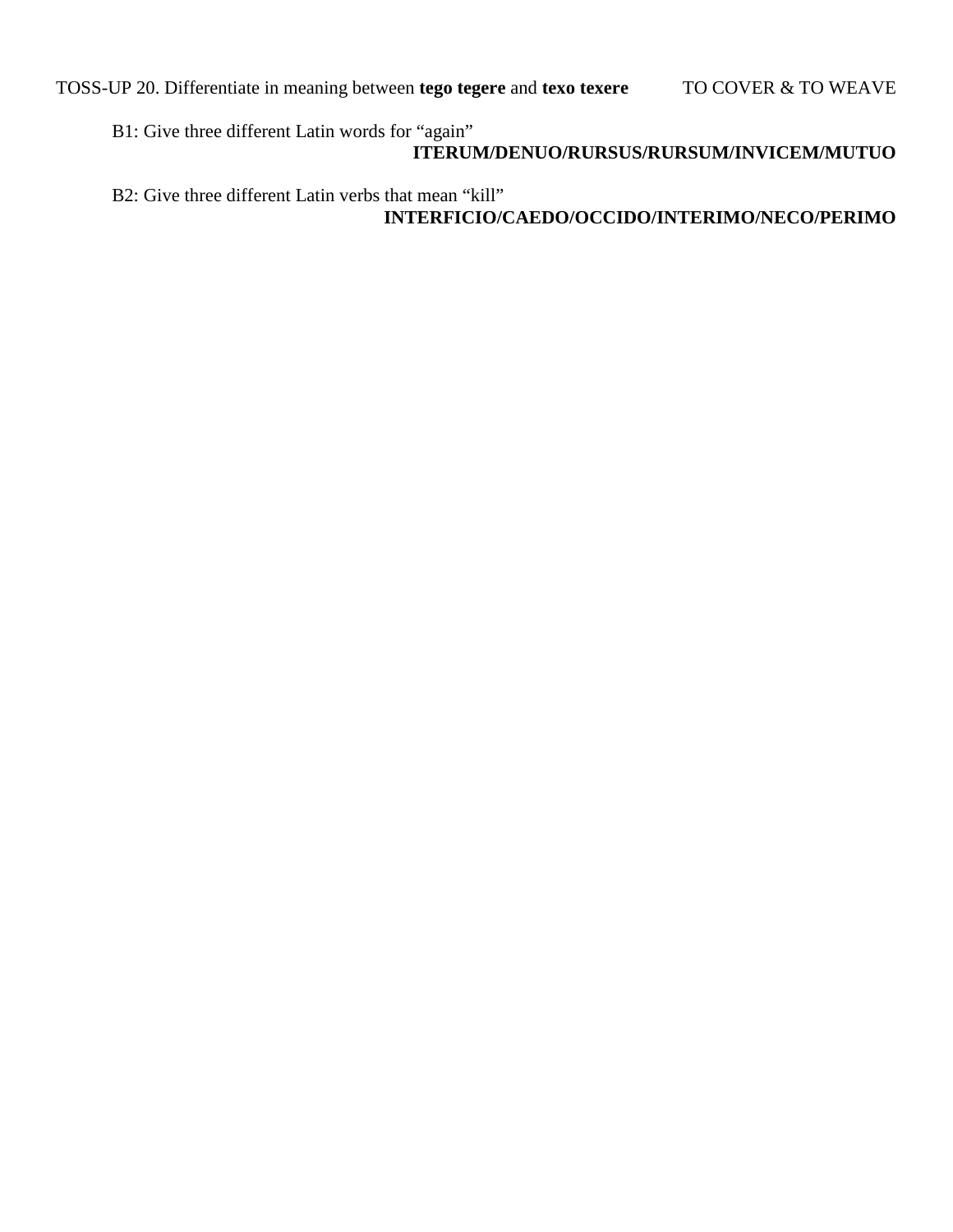| TOSS-UP 1. A fragment of Vidularia remains from which early Roman playwright, along with the fully extant<br>plays Mostellaria, Poenulus, and Pseudolus?                                                                                                                                                                                                            |                                |  |
|---------------------------------------------------------------------------------------------------------------------------------------------------------------------------------------------------------------------------------------------------------------------------------------------------------------------------------------------------------------------|--------------------------------|--|
|                                                                                                                                                                                                                                                                                                                                                                     | <b>PLAUTUS</b>                 |  |
| B1: What was Plautus' favorite play?                                                                                                                                                                                                                                                                                                                                | <b>EPIDICUS</b>                |  |
| B2: Which of Plautus' plays contains no female characters?                                                                                                                                                                                                                                                                                                          | <b>CAPTIVI</b>                 |  |
| TOSS-UP 2. Translate: Hannibal miratus est cur Scipio diu proelium vitavisset.<br>HANNIBAL WONDERED WHY SCIPIO FOR A LONG TIME HAD AVOIDED BATTLE                                                                                                                                                                                                                   |                                |  |
| B1. Translate: Hannibal proficiscens ab Italia lacrimavit diutissime.<br>HANNIBAL SETTING OUT FROM ITALY WEPT FOR THE LONGEST TIME                                                                                                                                                                                                                                  |                                |  |
| B2: Translate: Scipio non dubitat quin se Hannibalem quam celerrime interficiat.<br>SCIPIO DOES NOT DOUBT THAT HE WILL KILL HANNIBAL AS QUICKLY AS POSSIBLE                                                                                                                                                                                                         |                                |  |
| TOSS-UP 3: What eloquent, able, courageous, and sometimes selfish tribune had no patience with obstructive<br>tactics or legal technicalities and believed that fists and stones were more effective than vetoes or religious<br>"omens," as he bullied his way to get laws passed, including one assigning land to Marius's veterans?<br>(L. APPULEIUS) SATURNINUS |                                |  |
| BONUS 1: Against what consular candidate did Saturninus incite a mob to beat him to death?                                                                                                                                                                                                                                                                          | <b>MEMMIUS</b>                 |  |
| BONUS 2: With what candidate for consul did Saturninus flee to the Capitoline in 100 BC before surrendering<br>after an "official pledge of safety"?                                                                                                                                                                                                                |                                |  |
|                                                                                                                                                                                                                                                                                                                                                                     | <b>GLAUCIA</b>                 |  |
| TOSS-UP 4: What twin half-brothers, one a noted musician, the other an ancestor of Odysseus, were conceived<br>by a pair of gods who seduced their mortal mother on the same night?                                                                                                                                                                                 |                                |  |
|                                                                                                                                                                                                                                                                                                                                                                     | PHILAMMON AND AUTOLYCUS        |  |
| BONUS 1: According to Ovid, how did Chione die?                                                                                                                                                                                                                                                                                                                     | <b>SHOT BY ARTEMIS'S ARROW</b> |  |
| BONUS 2: Who was Chione's father?                                                                                                                                                                                                                                                                                                                                   | <b>DEDALION</b>                |  |
| TOSS-UP 5. Give a second conjugation deponent verb meaning "to fear":                                                                                                                                                                                                                                                                                               | <b>VEREOR VERERI</b>           |  |
| B1. Give a second conjugation deponent verb meaning "to admit":                                                                                                                                                                                                                                                                                                     | <b>FATEOR FATERI</b>           |  |
| B2. Give a second conjugation deponent verb meaning "to look at":                                                                                                                                                                                                                                                                                                   | <b>TUEOR TUERI</b>             |  |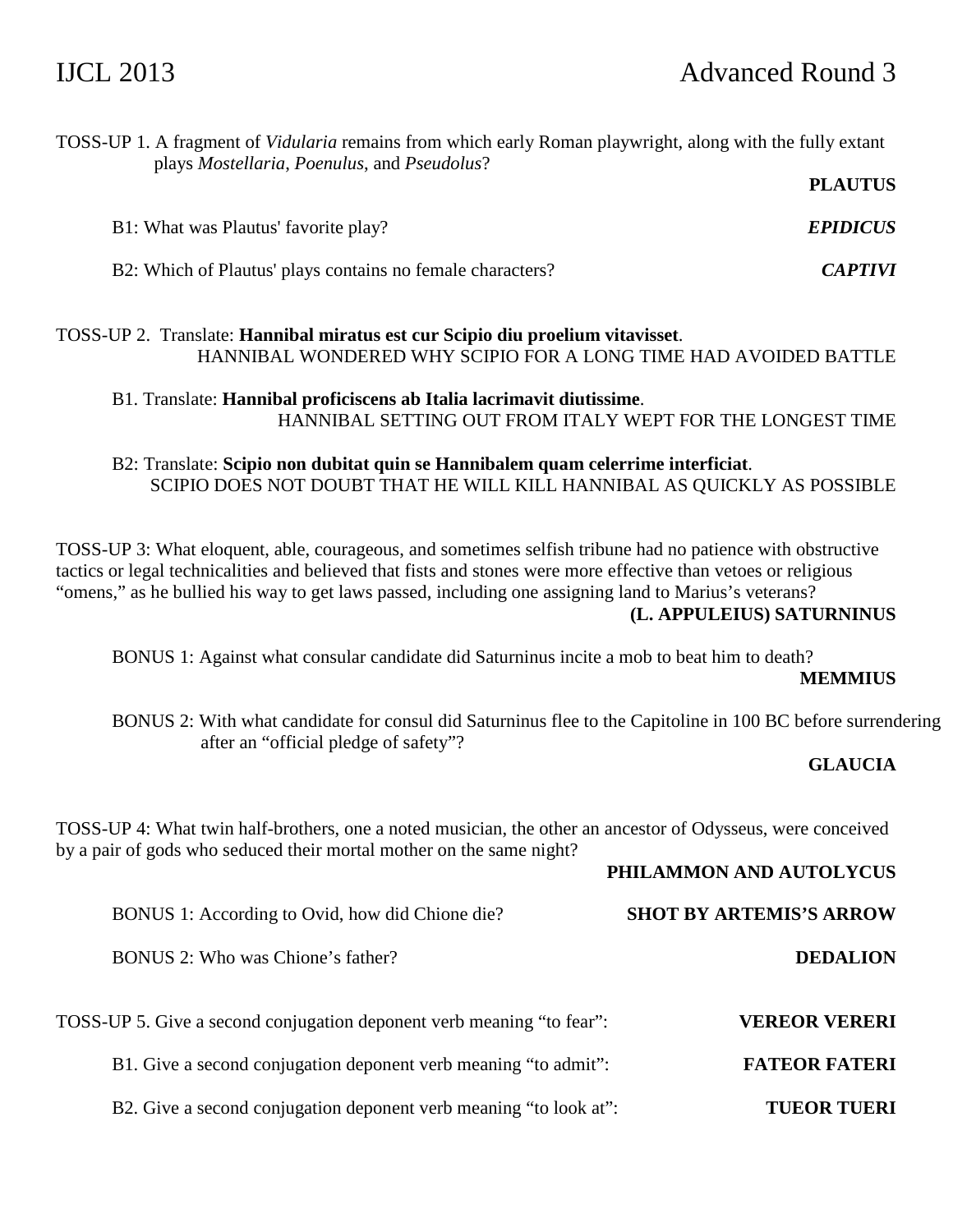TOSS-UP 6 . In which essay of Cicero is Cato the Elder the main speaker who discusses death and aging? *DE SENECTUTE* 

B1: In which essay of Cicero does the *Somnium Scipionis* appear? *DE RE PUBLICA*

 B2: What three book essay of Cicero's, written during the last year of his life, is an attempt to define the ideals of public behavior and is highly critical of the recently overthrown dictator Julius Caesar? *DE OFFICIIS* 

TOSS-UP 7. Translate into Latin: "There is no one who likes these questions."

 **NEMO EST QUI HAEC QUAESTIONES AMET** 

 B1: Translate into Latin: "There are some who do not know the correct answers." **SUNT QUI RECTA RESPONSA NESCIANT** 

 B2: Translate in Latin: "There is no doubt that the author of these questions is very cruel."  **NON DUBIUM EST QUIN AUCTOR QUAESTIONUM CRUDELISSIMUS SIT** 

TOSS-UP 8: What capable Marian general staged a successful revolt in Spain until he was killed by his jealous and lesser co-commander? **(QUINTUS) SERTORIUS**

 BONUS 1: Who was his less-capable co-commander, envious of the glory Sertorius was receiving? **PERPERNA** (or some sources say "Perpenna")

BONUS 2: Who finally put an end to the revolt by defeating Perperna? **POMPEY**

TOSS-UP 9. Listen to the following passage from Catullus which I will read twice as prose, then answer the questions that follow in Latin:

**cui faveam potius? Caeli, tibi: nam tua nobis perspecta ex igni est unica amicitia, cum vesana meas torreret flamma medullas. sis felix, Caeli, sis in amore potens.** 

Question: **cui faveam**? **CAELI** B1: **quis ex igni perspecta est**? **TUA AMICITIA** B2: **Quā meae medullae torrebantur**? **VESANA FLAMM**A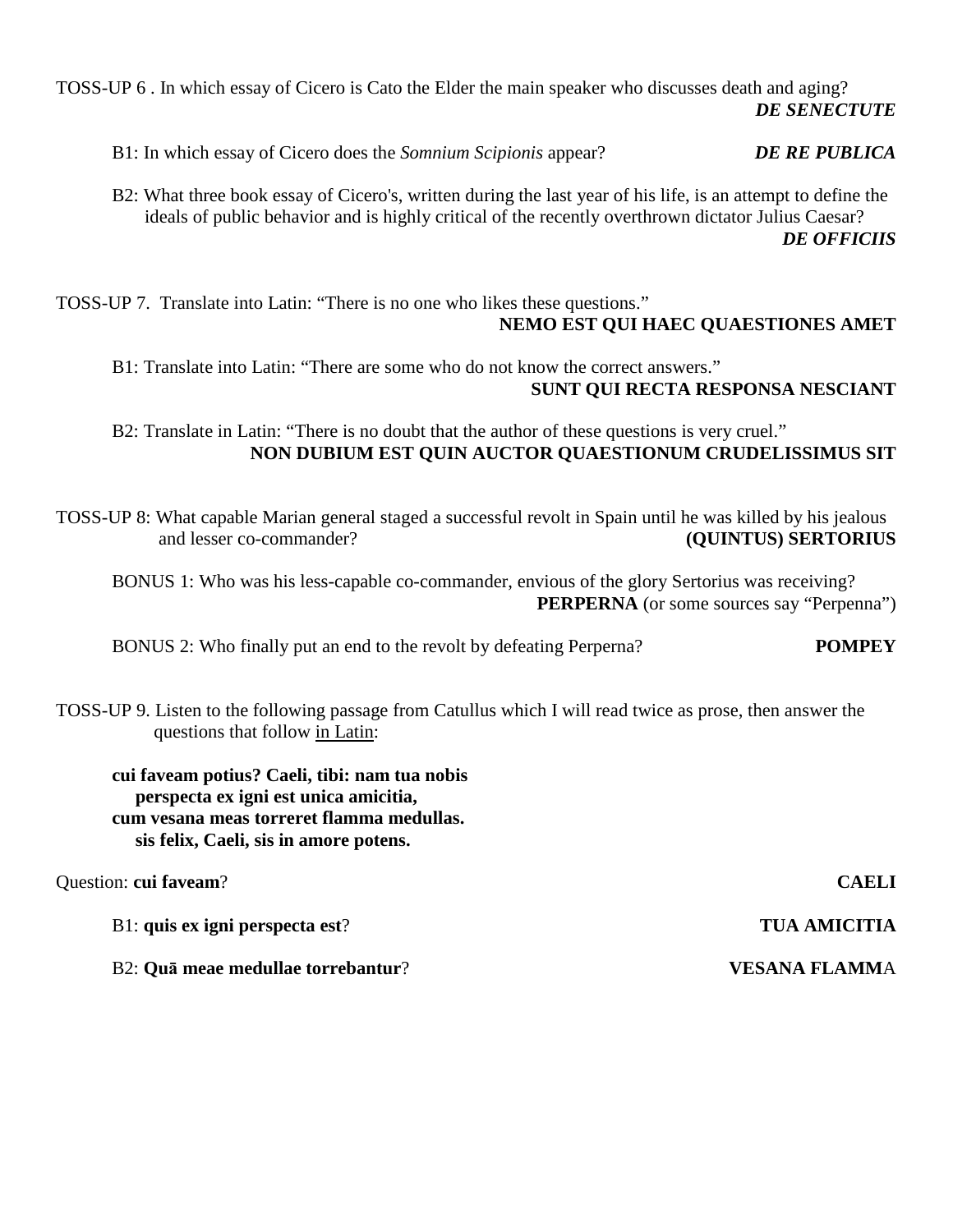TOSS-UP 10: Pandarus's claim to fame in the *Iliad* is his archery and the fact that he breaks the truce by shooting at Menelaus. What Greek cuts his life short in Book V of the *Iliad*?

## **DIOMEDES**

BONUS 1: Which Olympian had granted insuperable strength to Diomedes just before this occurred? **ATHENA** 

 BONUS 2: Aside from strength, what else did Athena give Diomedes? **POWER TO RECOGNIZE IMMORTALS** 

TOSS-UP 11. Whose early works may include *Culex*, *Moretum*, and *Catalepton*, but whose first major work is the *Eclogues*?

## **VERGIL**

| B1: How many <i>Eclogues</i> are there?                                      |                       |
|------------------------------------------------------------------------------|-----------------------|
| B2: To whom is the fourth, so called Messianic, <i>Eclogue</i> addressed to? | <b>ASINIUS POLLIO</b> |

TOSS-UP 12. What is the use of the genitive case in the following words from Cicero? **Me civitatis morum piget taedetque CAUSE OF FEELING/OBJECT OF IMPERSONAL VERB**  B1: What is the use of the genitive in the following words of Cicero?

**Clodi intererat Milonem perire**

## **GENITIVE OF THE PERSON/ WITH INTEREST**

 B2: What is the use of the genitive in the following words of Cicero? **Convivium veteris Bacchi pinguisque ferinae OBJECT OF A VERB OF PLENTY OR WANT**

| <b>CARA COGNATIO</b> | TOSS-UP 13: What festival held on February 22 commemorated blood kinship? |
|----------------------|---------------------------------------------------------------------------|
| <b>NURUS</b>         | BONUS 1: What is the Latin term for daughter-in-law?                      |
| <b>AGNATIO</b>       | BONUS 2: What was the closest tie of relationship among the Romans?       |

TOSS-UP 14. What English derivative from the Latin for to regret means, a public institution in which offenders against the law are confined for detention or punishment?

### **PENITENTIARY**

- B1: What English derivative from the Latin for to spread out means, a violation of moral or social ethics? **TRESPASS**
- B2: What English derivative from the Latin for shield means, a member of the English gentry ranking below a knight?

### **ESQUIRE**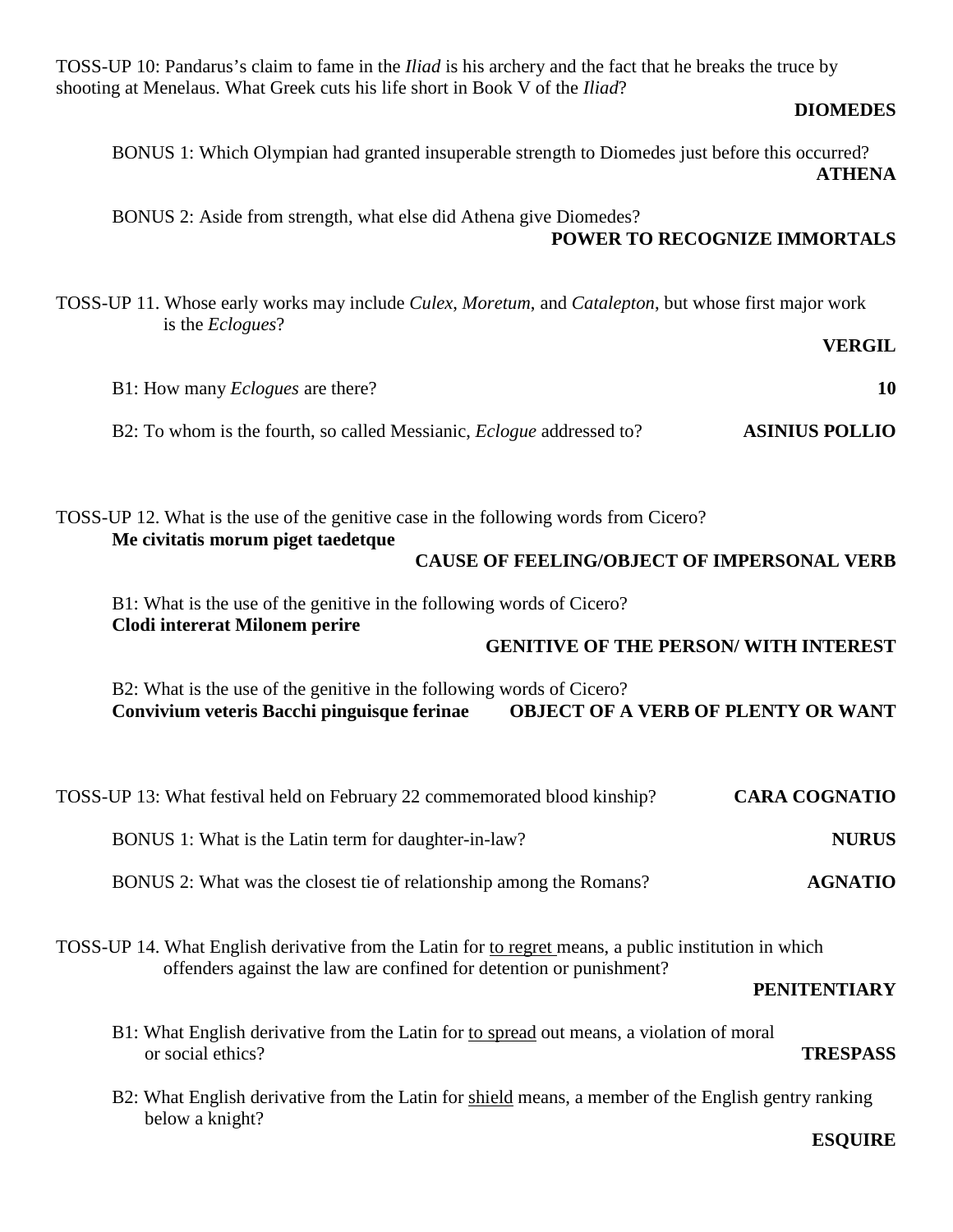TOSS-UP 15: What daughter of Orchamus was first buried alive by her father and then transformed into a frankincense bush by the mourning Helios after Clytie revealed to her father that the girl had been seduced by the god? **LEUCOTHOE** (not Leucothea) BONUS 1: What lover of Apollo became by him the mother of Idmon and Aristaeus? **CYRENE**  BONUS 2: What other lover of Apollo, and subsequently the wife of Andraemon, bore a son named Amphissus to the god? **DRYOPE**  TOSS-UP 16. In what meter is the following line of poetry written? **Passer deliciae meae puellae HENDECASYLLABIC**  B1: In what meter is the following line of poetry written? **Aeneadum genetrix, hominum divomque voluptas DACTYLIC HEXAMETER** B2: In what meter is the following line of poetry written? **Cynthia prima suis miserum me cepit ocellis DACTYLIC HEXAMTER** (Do NOT accept Elegaic Couplet) TOSS-UP 17. It's time for Billboard's Top 100 pop songs. What song from that list would be rendered into Latin as **Parca Taberna**? **THRIFT SHOP**  B1: Render into Latin the title of Justin Timberlake's hit song, "Mirrors" **SPECULA** B2: Render into Latin using a subjunctive the title of Chris Brown's hit song, "Don't Judge Me." **Ne iudicaveris me** OR **Cave iudicares me**  TOSS-UP 18: During what emperor's reign were the following provinces created: Armenia, Mesopotamia, Assyria, and Dacia? **TRAJAN** BONUS 1: Which of these provinces is farthest north? **DACIA** BONUS 2: What was the capital of Dacia? **SARMIZEGETHUSA** TOSS-UP 19: What Sicilian king twice hosted Aeneas and his men during their wanderings, once before the Trojans reached Carthage and once after they had left it behind? **ACESTES**  BONUS 1: Which of the contests at the funeral games of Anchises did Acestes compete in and win?

BONUS 2: What captain of the Scylla won the boatrace?

**CLOANTHUS** 

**ARCHERY**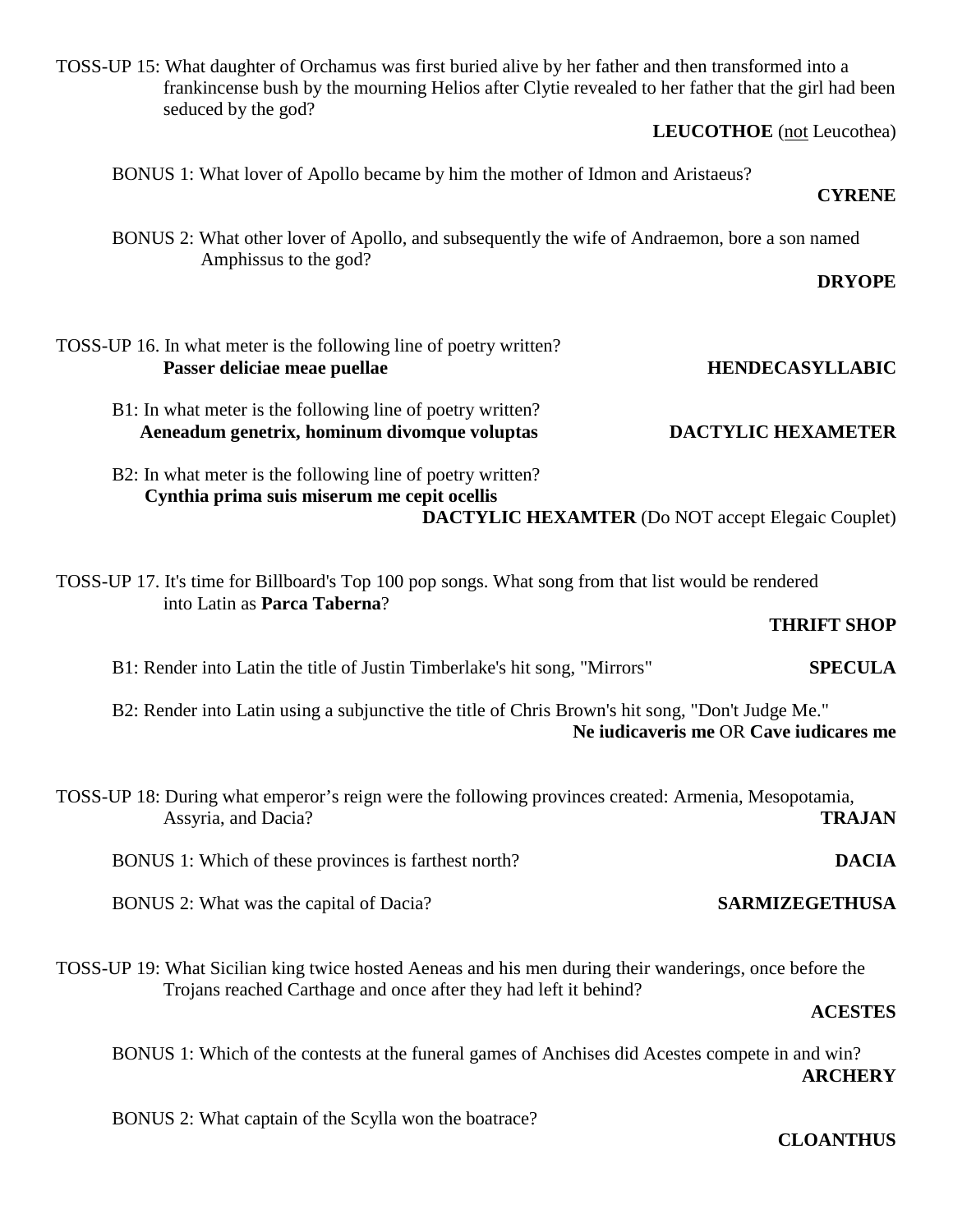| <b>FARES</b>        | TOSS-UP 20. For the verb for fari, give the second person singular imperfect subjunctive |
|---------------------|------------------------------------------------------------------------------------------|
| <b>MOLIAMUR</b>     | B1: For the verb <b>molior moliri</b> , give the first person plural present subjunctive |
| <b>LARGITUS SIT</b> | B2: For the verb largior largiri, give the third person singular perfect subjunctive     |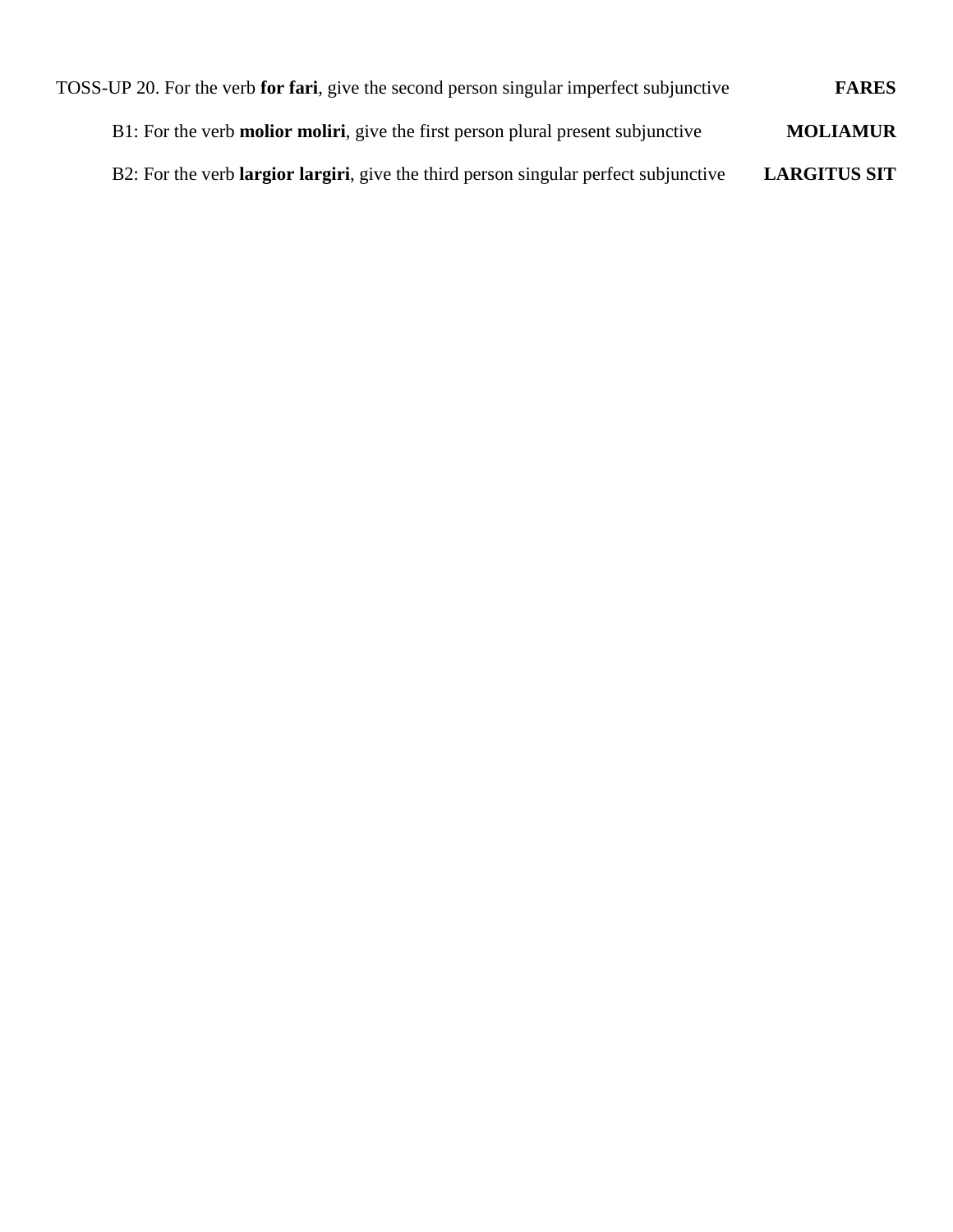# 2013 IJCL ADVANCED Round FINAL

TOSS-UP 1: Please translate into English the following sentence: **Tantum reliquum est ut inter nos in hoc certamine certamus**.

 ONLY IT REMAINS/THE ONLY THING LEFT IS THAT/TO WE VIE/STRUGGLE/CONTEST/FIGHT/CONTEND BETWEEN/AMONGST US/OURSELVES IN THIS CONTEST

 BONUS 1: Now translate this. **Nihil interest vincamus necne vincamus**. IT MATTERS NOT/IT DOES NOT MATTER WHETHER WE WIN OR NOT

 BONUS 2: Now translate this. **Etsi verberatum fortasse interfectum ceteras manus vēnimus**. EVEN IF/ALTHOUGH WE CAME/ HAVE COME TO BEAT/LASH/SCOURGE/FLOG/BATTER/HAMMER/ASSAIL PERHAPS TO KILL/ DESTROY THE REST OF THE TEAMS/ BANDS/ FORCES

TOSS-UP 2: IN 58 BC, Vatinius passed a law that gave Caesar immediate proconsular imperium for five years over what three specific provinces? CISALPINE GAUL, TRANSALPINE GAUL, ILLYRICUM

BONUS 1: What tribe from western Switzerland did Caesar defeat at Bibracte in 58 BC? HELVETII

BONUS 2: What rude king of the Suebi did Caesar defeat at Vosges in the same year? ARIOVISTUS

TOSS-UP 3: According to Wergil, what son of Aeolus did a jealous Triton drown, when the man boasted about his skill at making music with a hollow shell? Aeneas and his men were obliged to bury this fallen comrade before Aeneas could make his journey into the Underworld.

### MISENUS

BONUS 1: What Lycian commander who went down with his ship in Book I of the Aeneid does Aeneas see in the Underworld in Book VI?

## **ORONTES**

BONUS 2: In the Underworld, Aeneas talks first to Palinurus, then Dido, and then third to a son of Priam whose fate was previously unknown to the hero. Who was this man, who had been killed during the sack of Troy?

DEIPHOBUS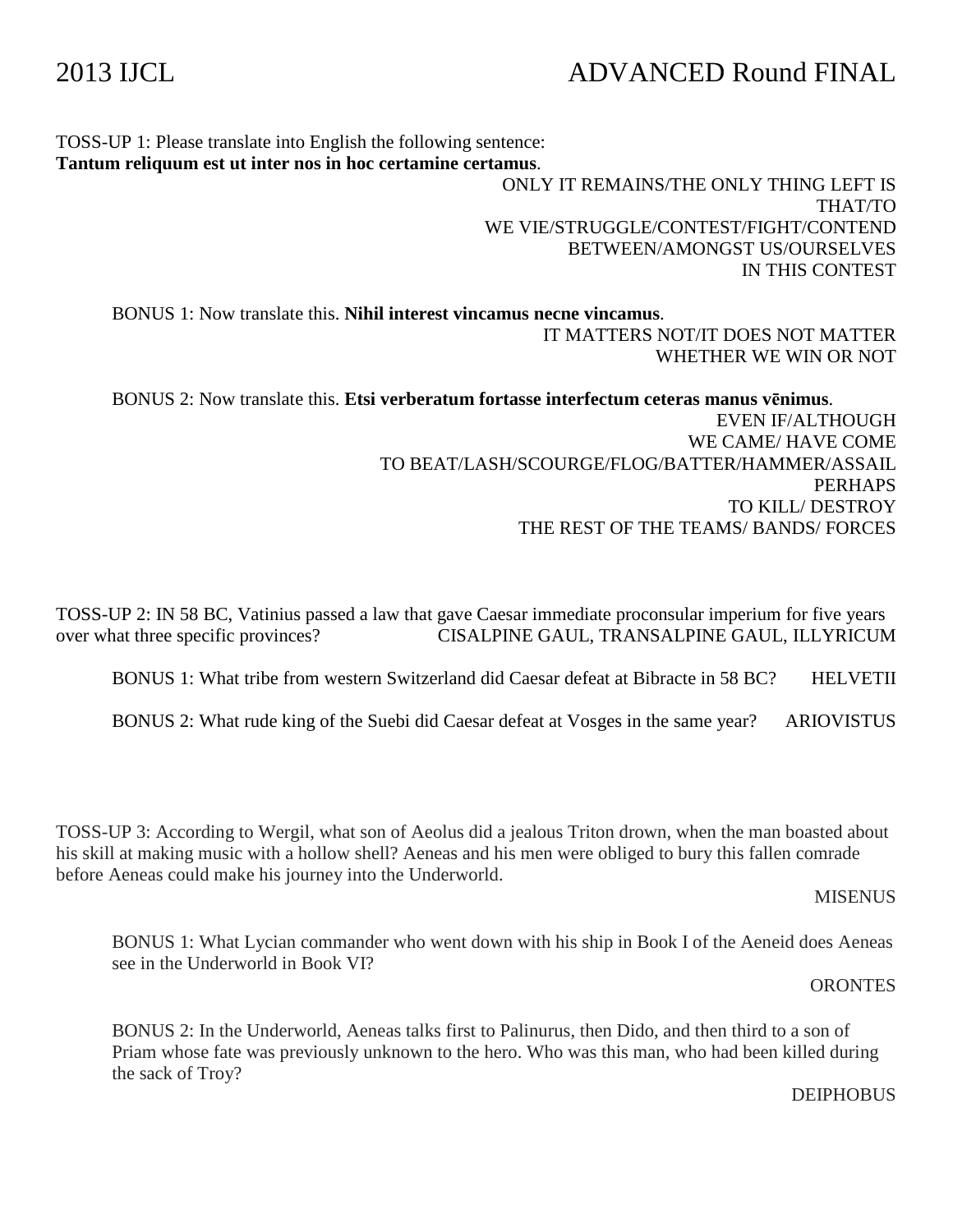TOSS-UP 4: Who is the author of the following works? *De Clementia*, *Epistulae Morales ad Lucilium*, *Dialogi*, and 9 tragedies on Greek subjects.

## SENECA THE YOUNGER

BONUS 1: What is the term for tragedies based on Greek subjects in Latin?

## **FABULAE COTHURNATAE**

BONUS 2: What is the only surving tragedy of Seneca based on a Roman subject? *OCTAVIA*

TOSS-UP 5: Please make the phrase, **vetus idonea navis**, superlative.

## **VETERRIMA MAXIME IDONEA NAVIS**

 BONUS 1: Please make the phrase, **audax ebrius latro**, accusative plural and comparative. **AUDACIORES MAGIS EBRIOS LATRONES** 

 BONUS 2: Please make the phrase, **senex regalis vates**, dative and superlative. **MAXIMO NATU REGALISSIMO VATI or MAXIMAE NATU REGALISSIMAE VATI** 

TOSS-UP 6: Listen to the following letter from Cicero to his wife, which I will read twice, and answer in Latin the question that follows.

**In maximis meis doloribus excruciat me valetudo Tulliae nostrae, de qua nihil est quod ad te plura scribam; tibi enim aeque magnae curae esse certo scio. Quod me proprius vultis accedere, video ita esse faciendum: etiam ante fecissem, sed me multa impediverunt, quae ne nunc quidem expedita sunt. Sed a Pomponio exspecto litteras, quas ad me quam primum perferendas cures velim. Da operam, ut valeas**. (repeat)

Question: **Quid excruciat Ciceronem**? **VALETUDO TULLIAE (NOSTRAE)**

BONUS 1: **Cur Cicero non propius accessit**? **MULTA IMPEDIVERUNT CICERONEM**

BONUS 2: **Quid Cicero Terentiam mittere sibi vult**? **LITTERAE A POMPONIO/ATTICO**

TOSS-UP 7: What Romanized Germanic general in the 5<sup>th</sup> century AD exercised the political power he held as **magister militum** through appointments of puppet emperors and was consequently nicknamed the "kingmaker"?

## RICIMER

BONUS 1: Who was the penultimate emperor of the Western Roman Emperor before being forced to peacefully abdicate the throne to Romulus Augustulus in 475 AD? JULIUS NEPOS

BONUS 2: What father of Romulus Augustulus was successful in deposing Julius Nepos? ORESTES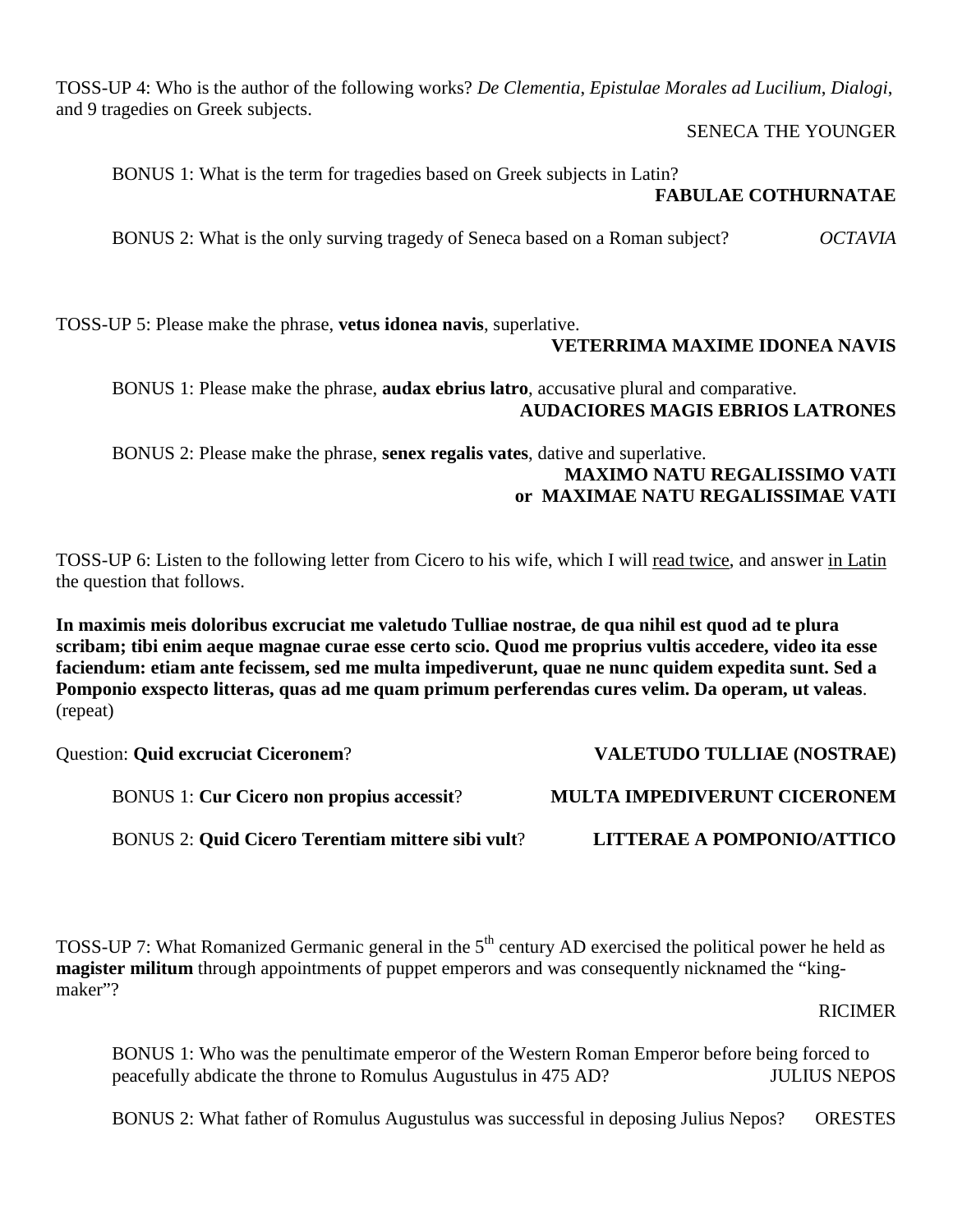| TOSS-UP 8: What use of the subjunctive is in this quotation from Horace? |  |
|--------------------------------------------------------------------------|--|
| Nil admirari prope res est una solaque possit facere et servare beatum.  |  |

## RELATIVE CLAUSE OF CHARACTERISTIC

 BONUS 1: What use of the subjunctive is in this quotation from Ovid? **Tantum ne noceat**. CLAUSE OF PROVISO

 BONUS 2: What use of the subjunctive is in this quotation from Cicero? **An ego non venirem**? DELIBERATIVE SUBJUNCTIVE

TOSS-UP 9: Whose incomplete history of 16 or 18 books, begins with the sentence: **Urbem Romam a principio reges habuere; libertatem et consulatum L. Brutus instituit**? TACITUS **TACITUS** 

 BONUS 1: Whose work begins with this sentence? **Efflagitasti cotidiano convicio ut libros quos ad Marcellum meum de institutione oratoria scripseram iam emittere inciperem**.

QUINTILLIAN

 BONUS 2: Whose first satire begins with this line? **O curas hominum! o quantum est in rebus inane**. PERSIUS

TOSS-UP 10: What son of Terpes was spared by Odysseus on his return to Ithaca because he had been forced against his will to perform songs for the suitors?

PHEMIUS

BONUS 1: What other man, a gardener in Odysseus's court, remained loyal to his master along with six of his sons, and even aided Odysseus in the battle against the suitors?

DOLIUS

BONUS 2: What son of Oenops was the first to attempt to string the bow, had predicted that Odysseus would avenge the crimes of the suitors, and was ultimately beheaded by Odysseus as he clung to his knees, begging for mercy?

LEODES

TOSS-UP 11: Please give the meaning of the Latin noun: **delubrum** SHRINE or TEMPLE

BONUS 1: Give two additional second declension nouns which also mean temple

**TEMPLUM & FANUM** 

BONUS 2: Now give a third delcension noun which means temple in it's singular forms. **AEDES**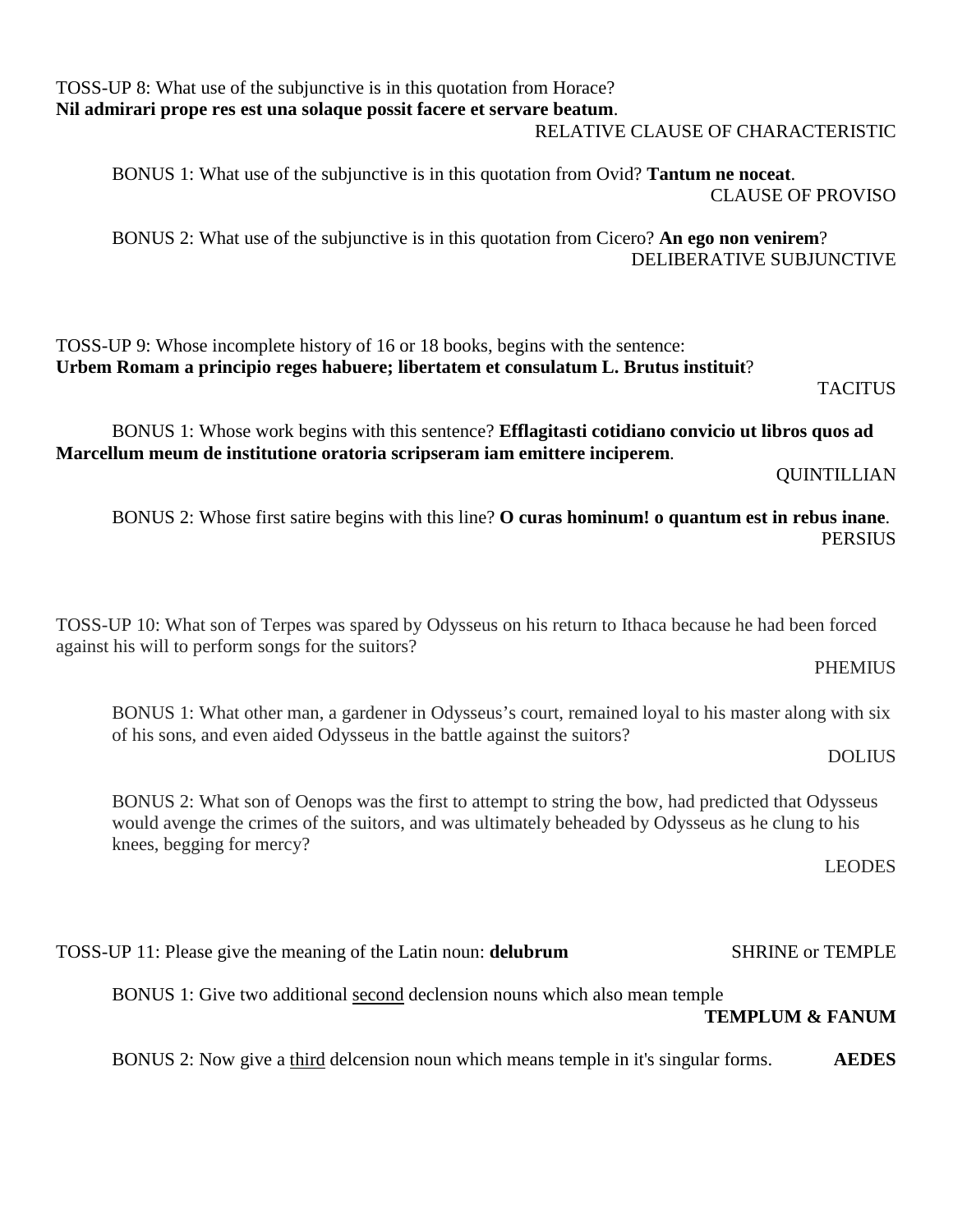TOSS-UP 12: What type of atrium had a roof that sloped towards its outer walls and gutters on the outside to carry off the water? **DISPLUVIATUM**

BONUS 1: What type of atrium was formed by two pairs of beams crossing at right angles?

**TUSCANICUM** 

 BONUS 2: What type of atrium had more than four pillars or columns supporting its beams? **CORINTHIUM** 

TOSS-UP 13: What island came into being when the mother of Hecate leapt into the sea and became a quail? This island was the birthplace of Hecate's first cousin, Artemis.

## **ORTYGIA**

BONUS 1: What island came into being when a clod of earth was thrown into the sea by the Argonaut Euphemus?

THERA

BONUS 2: On what Western island were Hades' herd of cattle guarded by Menoetes? ERYTHEIA

TOSS-UP 14: What distinguished statesman, a **novus homo** elected to the consulship in 195 BC, was the author of the first Italian history in Latin, and is the first Latin prose writer of any importance?

CATO THE ELDER

 BONUS 1: What was this first history in Latin, covering the years from the founding of Rome up to the praetorship of Servius Sulpicius Galba in 152 BC? *ORIGINES*

BONUS 2: Into how many books was the *Origines* divided? SEVEN

TOSS-UP 15: Translate following question into Latin: "Do you believe that Catiline was worthy of the honor of coming into the senate?"

## **CREDISNE CATILINAM DIGNUM HONORE VENIENDI IN SENATUM FUISSE**

 BONUS 1: Translate this question into Latin: "Do you prefer to stay in Rome or go to Faesulae?"  **MAVISNE ROMAE MANERE AN IRE FAESULAS** 

 BONUS 2: Translate this question into Latin: "Why should we ask you to stay in this town in which there is so much danger?"

## **CUR ROGEMUS VOS UT IN HOC OPPIDO IN QUO TANTUM PERICULI SIT MANEATIS CUR ROGEMUS TE UT IN HOC OPPIDO IN QUO TANTUM PERICULI SIT MANEAS**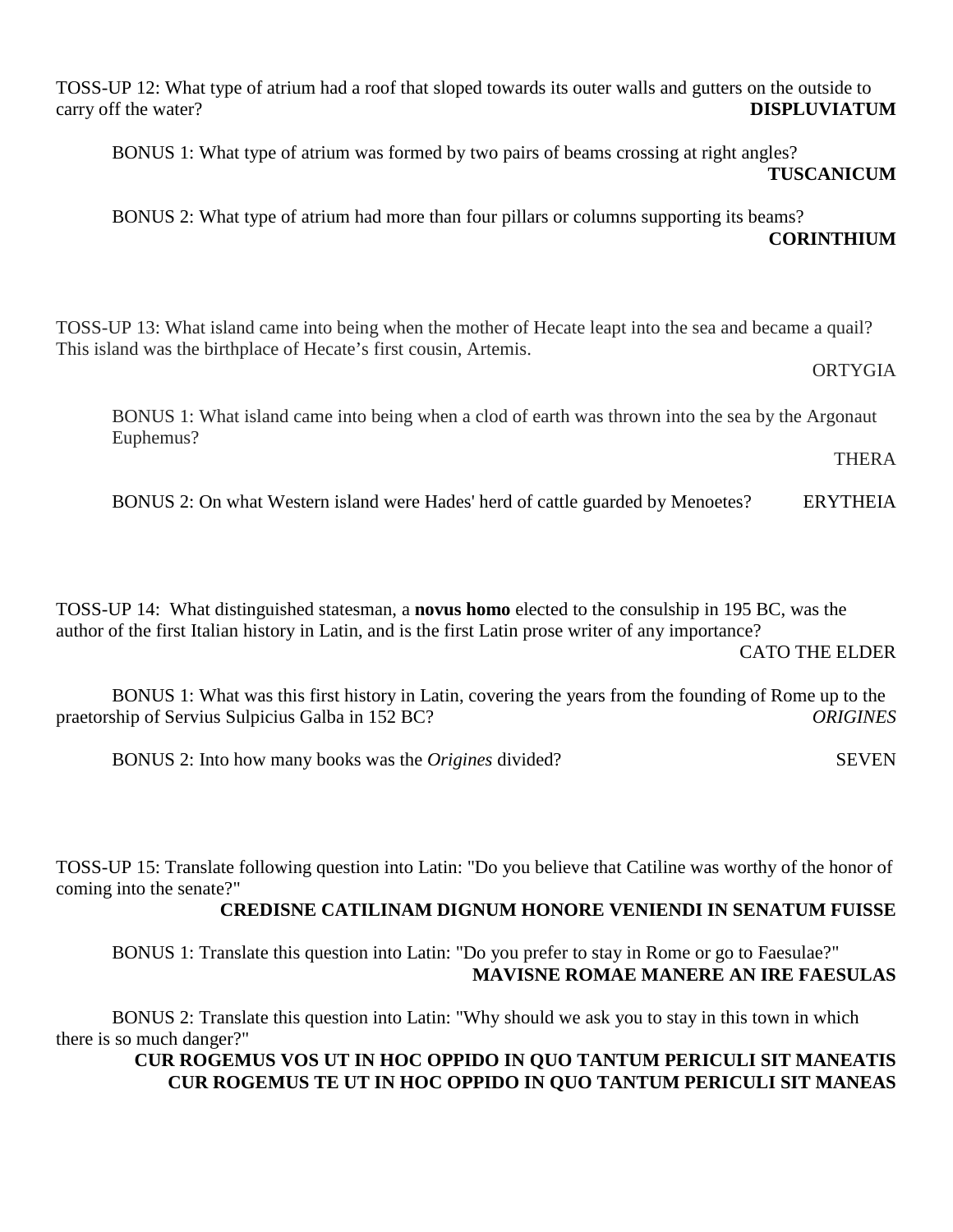TOSS-UP 16: Which of the four Elegiac authors, from Quintillian's cannon of four, does he refer to as "terse and elegant"? His patron was Mesalla and wrote three books of elegies addressed to various recipients such as Marathus, Nemesis, and Delia.

TIBULLUS

 BONUS 1: Which of the four Elegaic authors' patron was Maecenas and refers to himself as the "Roman Callimachus"? PROPERTIUS

 BONUS 2: Complete this analogy to complete this question on the cannon of four Elegists. Ovid: Cynthia:: Gallus:: \_\_\_\_\_\_\_\_\_\_\_? LYCORIS

| TOSS-UP 17. What is the meaning of the Latin noun at the root of peculiar? | CATTLE/HERD/FLOCK |
|----------------------------------------------------------------------------|-------------------|
| B1. What is the meaning of the Latin noun at the root of eglantine?        | <b>NEEDLE</b>     |
| B2: What is the meaning of the Latin verb at the root of anxious?          | <b>TO SQUEEZE</b> |

TOSS-UP 18: What very beautiful daughter of the Theban regent Nycteus, caught the eye of Zeus who lay with her in the guise of a satyr, and bore twin sons Amphion and Zethus?

ANTIOPE

 BONUS 1: Antiope fled to King Epopeus who wounded Nycteus mortally. What brother of Nycteus did he enjoin to avenge his clash with Epopeus?

LYCUS

BONUS 2: Who was the wife of Lycus who cruelly mistreated Dirce for years before her sons tied her to a bull? to a bull? DIRCE

TOSS-UP 19: What ambitious and strong-willed queen, who matched the Egyptian Cleopatra in intellect and personality and far surpassed her in beauty and virtue, ascended to the throne following her husband's death and extended Palmyra's dominion over Egypt and Asia Minor as far north as Bithynia? ZENOBIA

BONUS 1: After Aurelian defeated the insurgent Zenobia, what title did he receive?

## **RESTITUTOR ORIENTIS**

BONUS 2: When Zenobia was captured, what chief advisor, a celebrated Greek rhetorician, polymath and philosopher, did she blame for inspiring the aggressions against Rome? (DIONYSIUS CASSIUS) LONGINUS